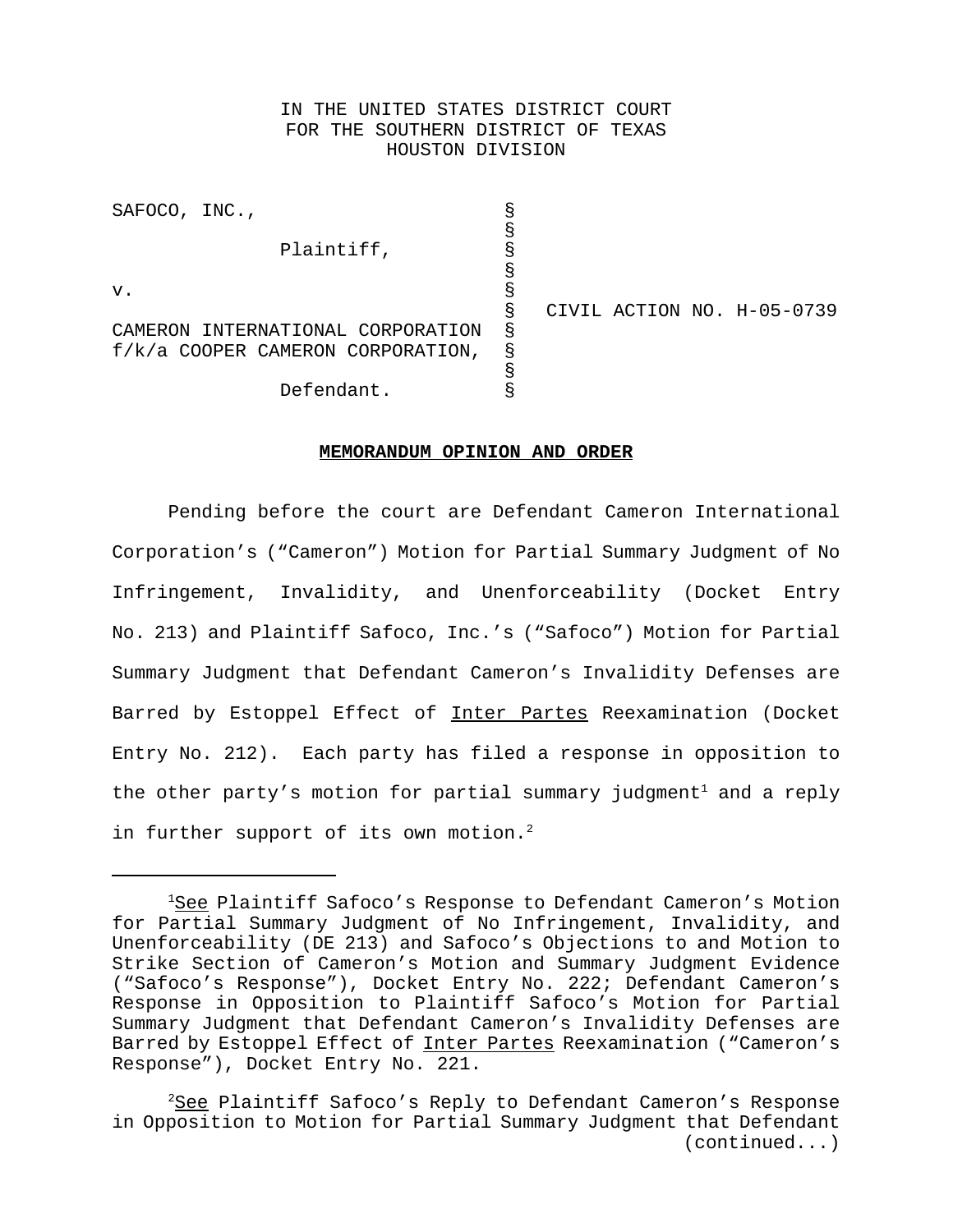For the reasons stated below, the court will grant, in part, Cameron's motion for partial summary judgment. The court concludes that, as a matter of law, Safoco cannot prove that Cameron willfully infringed the asserted claims of United Patent Number 6,089,531 based on Cameron's making, using, selling, or offering to sell the particular accused devices listed in Safoco's motions for partial summary judgment of infringement (Docket Entry Nos. 123, 124). The court will deny Cameron's motion for partial summary judgment in all other respects. The court will also deny Safoco's motion for partial summary judgment.

### **I. Background**

Safoco asserts that Cameron has infringed various claims of United States Patent Numbers 6,089,531 ("'531 patent"), 6,250,605 ("'605 patent"), 6,854,704 ("'704 patent"), and 7,028,986 ("'986 patent").<sup>3</sup> The '531 patent initially issued on July 18, 2000, from an application filed on November 6, 1997, which was a continuation of an application filed on March 4, 1994, and now abandoned.<sup>4</sup>

<sup>3</sup>See Plaintiff's First Amended Original Complaint, Docket Entry No.  $45$ , ¶ 12.

 $2$ (...continued) Cameron's Invalidity Defenses are Barred by Estoppel Effect of Inter Partes Reexamination ("Safoco's Reply"), Docket Entry No. 224; Defendant Cameron's Reply in Support of Its Motion for Partial Summary Judgment of No Infringement, Invalidity, and Unenforceability ("Cameron's Reply"), Docket Entry No. 225.

<sup>4</sup>Memorandum and Recommendation on Invalidity, Docket Entry No. 169, at 2. The court adopted this Memorandum and Recommendation without changes. Order Adopting Magistrate Judge's Memorandum and Recommendation, Docket Entry No. 178. See also '531 patent (continued...)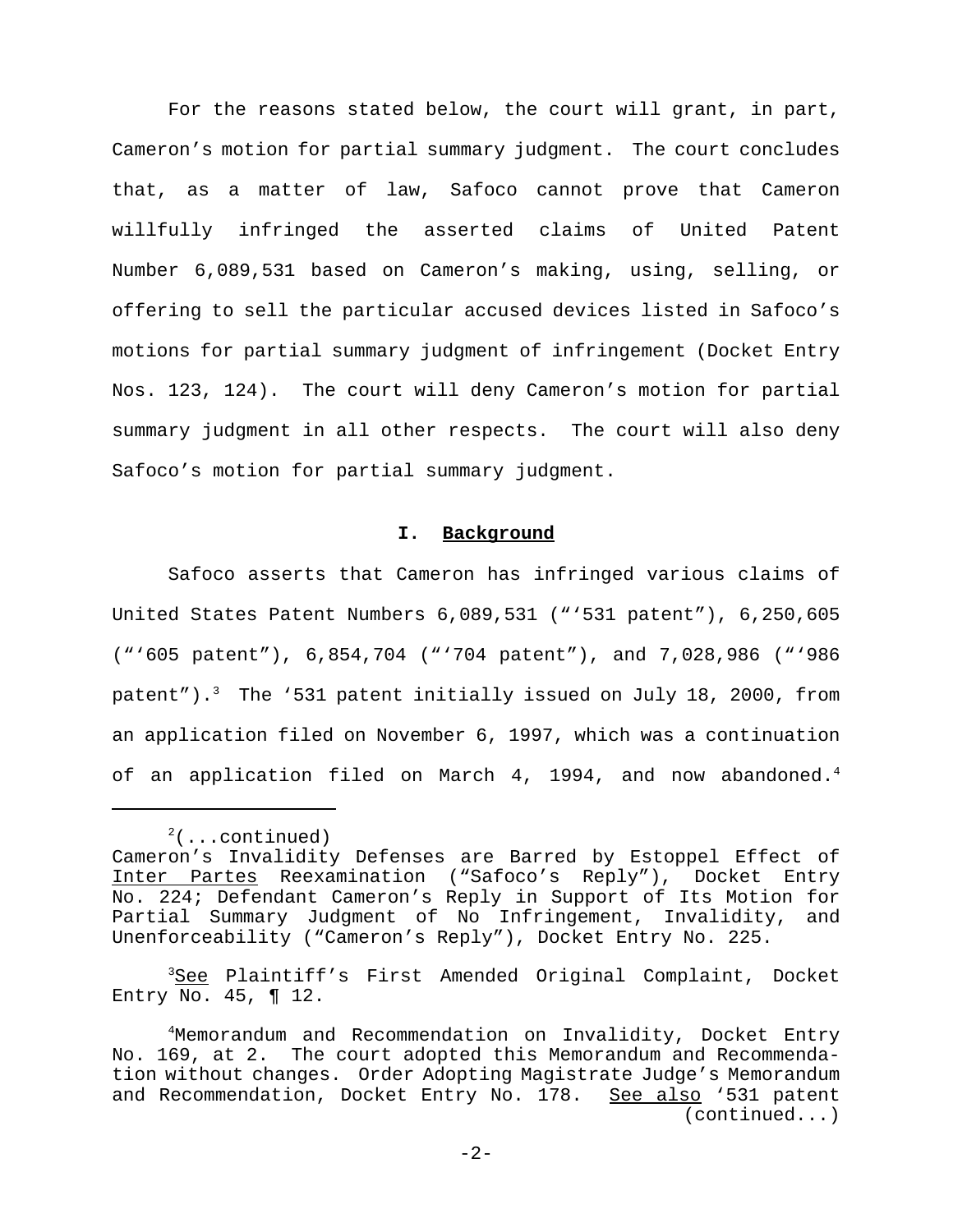After reexamination, the '531 patent was reissued with amendments on September 19, 2006.<sup>5</sup> The '605 patent issued on June 26, 2001, from an application filed on March 30, 2000, and is a continuation of the '531 patent.<sup>6</sup> The '704 patent issued on February 15, 2005, from an application filed on September 16, 2002, and is a continuation of Patent Number 6,450,477 ("'477 patent"). The '477 patent is a continuation of the '605 patent.<sup>7</sup> The '986 patent issued on April 18, 2006, from an application filed on November 15, 2004, and is a division of the '704 patent. $8$ 

All four of the patents involve technology for a "valve actuator apparatus and method" and share a common specification.<sup>9</sup> Valve actuators are used to open and close gate valves, which are used to control the flow of fluids.<sup>10</sup>

 $4($ ...continued)

5'531 patent, Reexamination Certificate (included in Cameron's MSJ, Docket Entry No. 213, at Exhibit 1A).

6 Memorandum and Recommendation on Invalidity, Docket Entry No. 169, at 2. See also '605 patent (included in Cameron's MSJ, Docket Entry No. 213, at Exhibit 2).

7Memorandum and Recommendation on Invalidity, Docket Entry No. 169, at 2 & n.9. See also '704 patent (included in Cameron's MSJ, Docket Entry No. 213, at Exhibit 3).

8Memorandum and Recommendation on Invalidity, Docket Entry No. 169, at 2-3.

 $^9$ <u>Id.</u> at 3.

 $^{10}$ Id.

<sup>(</sup>included in Defendant Cameron's Motion for Partial Summary Judgment of No Infringement, Invalidity, and Unenforceability ("Cameron's MSJ"), Docket Entry No. 213, at Exhibits 1 and 1A).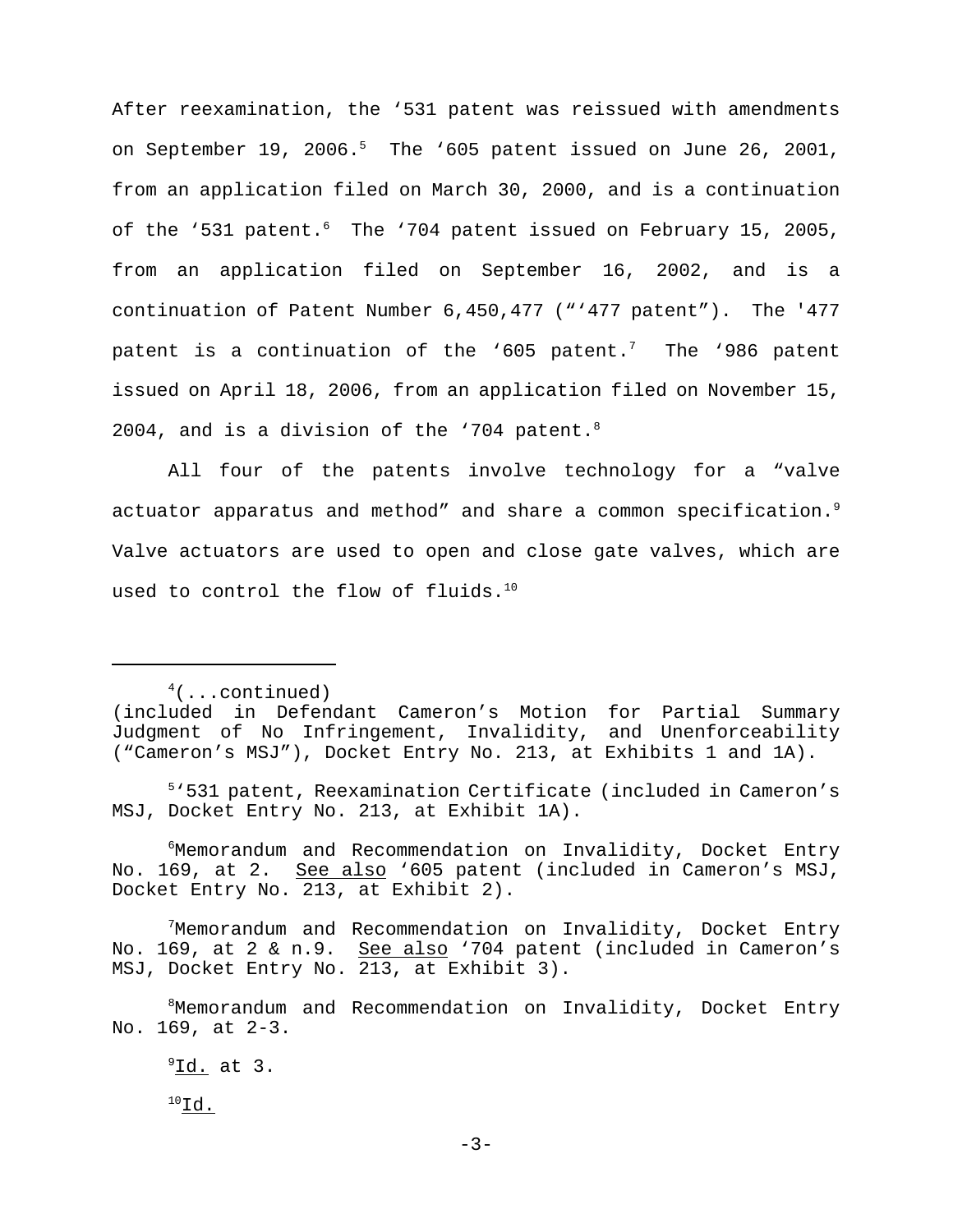Safoco initiated this action on March 7, 2005, asserting only infringement of the '704 patent.<sup>11</sup> Safoco did not initially include the '531 patent or the '605 patent because reexamination proceedings –- which were initiated by Cameron -– for those two patents, as well as for the '477 patent, were pending before the USPTO. $12$  The '986 patent was not initially included because it had not yet issued.<sup>13</sup>

On November 22, 2005, the court referred the case to Magistrate Judge Nancy K. Johnson.<sup>14</sup> On January 18, 2006, Safoco notified Judge Johnson of its intention to amend its complaint to assert infringement of claims of the '531, '605, and '986 patents, once the reexamination proceedings in the USPTO concluded and the '986 patent issued.<sup>15</sup> Safoco requested that Judge Johnson delay the upcoming Markman hearing until after the additional patents were brought into the case.<sup>16</sup> A hearing was held on January 23, 2006, and Judge Johnson ordered the case stayed until the USPTO's Board of Patent Appeals and Interferences ("BPAI") had ruled on the '605 patent.<sup>17</sup>

14Order, Docket Entry No. 24.

<sup>15</sup>Plaintiff's Motion to Modify <u>Markman</u> Schedule, Docket Entry No. 29, at 3-4.

<sup>17</sup>Minutes Entry, Docket Entry No. 30.

 $-4-$ 

 $11$ See Plaintiff's Original Complaint, Docket Entry No. 1.

 $12P$ laintiff's Motion to Modify Markman Schedule, Docket Entry No. 29, at 3-4.

 $^{13}$ Id.

 $^{16}$ Id. at 4.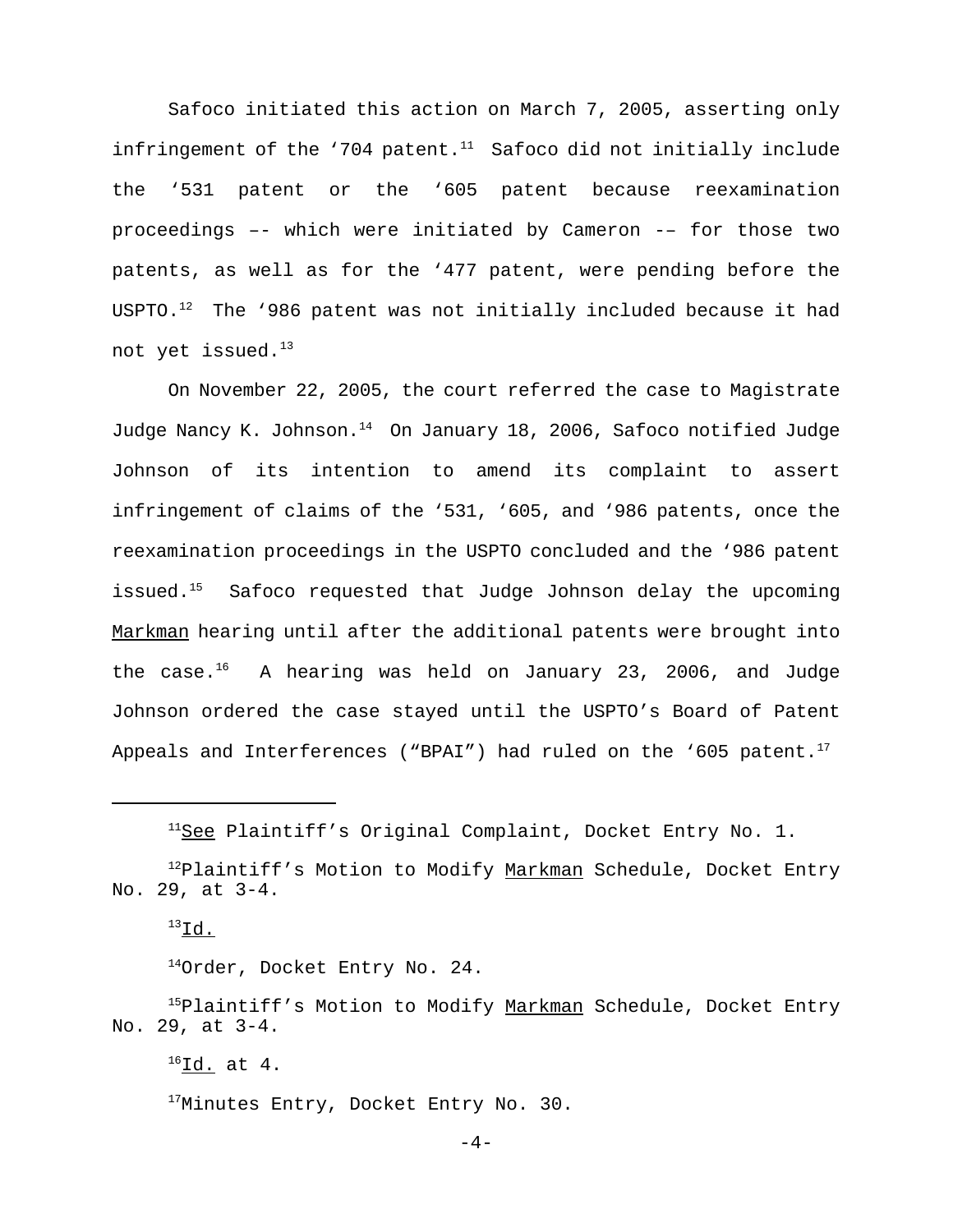On February 28, 2006, while the case was stayed, the '986 patent issued. $18$  On September 19, 2006, the USPTO issued a reexamination certificate for the '531 patent.<sup>19</sup> After incorporating amendments to several of the claims, the USPTO Examiner determined that all claims of the '531 patent were patentable.<sup>20</sup>

As for the '605 patent, the Examiner ruled upon reexamination that claims 1 and 2 were obvious in light of the prior art, and thus not patentable under 35 U.S.C. § 103(a).<sup>21</sup> The Examiner determined, however, that claim 3 was patentable.<sup>22</sup> The Examiner also rejected all claims of the '477 patent as obvious. $23$  Both Cameron and Safoco appealed this decision to the BPAI.<sup>24</sup>

Although the BPAI had not yet ruled in the appeal regarding the '605 patent, Judge Johnson lifted the stay on January 8, 2007.<sup>25</sup> Shortly thereafter, Safoco amended its complaint to add allegations

 $^{22}$ Id.

 $^{23}$ Id.

 $24$ See id. at 2-3.

 $^{18}$ Plaintiff Safoco, Inc.'s Status Report, Docket Entry No. 36.  $19.531$  patent, Reexamination Certificate.

 $^{20}$ Id. at 1:1-22.

 $^{21}$ Cameron Int'l Corp. v. Safoco Inc., Appeal Nos. 2008-0750 & 2008-0988, slip op. at 2, 19 (B.P.A.I. Dec. 4, 2008) (included in Cameron's MSJ, Docket Entry No. 213, at Exhibit 21E).

<sup>&</sup>lt;sup>25</sup>Minutes Entry, Docket Entry No. 37.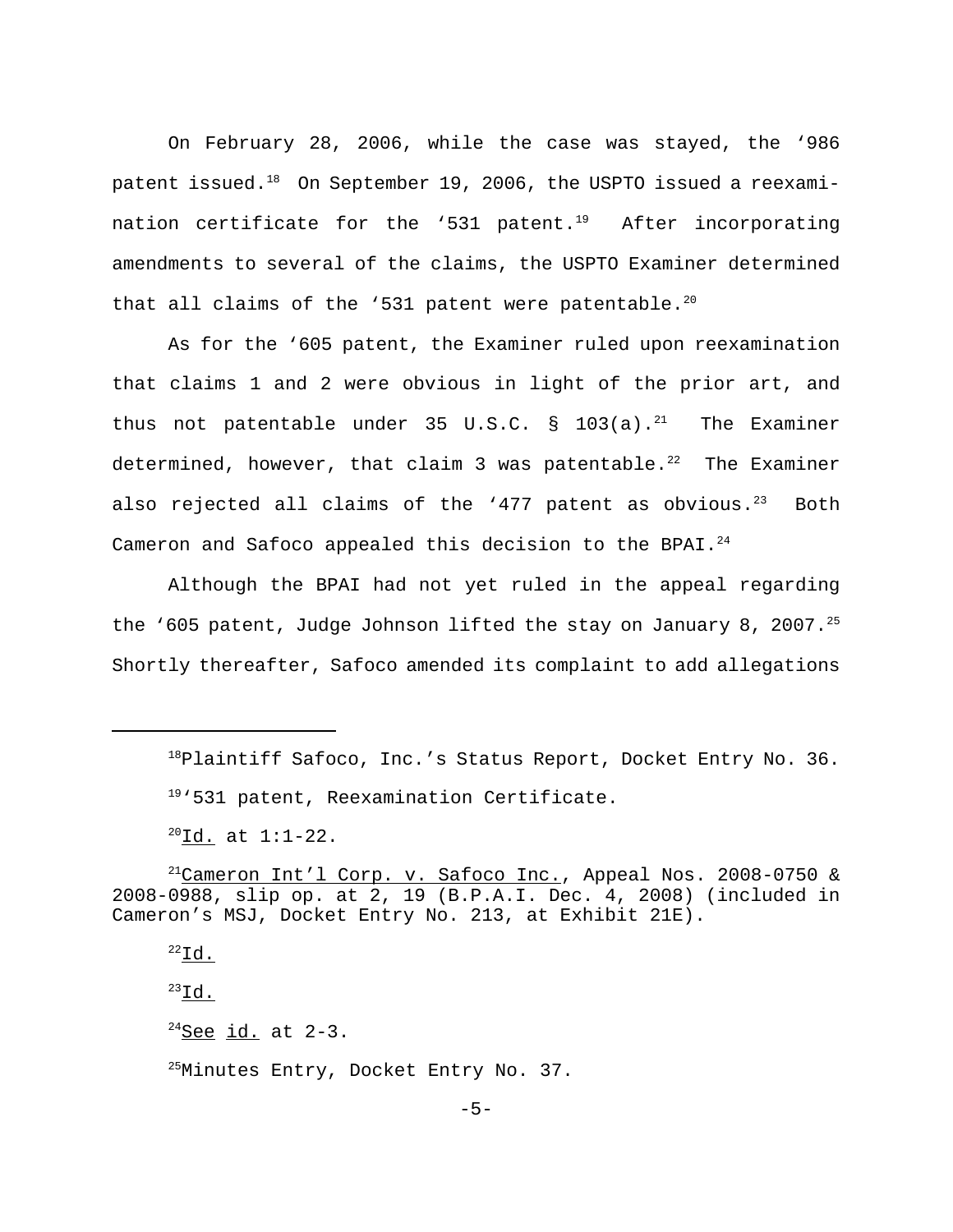of infringement of several claims of the '531 patent, claim 3 of '605 patent, and several claims of the '986 patent.<sup>26</sup>

Judge Johnson conducted a  $Maxkman^{27}$  hearing on September 13, 2007, and issued a Report and Recommendation on Claim Construction on November 9, 2007. $^{28}$  The court adopted the Magistrate Judge's recommendations as to claim construction without changes on February  $6, 2008.^{29}$ 

In the following months, the parties filed a total of seven motions for partial summary judgment.<sup>30</sup> Judge Johnson issued three opinions regarding the parties' seven summary judgment motions,  $31$ all of which were adopted by the court without changes.  $32$ 

 $27$ See Markman v. Westview Instruments, Inc., 116 S. Ct. 1384 (1996).

<sup>28</sup>Report and Recommendation on Claim Construction, Docket Entry No. 94.

 $^{29}$ Order Adopting Magistrate Judge's Report and Recommendation, Docket Entry No. 105.

<sup>30</sup>See Docket Entry Nos. 114, 123, 124, 133, 136, 147, 154.

 $31$ Memorandum and Recommendation on Invalidity, Docket Entry No. 169; Memorandum and Recommendation on Infringement, Docket Entry No. 170; Memorandum and Recommendation on Procedural Bars to Recovery, Docket Entry No. 185.

<sup>32</sup>Order Adopting Magistrate Judge's Memorandum and Recommendation, Docket Entry No. 178 (adopting Magistrate's Memorandum and Recommendation on Invalidity (Docket Entry No. 169) (continued...)

 $26P$ laintiff's First Amended Original Complaint, Docket Entry No. 45, ¶ 12; Cameron's MSJ, Docket Entry No. 213, Exhibit 4 (including a chart reflecting the specific claims of the '531, '605, '704, and '986 patents that Safoco accuses Cameron of infringing).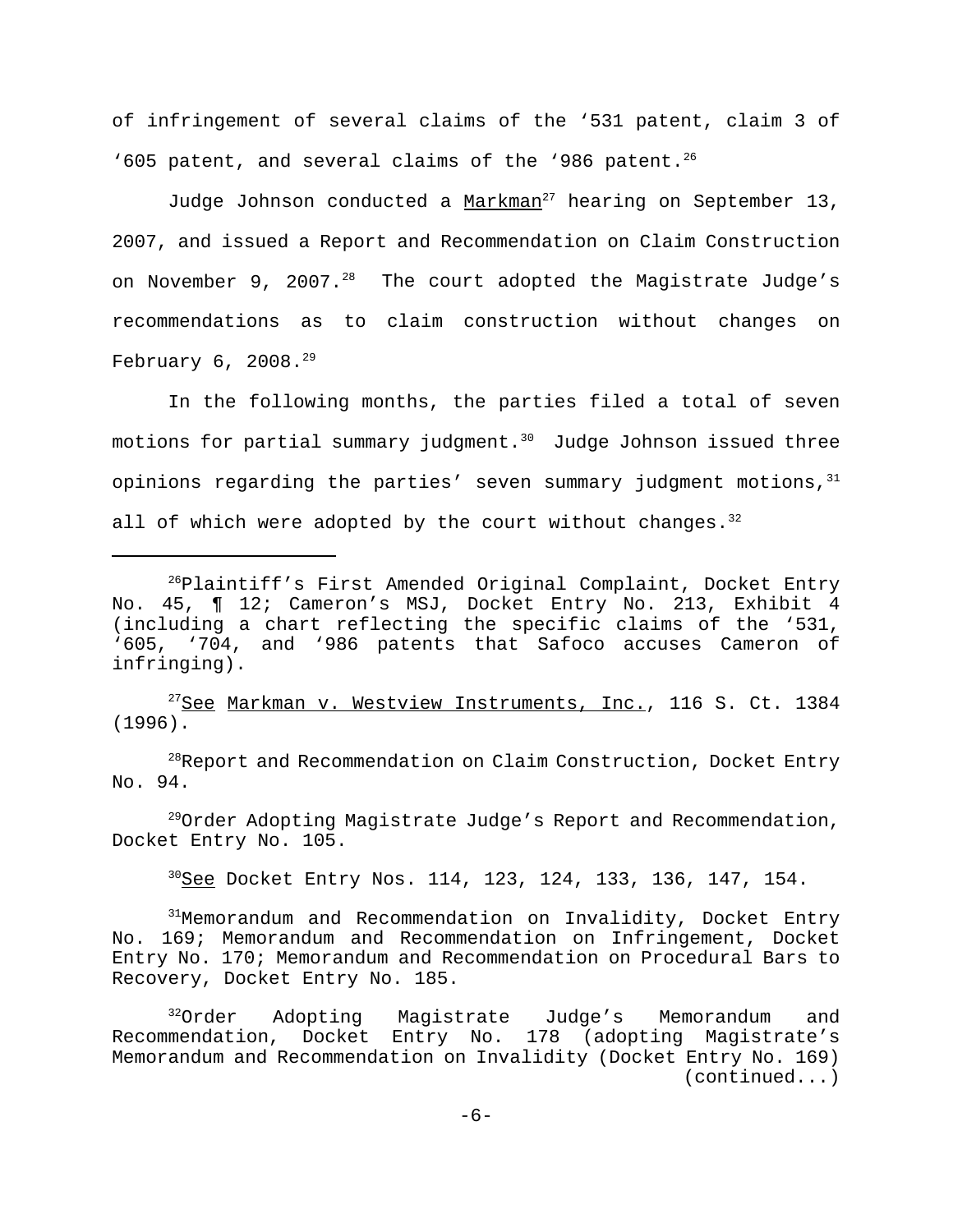In the meantime, on December 4, 2008, the BPAI issued a ruling in the appeal from the Examiner's reexamination of the '605 and '477 patents. $33$  The BPAI, in a 2-1 decision, reversed the Examiner's rejection of claims 1 and 2 and of the '605 patent, as well as the examiner's rejection of all claims of the '477 patent.<sup>34</sup> The BPAI, however, unanimously affirmed the Examiner's refusal to reject claim 3 of the '605 patent.<sup>35</sup> Cameron sought a rehearing from the BPAI, but the BPAI denied Cameron's request on April 29, 2009.36 On June 3, 2009, Cameron filed a Notice of Appeal

 $32$ (...continued)

33Cameron Int'l Corp. v. Safoco Inc., Appeal Nos. 2008-0750 & 2008-0988, slip op. at 1 (B.P.A.I. Dec. 4, 2008) (included in Cameron's MSJ, Docket Entry No. 213, at Exhibit 21E).

 $34$ Id. at 78-79, 81.

<sup>35</sup>Id. After this ruling, on March 26, 2009, the parties jointly sought leave to allow Safoco to again amend its complaint in this action to add allegations of infringement of claims 1 and 2 of the '605 patent and certain claims of the '477 patent. See Joint Stipulated Motion for Leave to Allow Plaintiff Safoco to Amend Its Complaint, and Extension of Scheduling Order Deadlines, Docket Entry No. 180. Judge Johnson denied leave to amend. Order, Docket Entry No. 183.

<sup>36</sup>Cameron Int'l Corp. v. Safoco Inc., Appeal Nos. 2008-0750 & 2008-0988, slip op. at 3 (B.P.A.I. Apr. 29, 2009) (included in Plaintiff Safoco's Motion for Partial Summary Judgment that Defendant Cameron's Invalidity Defenses are Barred by Estoppel Effect of Inter Partes Reexamination ("Safoco's MSJ"), Docket Entry No. 212, at Exhibit B1).

and Memorandum and Recommendation on Infringement (Docket Entry No. 170)); Order, Docket Entry No. 190 (adopting Magistrate's Memorandum and Recommendation on Procodural Bars to Recovery (Docket Entry No. 185)).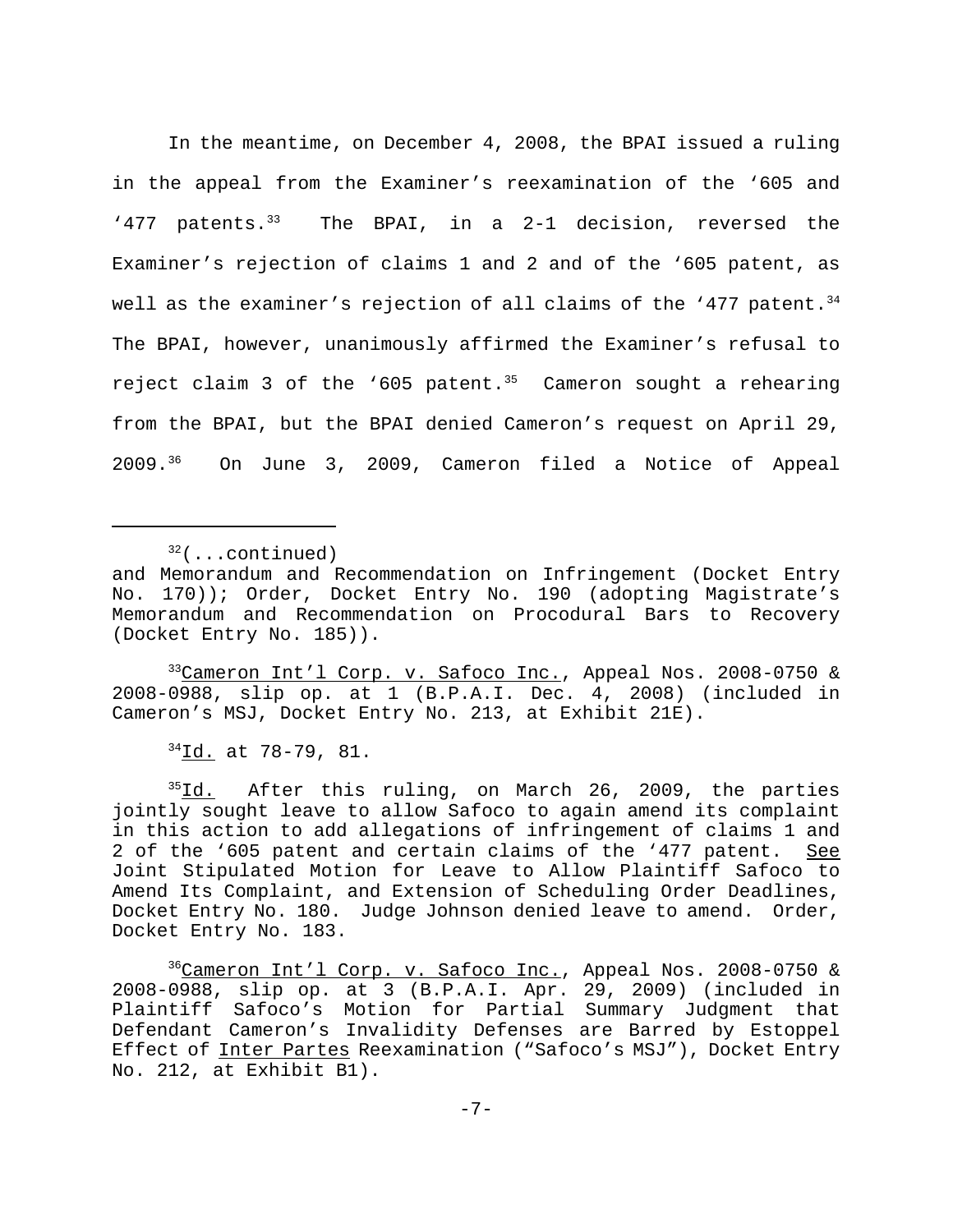announcing its intention to appeal the BPAI's decision to the United States Court of Appeals for the Federal Circuit. $3^7$ 

In May of 2009, although the court had already ruled on seven motions for partial summary judgment, the parties filed another round of motions for partial summary judgment on a litany of issues. All told, the parties filed eleven motions for partial summary judgment.<sup>38</sup>

At a hearing on May 21, 2009, the court vacated its Order referring the case to the Magistrate Judge, struck the parties' eleven motions for partial summary judgment, and set a trial date of August 17, 2009. $39$  The court ruled that each party would be allowed to file one motion for partial summary judgment not to exceed 25 pages by May 29, 2009. $40$  Each party has filed its one allowed motion, a response brief, and a reply brief, all of which the court now considers.

### **II. Summary Judgment Standard**

The court may grant summary judgment if the movant establishes that there is no genuine dispute about any material fact and that it is entitled to judgment as a matter of law. Fed. R. Civ. P.

<sup>37</sup>Cameron's Response, Docket Entry No. 221, at 3, Exhibit C. 38See Docket Entry Nos. 187, 193, 196, 197, 199, 200, 202, 203, 204, 205, 206. <sup>39</sup>Minutes Entry, Docket Entry No. 210.  $^{40}$ Id.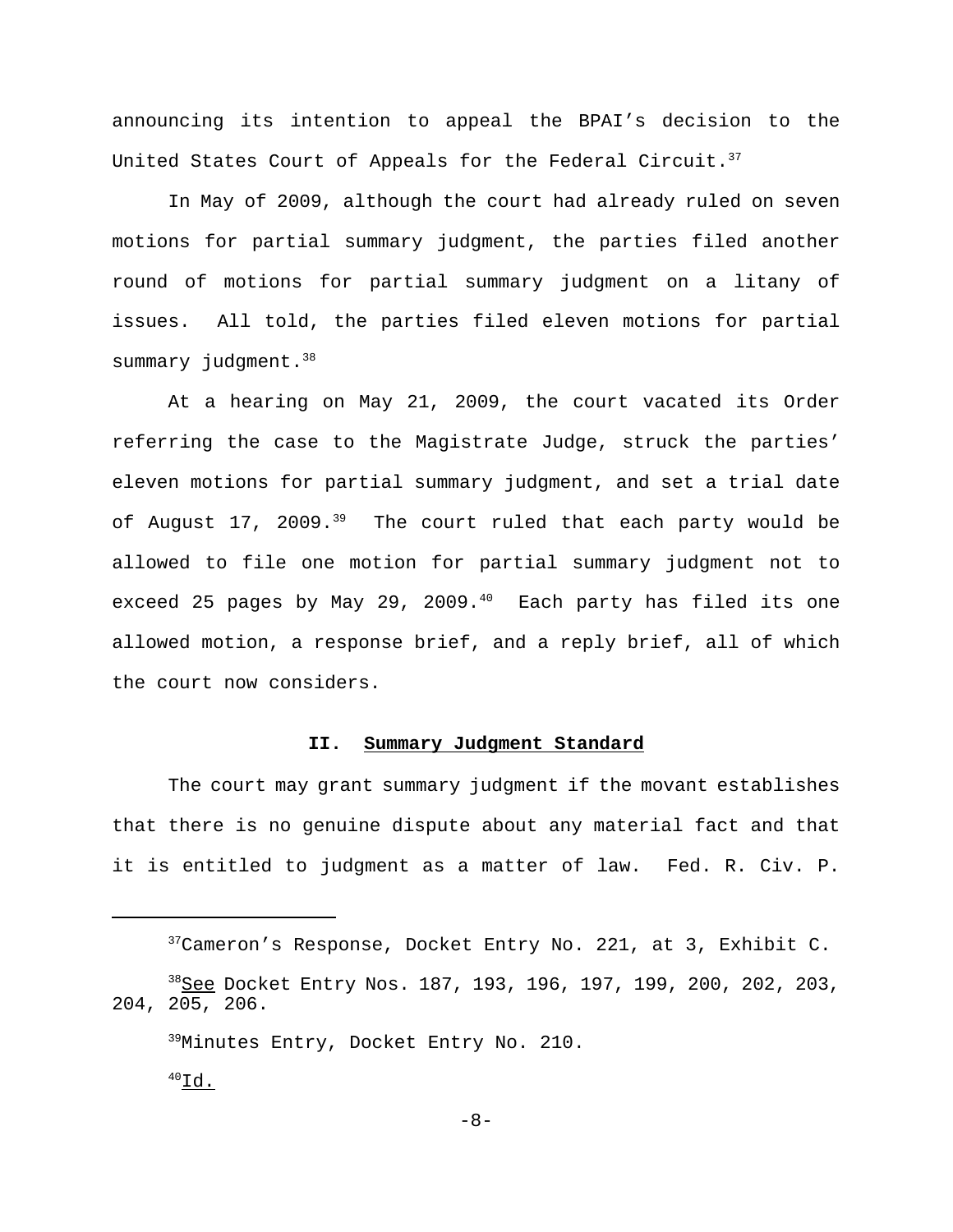56(c). An examination of substantive law determines which facts are material. Anderson v. Liberty Lobby, Inc., 106 S. Ct. 2505, 2510 (1986). Material facts are those facts that "might affect the outcome of the suit under the governing law." Id. A genuine issue of material fact exists if the evidence is such that a reasonable trier of fact could resolve the dispute in the nonmoving party's favor. Id. at 2511. The standard for summary judgment is no different in a patent case than in any other civil case. See Johnston v. IVAC Corp., 885 F.2d 1574, 1576-77 (Fed. Cir. 1989).

The movant has the initial burden to inform the court of the basis for summary judgment. Celotex Corp. v. Catrett, 106 S. Ct. 2548, 2553 (1986). When the movant seeks summary judgment on a claim for which it does not bear the burden of proof at trial, it may satisfy its initial burden in two ways. First, it may present evidence negating one or more elements of the nonmoving party's claim. See id. Alternatively, it may simply point out the absence of evidence to support the nonmoving party's claim. Id. at 2254; Johnston, 885 F.2d at 1577. On the other hand, if the moving party seeks summary judgment on a claim or defense for which it bears the burden of proof at trial, it must prove each and every element of its claim or defense such that "no reasonable jury could find otherwise." Eli Lilly & Co. v. Barr Labs., Inc., 251 F.3d 955, 962 (Fed. Cir. 2001). See also Fontenot v. Upjohn Co., 780 F.2d 1190, 1194 (5th Cir. 1986) (explaining that a party seeking summary judgment on a claim for which it bears the burden of proof at trial

 $-9-$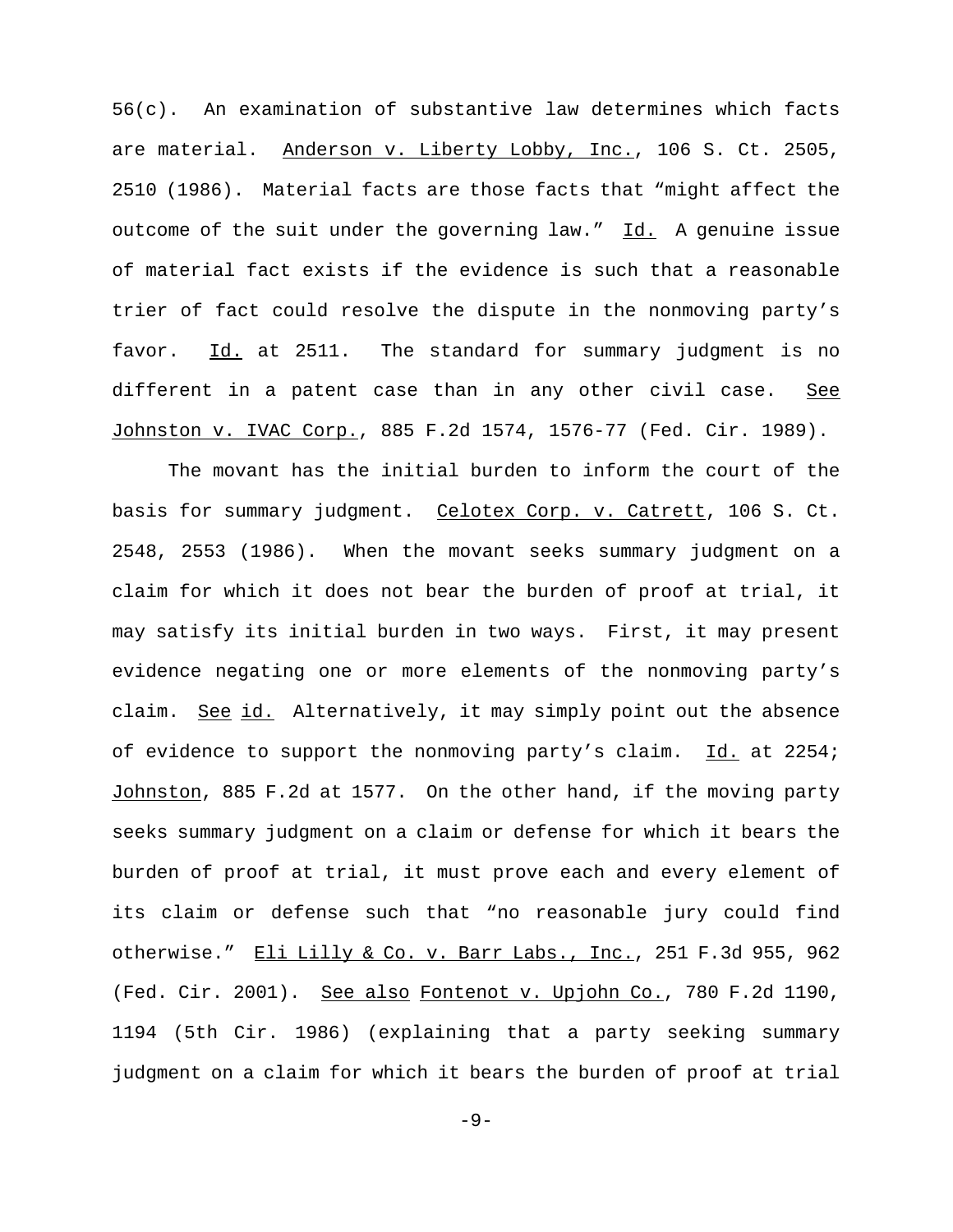"must establish beyond peradventure all of the essential elements of the claim").

If the movant makes the required initial showing, the burden shifts to the nonmoving party to show by affidavits, depositions, answers to interrogatories, admissions, or other evidence that summary judgment is not warranted because genuine fact issues exist. See Celotex Corp., 106 S. Ct. at 2254. In reviewing the evidence "the court must draw all reasonable inferences in favor of the nonmoving party, and it may not make credibility determinations or weigh the evidence." Reeves v. Sanderson Plumbing Prods. Inc., 120 S. Ct. 2097, 2110 (2000).

## **III. Cameron's Motion for Partial Summary Judgment**

Cameron seeks partial summary judgment on four grounds. First, Cameron asserts that it is entitled to a summary judgment of no infringement of claim 3 of the '605 patent for certain accused devices because they do not have a "lower spring retainer."<sup>41</sup> Cameron next contends that the court should grant summary judgment that none of the accused devices infringe any of the claims of the '531 patent or the '605 patent because the accused devices do not have an upper spring retainer "coaxially surrounding" the bonnet

<sup>&</sup>lt;sup>41</sup>The pertinent element of claim 3 of the '605 patent reads: "a bonnet assembly including: . . . a lower spring retainer coaxially surrounding said bonnet housing." '605 patent, 8:40,  $8:66-67$ .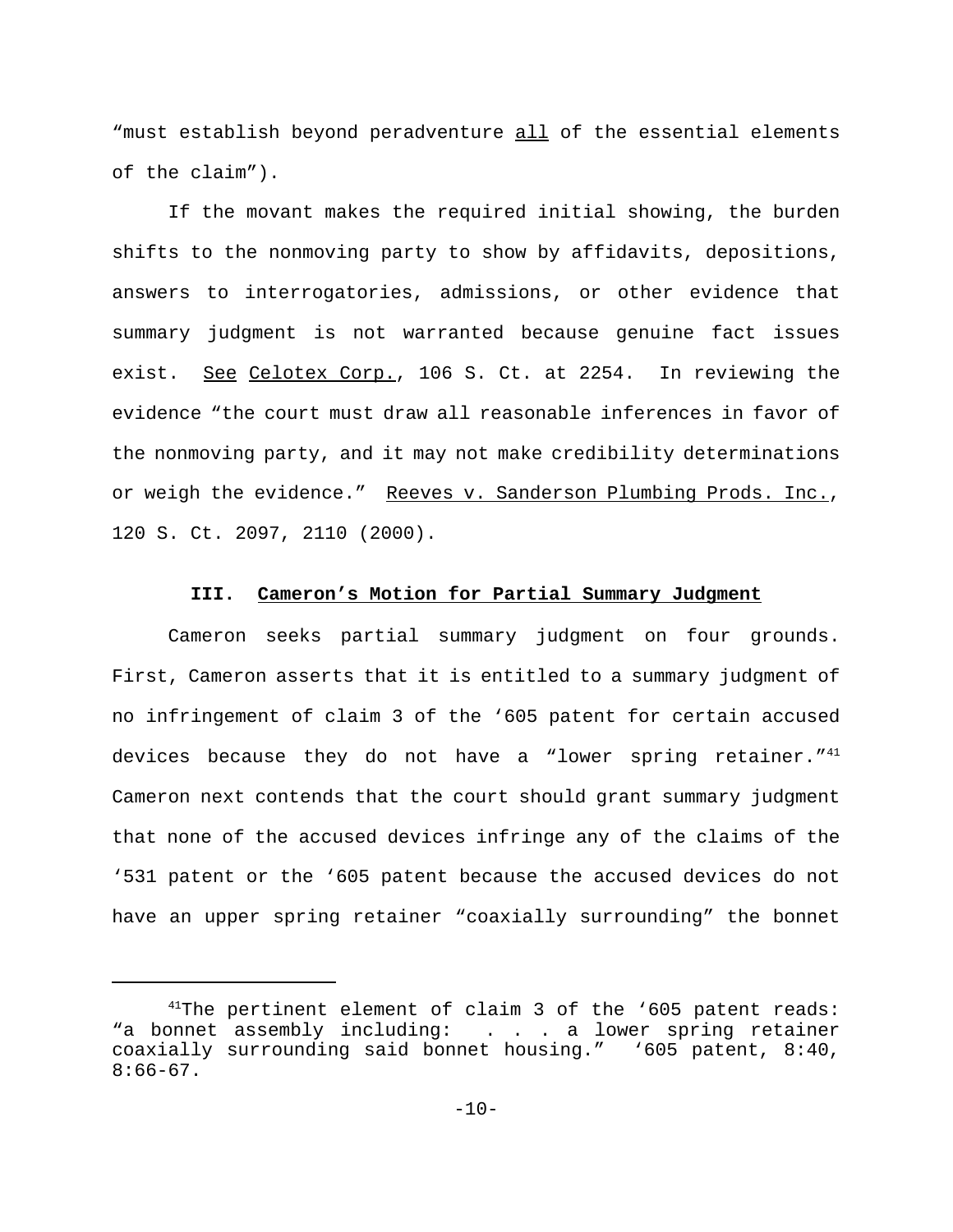stem.<sup>42</sup> Third, Cameron asserts that claims 2, 14, and 21 of the '531 patent and claim 3 of the '605 patent are invalid as indefinite as a matter of law because the patents do not identify a structure or structures capable of performing the function recited in the "securing means" element. $43$  Fourth, Cameron contends that it is entitled to summary judgment that it did not willfully infringe the asserted claims of the '531 and '605 patents.

### **A. Non-Infringement**

#### 1. Applicable Law

A patent claim is infringed if a person "without authority makes, uses, offers to sell, or sells any patented invention, within the United States or imports into the United States any patented invention during the term of the patent therefor . . . ." 35 U.S.C. § 271(a). Analysis of infringement involves a two-step

 $42$ Each of the claims of the '531 and '605 patents require "a bonnet assembly including . . . a [sic] upper spring retainer . . . coaxially surrounding . . . said bonnet stem . . . . " '531 patent; '605 patent.

 $43$ The "securing means" element of claims 2, 14, and 21 of the '531 patent reads: "a bonnet assembly including . . . securing means connected to said bonnet housing in surrounding relationship therewith for longitudinally securing said operator housing to said bonnet housing." '531 patent, Reexamination Certificate at 2:58- 61, 4:51-54, 7:38-41. The "securing means" element of claim 3 of the '605 patent requires "a bonnet assembly including . . . securing means connected to said bonnet housing in surrounding relationship therewith for longitudinally securing said operator housing to said bonnet housing, said securing means including a base ring configured for rotation relative to said bonnet housing without affecting selected bonnet stem drift." '605 patent, 8:40,  $9:1-6.$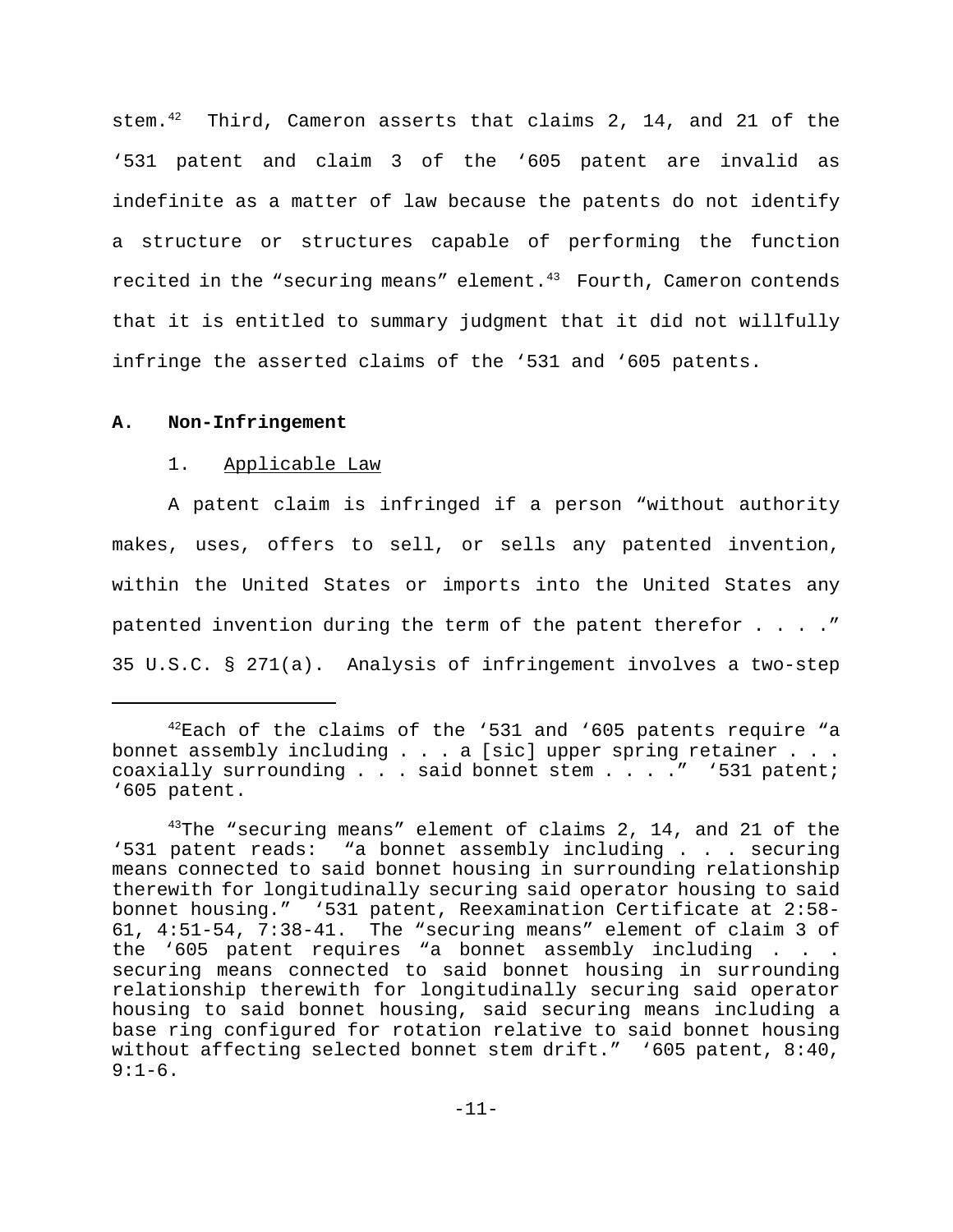process. Syntex (U.S.A.) LLC v. Apotex, Inc., 407 F.3d 1371, 1377 (Fed. Cir. 2005). First, the court must interpret the claim. Id. Claim construction is a matter of law for the court. Markman v. Westview Instruments, Inc., 116 S. Ct. 1384, 1396 (1996); Syntex, 407 F.3d at 1377. Once the claim has been construed, it must be compared to the allegedly infringing device. Syntex, 407 F.3d at 1377. Whether the accused device reads onto the properly construed claim is a question of fact. Id. at 1377-78.

An accused device may infringe a patent claim either literally or under the doctrine of equivalents. "Literal infringement of a claim exists when every limitation recited in the claim is found in the accused device, i.e., when the properly construed claim reads on the accused device exactly." Cole v. Kimberly-Clark Corp., 102 F.3d 524, 532 (Fed. Cir. 1996) (citing Johnston, 885 F.2d at 1580). A device infringes a patent claim under the doctrine of equivalents if it contains "each limitation of the claim or its equivalent." Eagle Comtronics, Inc. v. Arrow Communications Labs., Inc., 305 F.3d 1303, 1315 (Fed. Cir. 2002) (citing Warner-Jenkins Co. v. Hilton Davis Chem. Co., 117 S. Ct. 1040, 1054 (1997)). "An element in the accused product is equivalent to a claim limitation if the differences between the two are 'insubstantial' to one of ordinary skill in the art." Id.

Two limitations on the doctrine of equivalents are relevant in this case. First, a doctrine known as the "all-limitations rule" requires that the doctrine of equivalents be applied on an elementby-element basis. Warner-Jenkinson Co., 117 S. Ct. at 1054. In

-12-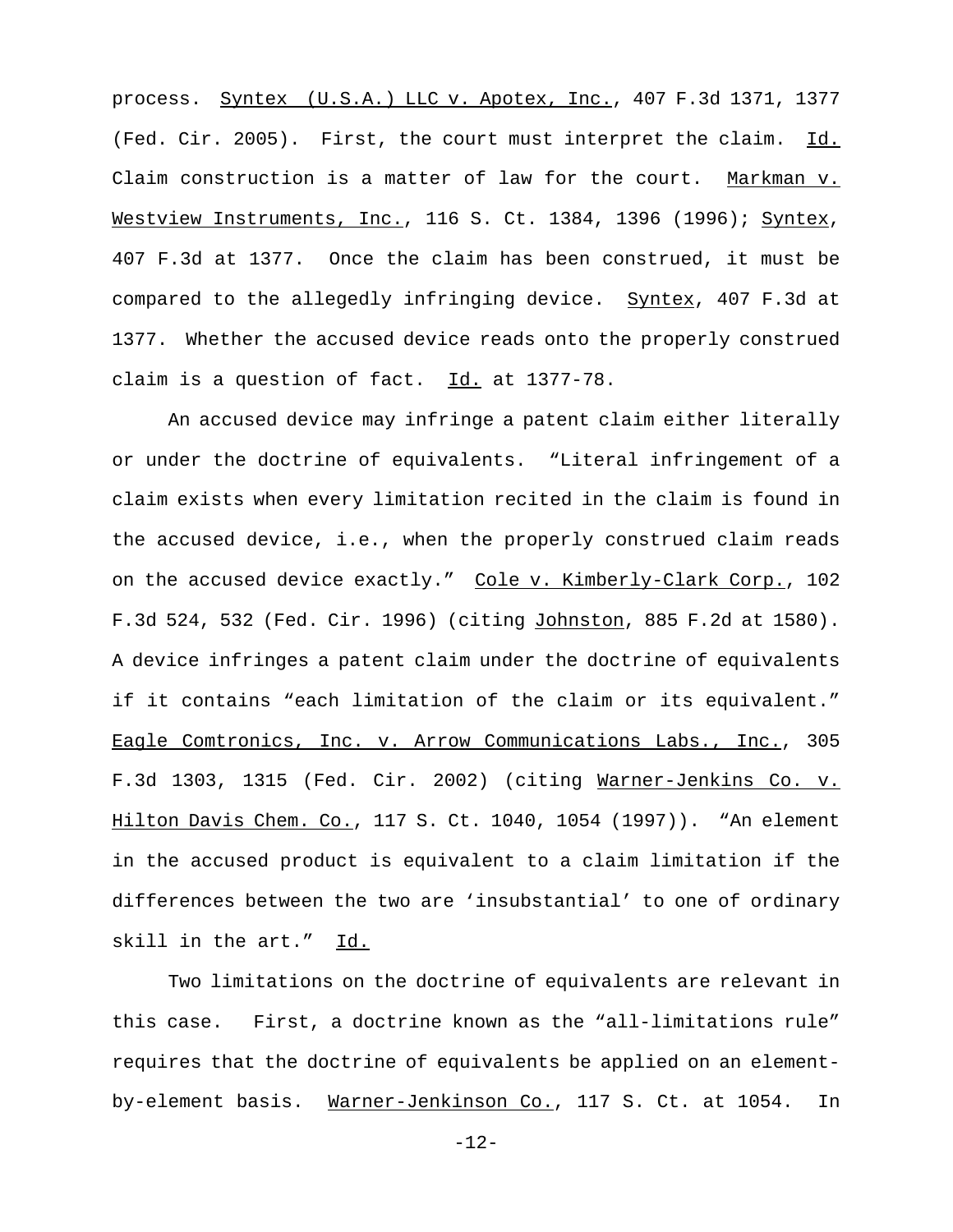other words, a claim limitation cannot be "totally missing from the accused device." DeMarini Sports, Inc. v. Worth, Inc., 239 F.3d 1314, 1332 (Fed. Cir. 2001). However, a "'[o]ne-to-one correspondence of components is not required . . . .'" Ethicon Endo-Surgery, Inc. v. United States Surgical Corp., 149 F.3d 1309, 1320 (Fed. Cir. 1998) (quoting Sun Studs, Inc. v. ATA Equip. Leasing Inc., 872 F.2d 978, 989 (Fed. Cir. 1989)). Therefore, if separate claim limitations are "combined into a single element of the accused device," the accused device may still infringe under the doctrine of equivalents so long as the differences between the claim elements and the single element of the accused device are "insubstantial." Eagle Comtronics, 305 F.3d at 1317.

Second, the doctrine of prosecution history estoppel prohibits the patent holder from asserting that certain subject matter is equivalent to a claim element if that subject matter was surrendered during the prosecution of the patent. Id. at 1315-16. The estoppel may be based on an argument made by the patent holder during prosecution in support of patentability –- for example, to distinguish the claimed invention from a particular prior art reference. Id. at 1316 (citing Elkay Mfg. Co. v. Ebco Mfg. Co., 192 F.3d 973, 979 (Fed. Cir. 1999); Southwall Techs., Inc. v. Cardinal IG Co., 54 F.3d 1570, 1583 (Fed. Cir. 1995)). If such an argument-based estoppel is found to apply to a particular claim limitation, it will apply to all claims in the same patent in which

-13-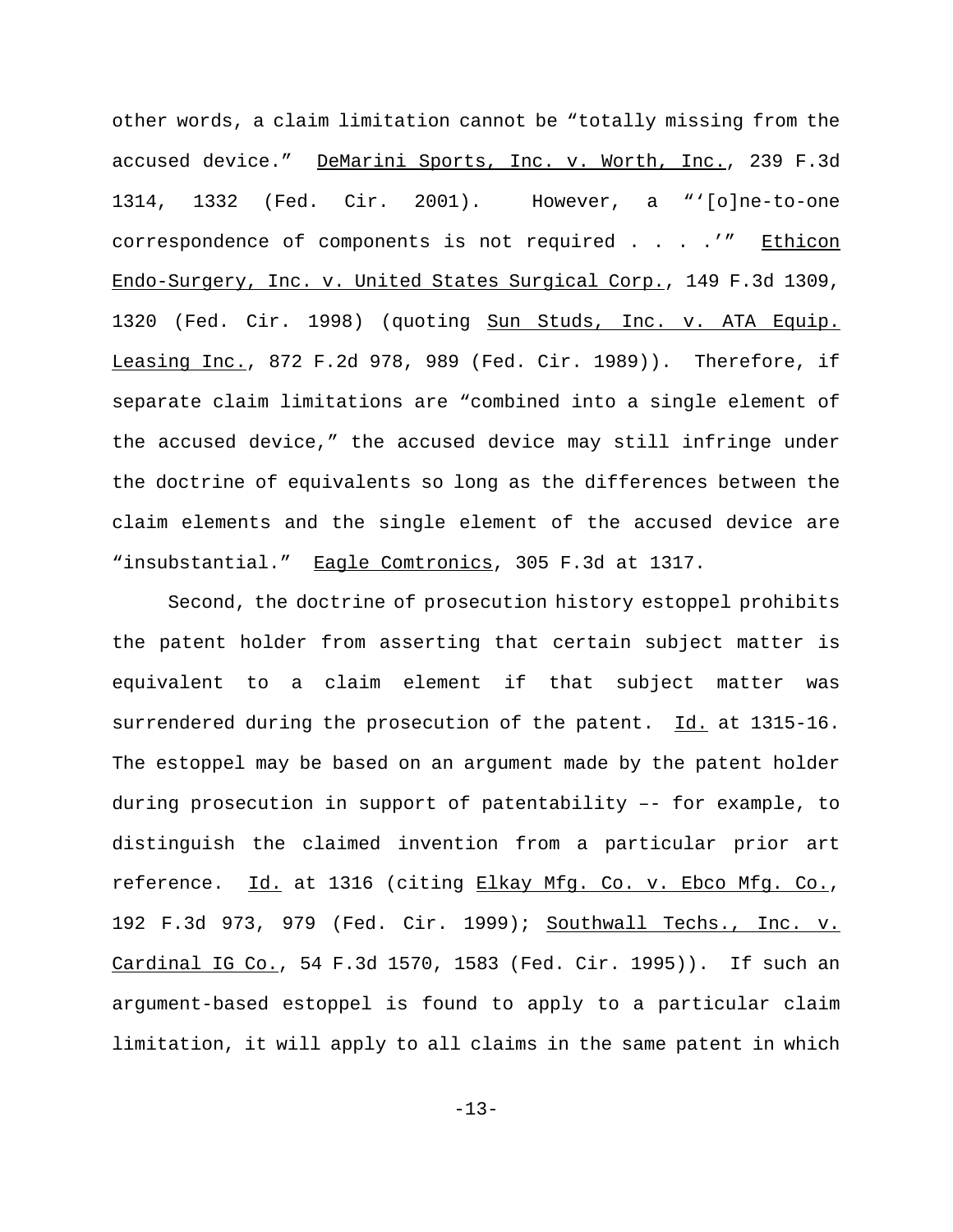that limitation appears. Id. (citing Southwall Techs., 54 F.3d at 1584). For argument-based estoppel to apply, "the prosecution history must evince a 'clear and unmistakable surrender of subject matter.'" Id. (quoting Pharmacia & Upjohn Co. v. Mylan Pharm., Inc., 170 F.3d 1373, 1377 (Fed. Cir. 1999)).

## 2. Absence of "Lower Spring Retainer"

Safoco alleges that 348 of Cameron's valve actuators infringe certain claims of the asserted patents. $44$  Cameron seeks partial summary judgment that 332 of these accused devices do not infringe claim 3 of the '605 patent because they do not have a "lower spring retainer."45 More specifically, Cameron contends that 256 of the accused devices have never had a lower spring retainer, and thus, have never infringed. $46$  As for the other 76 accused devices, Cameron asserts that they formerly included a lower spring retainer, but that "Cameron began implementing a design change as of May 19, 2003, to remove the lower spring retainer. "<sup>47</sup>

Cameron's argument hinges on its contention that the lower spring retainer described in claim 3 of the '605 patent is and must

 $^{47}$ Id.

<sup>44</sup>Cameron's MSJ, Docket Entry No. 213, at 1.

<sup>&</sup>lt;sup>45</sup>Id. Claim 3 of the '605 patent includes a limitation requiring "a bonnet assembly including . . . a lower spring retainer coaxially surrounding said bonnet housing . . . ." '605 patent, 8:40, 8:66-67 (emphasis added).

<sup>46</sup>Cameron's MSJ, Docket Entry No. 213, at 2.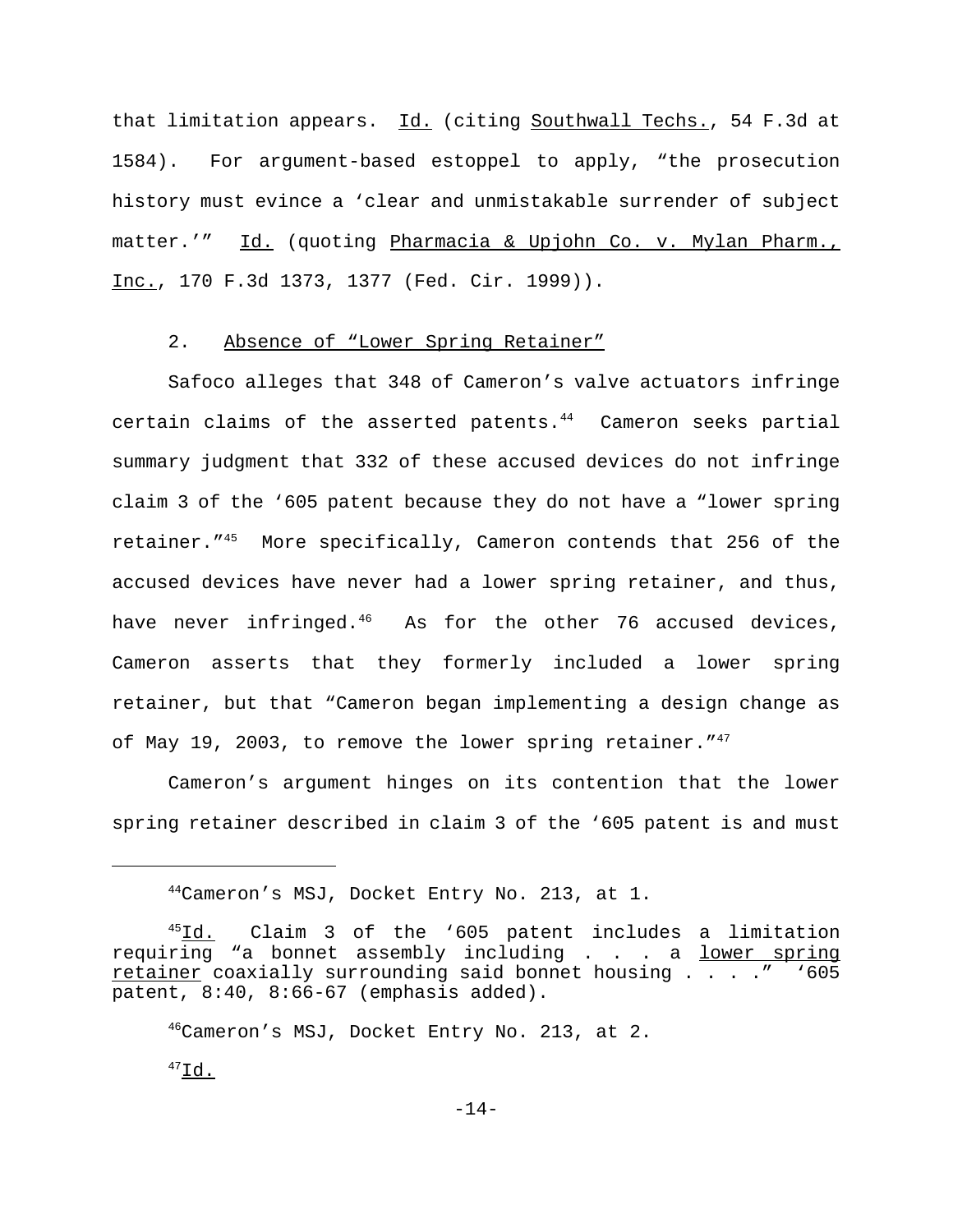be a separate and distinct structure. Safoco does not dispute Cameron's assertion that the accused devices do not include a separate and distinct lower spring retainer structure.<sup>48</sup> The parties agree that in the relevant accused devices, the lower end of the spring rests directly on what Cameron calls an "adapter plate" or "base plate," which performs other functions in addition to retaining the lower end of the spring. $49$  Therefore, if Cameron's interpretation of the lower spring retainer element of claim 3 is correct, it would be entitled to summary judgment.

Safoco contends that claim 3 of the '605 patent does not require a separate lower spring retainer. Moreover, Safoco asserts that the "base plate" found in the accused devices performs the same function as and satisfies all the limitations of the '605 patent's lower spring retainer element. That is the case, according to Safoco, even though the base plate is not a separate and distinct structural element specifically designated as a lower spring retainer, and may serve more than one purpose and/or satisfy more than one element of claim 3 of the '605 patent. Therefore, according to Safoco, the base plate structure present in Cameron's devices reads either literally or through the doctrine of equivalents onto the lower spring retainer element of claim 3 of the '605 patent.

<sup>&</sup>lt;sup>48</sup>See Safoco's Response, Docket Entry No. 222, at 1-15.

 $^{49}$ Cameron's MSJ, Docket Entry No. 213, at 6; Safoco's Response, Docket Entry No. 222, at 1.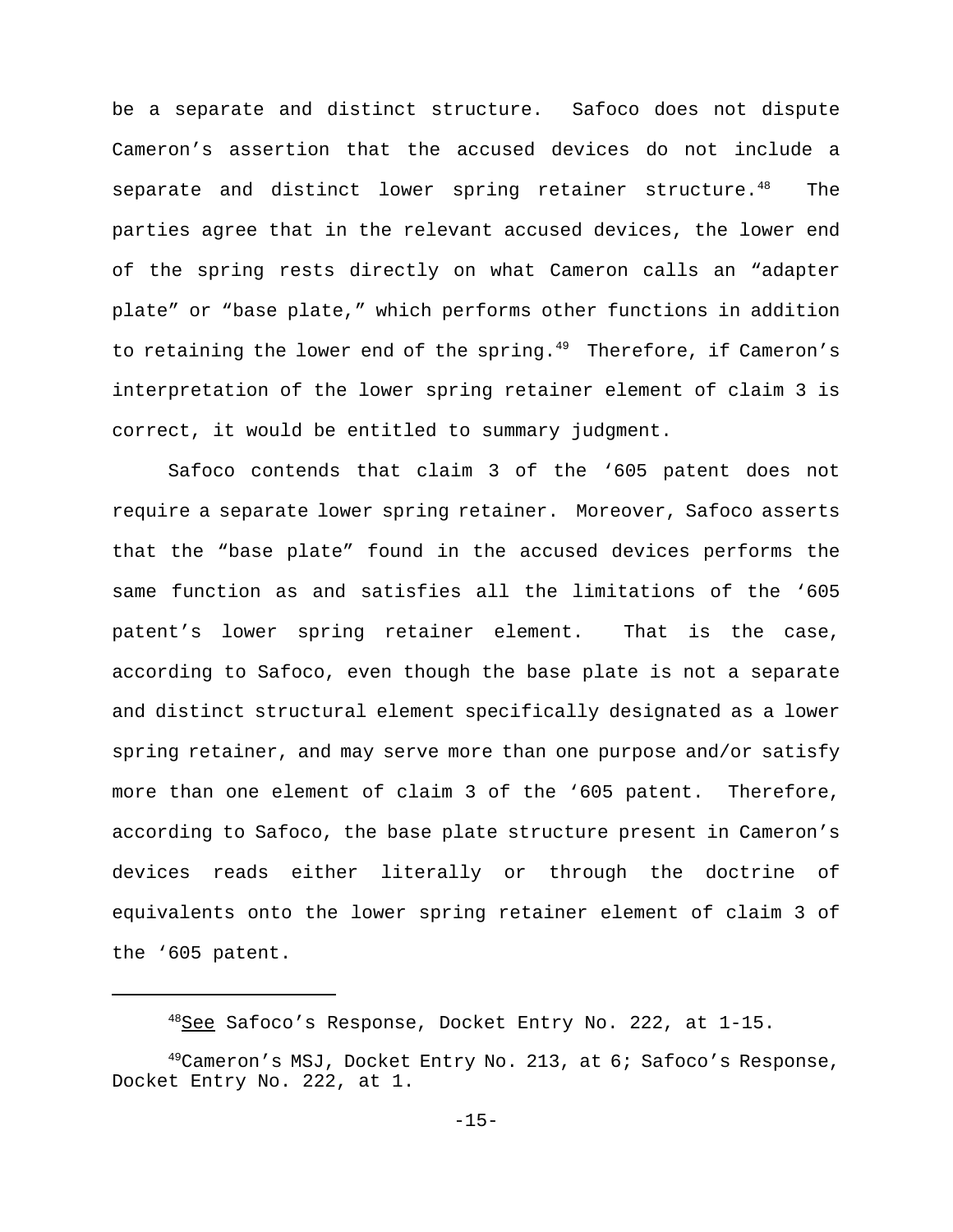Cameron counters that the accused devices cannot literally read onto the lower spring retainer element of the '605 patent<sup>50</sup> because the specification and drawings of the '605 patent make clear that the term "lower spring retainer" must be understood as a discrete structure. Cameron also invokes the doctrine of prosecution disclaimer and argues that because Safoco represented during the reexamination of the '605 patent that the claimed "lower spring retainer" was a separate and distinct structure, it cannot now attempt to broaden the definition of "lower spring retainer" to encompass structures that are not separate and distinct spring retainer structures.<sup>51</sup>

Cameron further asserts that finding infringement under the doctrine of equivalents would violate the all-elements rule because it would completely eliminate the lower spring retainer element. $5<sup>2</sup>$ Finally, Cameron contends that Safoco is precluded under the doctrine of prosecution history estoppel from arguing that the base plate structure in Cameron's accused devices is the equivalent of the lower spring retainer as claimed in the '605 patent because Cameron distinguished prior art references during reexamination of

52Cameron's MSJ, Docket Entry No. 213, at 10-11.

 $-16-$ 

<sup>50</sup>Cameron's MSJ, Docket Entry No. 213, at 4-5, 9-10.

 $51$ Id. at 5, 8, 11-13. Prosecution disclaimer is a claim construction doctrine that considers "whether the inventor limited the invention in the course of prosecution, making the claim scope narrower than it would otherwise be." Phillips v. AWH Corp., 415 F.3d 1303, 1317 (Fed. Cir. 2005). If the inventor so limited the invention during prosecution, the court must define the claim term so as to exclude any subject matter that was excluded or disclaimed. See id.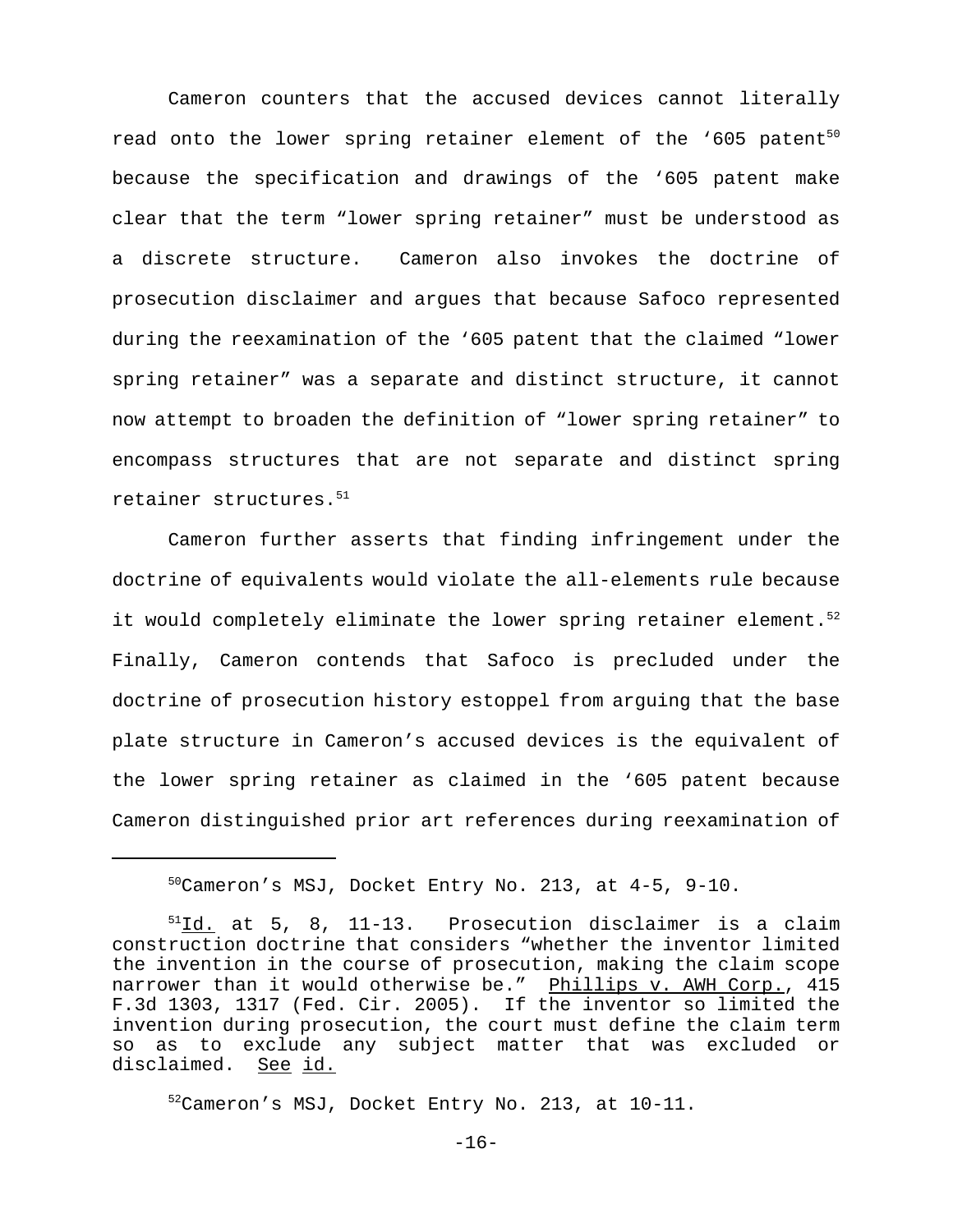the '605 patent on the basis that they did not have a discrete lower spring retainer structure.<sup>53</sup>

## a. Claim Construction

Claim 3 of the '605 patent includes a limitation requiring "a bonnet assembly including . . . a lower spring retainer coaxially surrounding said bonnet housing . . .  $\cdot$   $\cdot$   $^{154}$  In Judge Johnson's Markman opinion, which the court adopted, she evaluated the term "lower spring retainer."55 The parties, however, did not actually disagree as to the meaning of the term "lower spring retainer."<sup>56</sup> Therefore, the court did not define it. $57$  Instead, the parties disputed, and the court decided, whether certain limitations related to the lower spring retainer that are indisputably present

 $54'$ '605 patent, 8:40, 8:66-67.

<sup>55</sup>See Report and Recommendation on Claim Construction, Docket Entry No. 94, at 44-54.

 $56$ Id. at 45 ("The parties are not arguing as to the definition of the specific terms 'upper/lower spring retainer.' . . . The construction issue before the court is one of limitation. The parties are not disputing that the '531 patent calls for separate and rotatable upper and lower spring retainers. The question is whether the subsequent descendant patents ('605, '704, and '986) are to be construed to include said limitations when such language is excluded from the patent claims.").

 $57$ Id. at 53 ("[T]he court is not actually defining 'spring retainer.' The court is determining whether certain limitations present in the parent patent and not in the descendant patents nevertheless limit the claims of those descendant patents."). Since not specifically defined, the term "lower spring retainer" should be understood to "carr[y] its ordinary and customary meaning." CCS Fitness, Inc. v. Brunswick Corp., 288 F.3d 1359, 1366 (Fed. Cir. 2002).

<sup>53</sup>Id. at 11-13.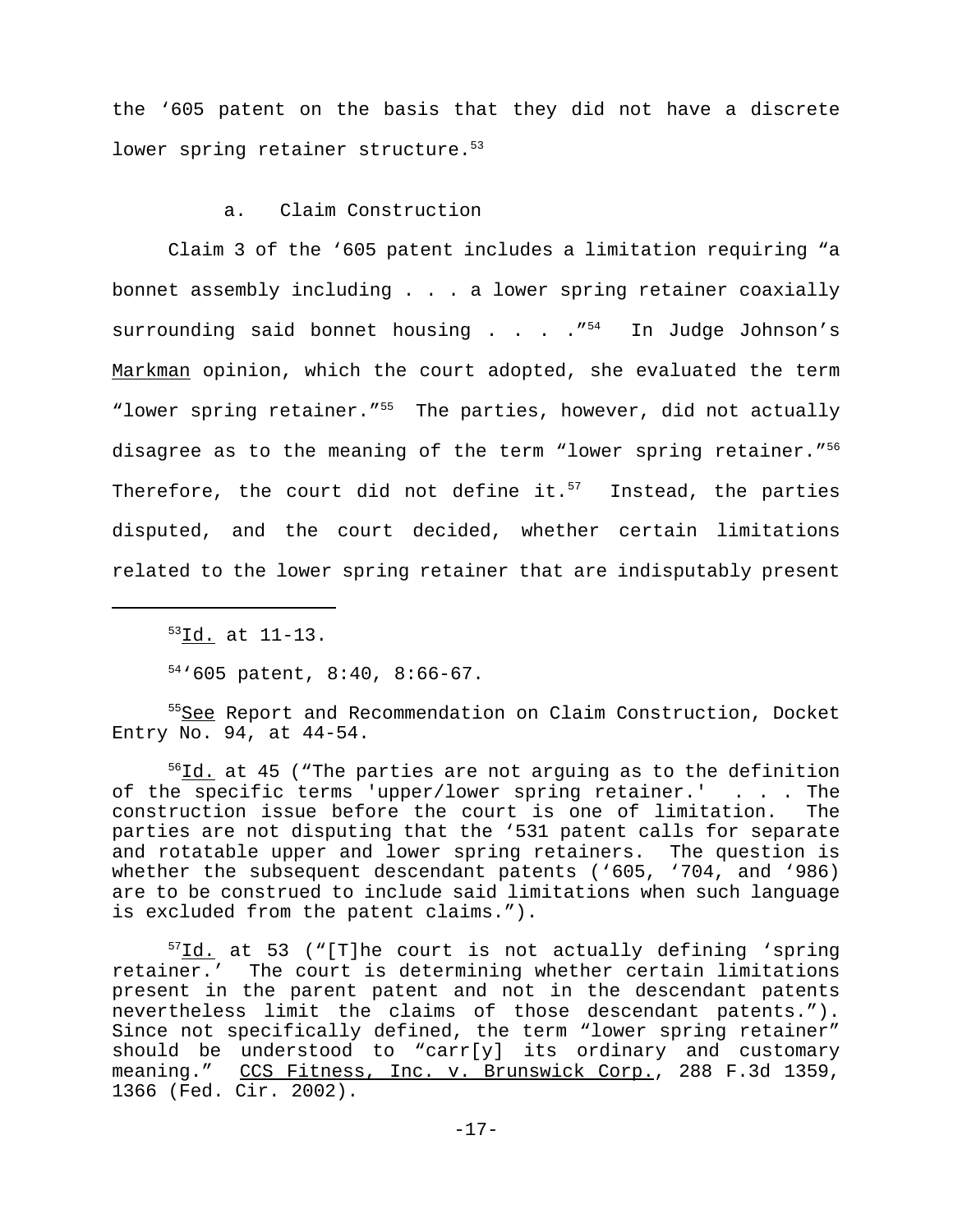in claims of the '531 patent -- namely that the lower spring retainer be "separate and rotatable" -- are also present in the claims of the descendant patents, including the '605 patent, even though the language of the relevant claim elements varies between the '531 patent and the descendant patents.<sup>58</sup>

Cameron argued that because the '531 patent -- the parent of the '605 patent -- requires the lower spring retainer to be a separate and rotatable structure, its descendant patents must also include this limitation because claim terms should generally be interpreted consistently across related patents. Cameron also invoked the doctrine of prosecution disclaimer, asserting that because Safoco, during prosecution of the '531 parent patent, specifically distinguished the invention claimed in the '531 patent from the prior art based on those two limitations, those limitations must also be present in the descendant patents. The Magistrate Judge, however, rejected these arguments.

After reviewing the specification and prosecution history of the patents in question, and pointing out material differences in the text of the relevant claim elements, the Magistrate Judge concluded that a person of ordinary skill in the art would not understand the term ". . . lower spring retainer," as used in the descendant patents, "to include the separate and rotatable

<sup>58</sup>Report and Recommendation on Claim Construction, Docket Entry No. 94, at 45. The '531 patent requires "a bonnet assembly including . . . a lower spring retainer coaxially surrounding said bonnet housing and rotatable relative to said bonnet housing . . . ." '531 patent, Reexamination Certificate, 2:32, 2:62-64 (emphasis added).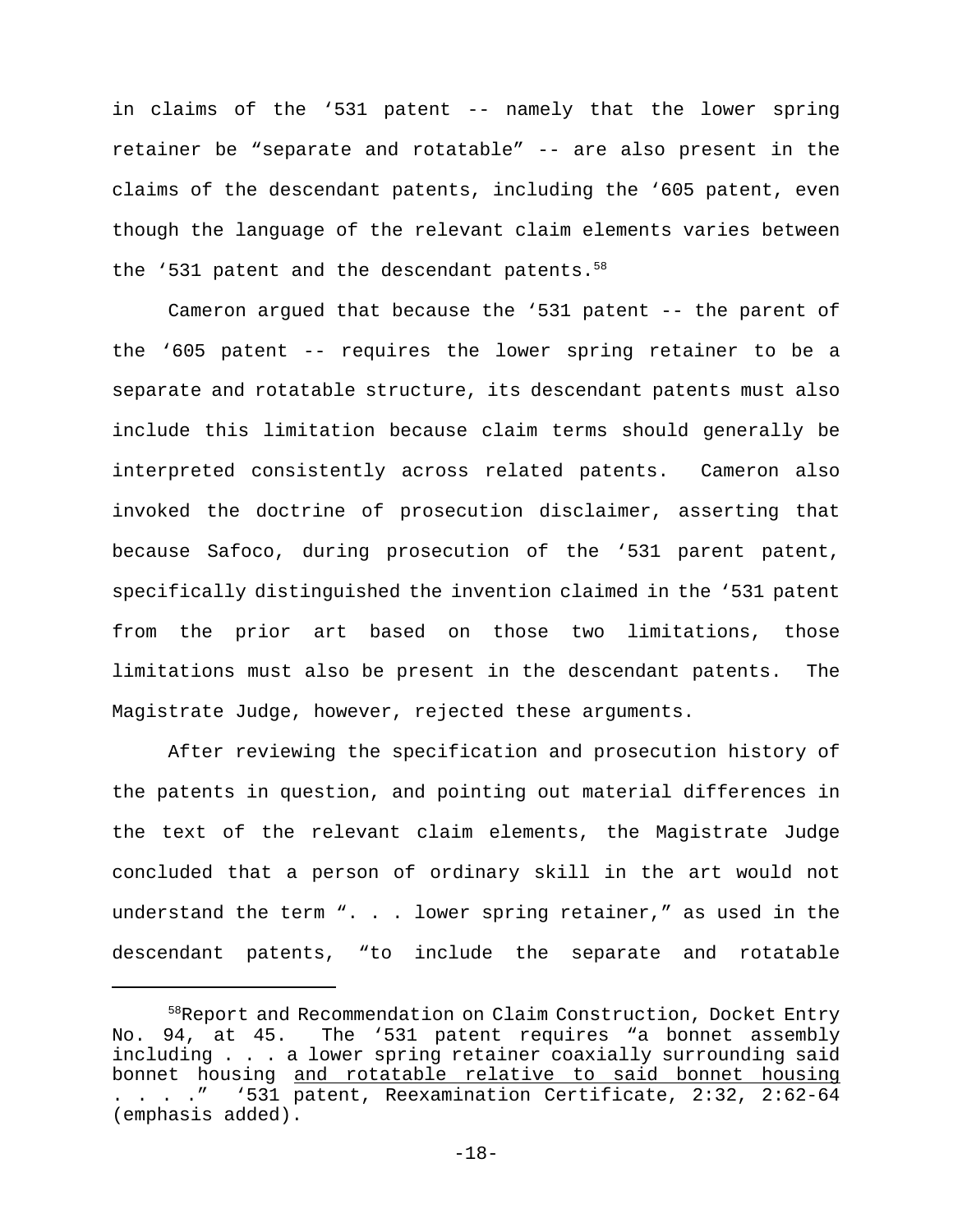limitations" unless the patents "specifically included such language," as the '531 patent does. $59$  The Magistrate Judge then considered Cameron's prosecution disclaimer argument and evaluated whether disclaimers as to the scope of the lower spring retainer term made by Safoco during the prosecution of the '531 patent could apply to limit the construction of the lower spring retainer term as used in the descendant patents. See Ventana Med. Sys., Inc. v. Biogenex Labs., Inc., 473 F.3d 1173, 1182 (Fed. Cir. 2006) (explaining the doctrine of prosecution disclaimer and when a parent patent's prosecution history may inform the construction of descendant patents).

"[T]he doctrine of prosecution disclaimer generally does not apply when the claim term in the descendant patent uses different language." Id. Therefore, because the language of the lower spring retainer element in the '531 patent claims and the corresponding element in the '605 patent claims is materially different, the Magistrate Judge concluded that "the '531 prosecution history is inapplicable to the construction of '. . . lower spring retainer' in the '605 . . . patent[]." $60$  Accordingly, the court refused to impart the separate and rotatable limitations on the lower spring retainer element of the '605 patent.<sup>61</sup>

<sup>59</sup>Report and Recommendation on Claim Construction, Docket Entry No. 94, at 49.

 ${}^{60}$ Id. at 54.

 $61$ Id.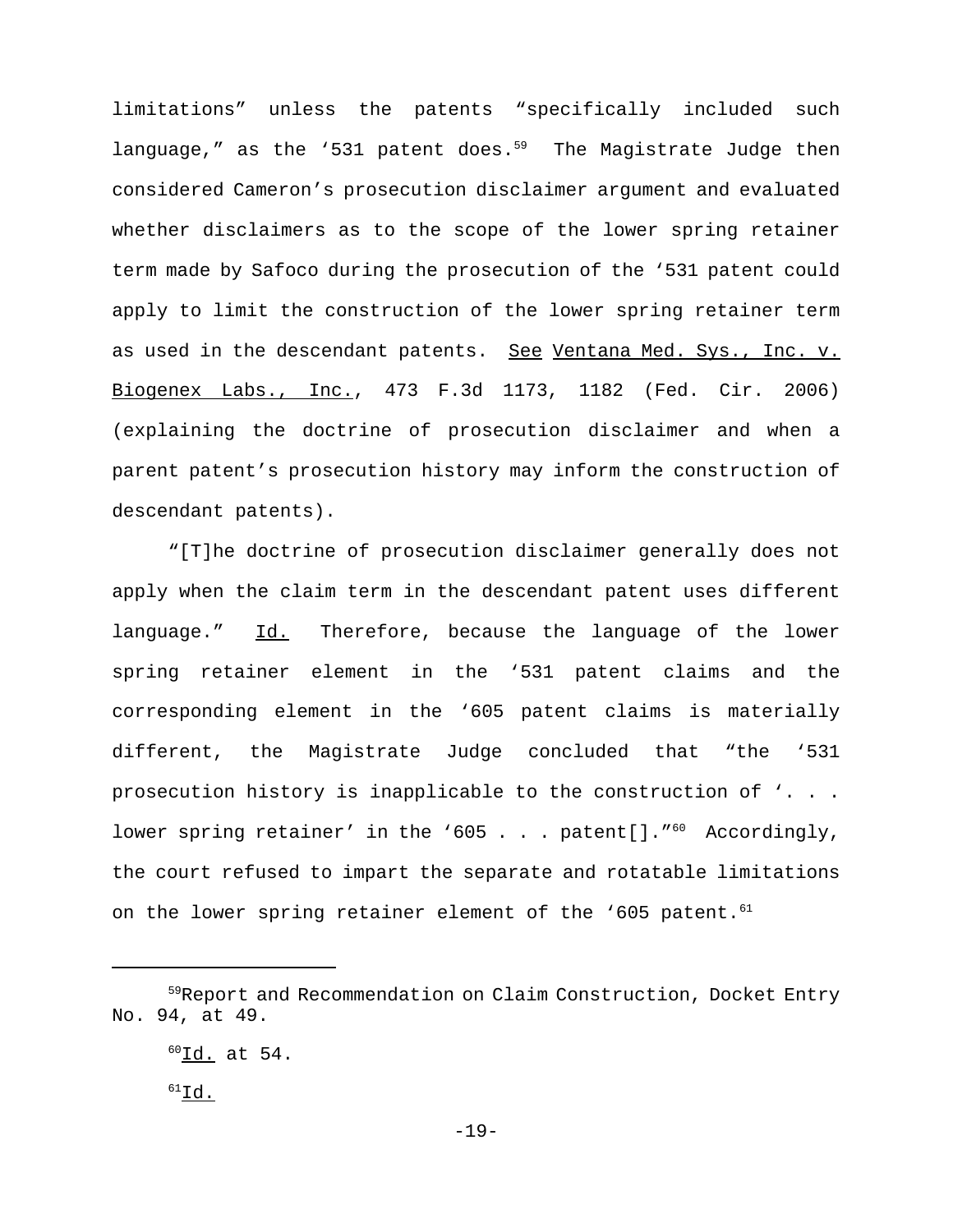Cameron now, at the summary judgment stage, seeks to rehash these claim construction arguments. $62$  Cameron again contends that the court should construe the lower spring retainer element of claim 3 of the '605 patent to include the "separate" limitation.

To the extent that Cameron argues that the specification, drawings, and/or claim language of the '605 patent would inform one of ordinary skill in the art that the lower spring retainer described in claim 3 must be a separate and distinct structure, the Magistrate Judge has already addressed and rejected this argument. The court adopted the Magistrate Judge's opinion, and will not revisit this issue. $63$ 

 $63$ The court is not persuaded by Cameron's argument that Safoco's own expert, presumably one of ordinary skill in the art, would understand claim 3 of the '605 patent to require a separate lower spring retainer. See Cameron's MSJ, Docket Entry No. 213, at 10. Cameron cites to the report of Safoco's expert, where he differentiates a prior art reference on the basis that it lacks a "separate lower spring retainer." Expert Report of George Moran, P.E., Regarding Patent Validity Issues, at 6 (April 3, 2009) (included in Cameron's MSJ, Docket Entry No. 213, at Exhibit 19). The context of the statement, however, does not clearly indicate that the statement relates to the '605 patent. Moran was broadly differentiating all of the patents at issue in this case from the prior art reference, so this statement may only be applicable to the '531 patent, which indisputably requires a separate lower spring retainer. Moreover, Safoco included a Declaration by Moran in its response brief in which Moran explained that this statement in his report "should have read, 'there is no separate rotatable lower spring retainer.' I inadvertently omitted the word (continued...)

 $62$ The court is not impressed by Cameron's attempts to relitigate claim construction issues. The first three of Cameron's four partial motions for summary judgment involve veiled attempts to relitigate claim construction issues and/or involve arguments that should have been raised during claim construction.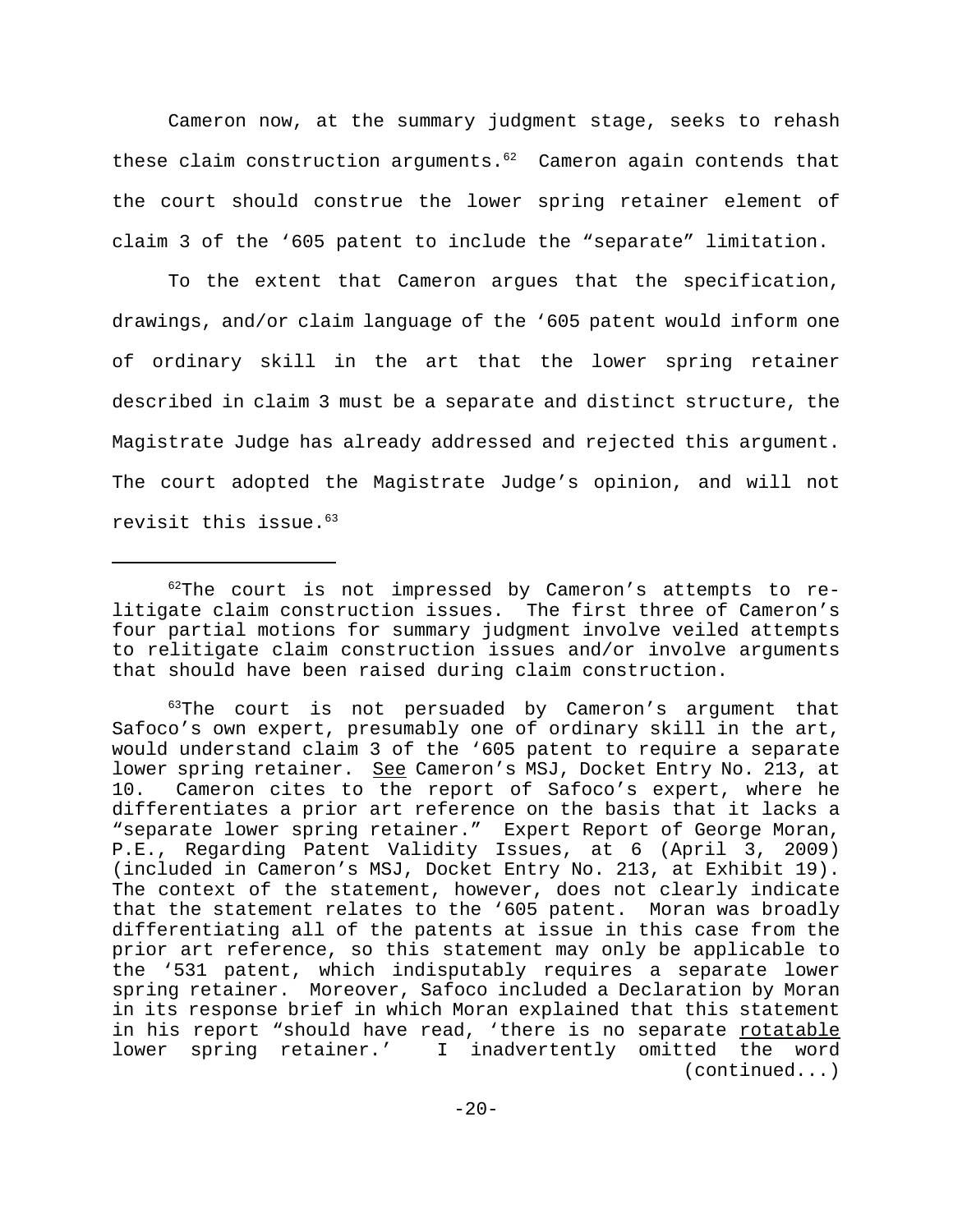To the extent that Cameron argues that the prosecution history of the '531 patent applies to limit the construction of the '605 patent through the doctrine of prosecution disclaimer because the '531 patent is the parent to the '605 patent, the Magistrate Judge has already addressed and rejected this argument as well. Again, the court agrees with the Magistrate Judge's conclusion, and will not revisit the issue.

Cameron does, however, raise one new claim construction argument not raised during the Markman proceedings. Cameron now seeks to invoke the doctrine of prosecution disclaimer based on the prosecution history of the '605 patent itself. Specifically, Cameron contends that during the reexamination of the '605 patent Safoco distinguished certain prior art references from the technology claimed in the '605 patent on the basis that the prior art lacked a separate lower spring retainer. Cameron asserts that Safoco thereby narrowed the scope of the lower spring retainer element in the '605 patent such that an accused device cannot infringe unless it has a separate lower spring retainer. Moreover, Cameron contends that the USPTO demonstrated during the reexamination that it understood the '605 patent claims to require a separate lower spring retainer.

 $63$ (...continued)

<sup>&#</sup>x27;rotatable' from my statement." Declaration of George Moran, P.E., ¶ 6 (June 19, 2009) (emphasis added) (included in Safoco's Response, Docket Entry No. 222, at Exhibit 1).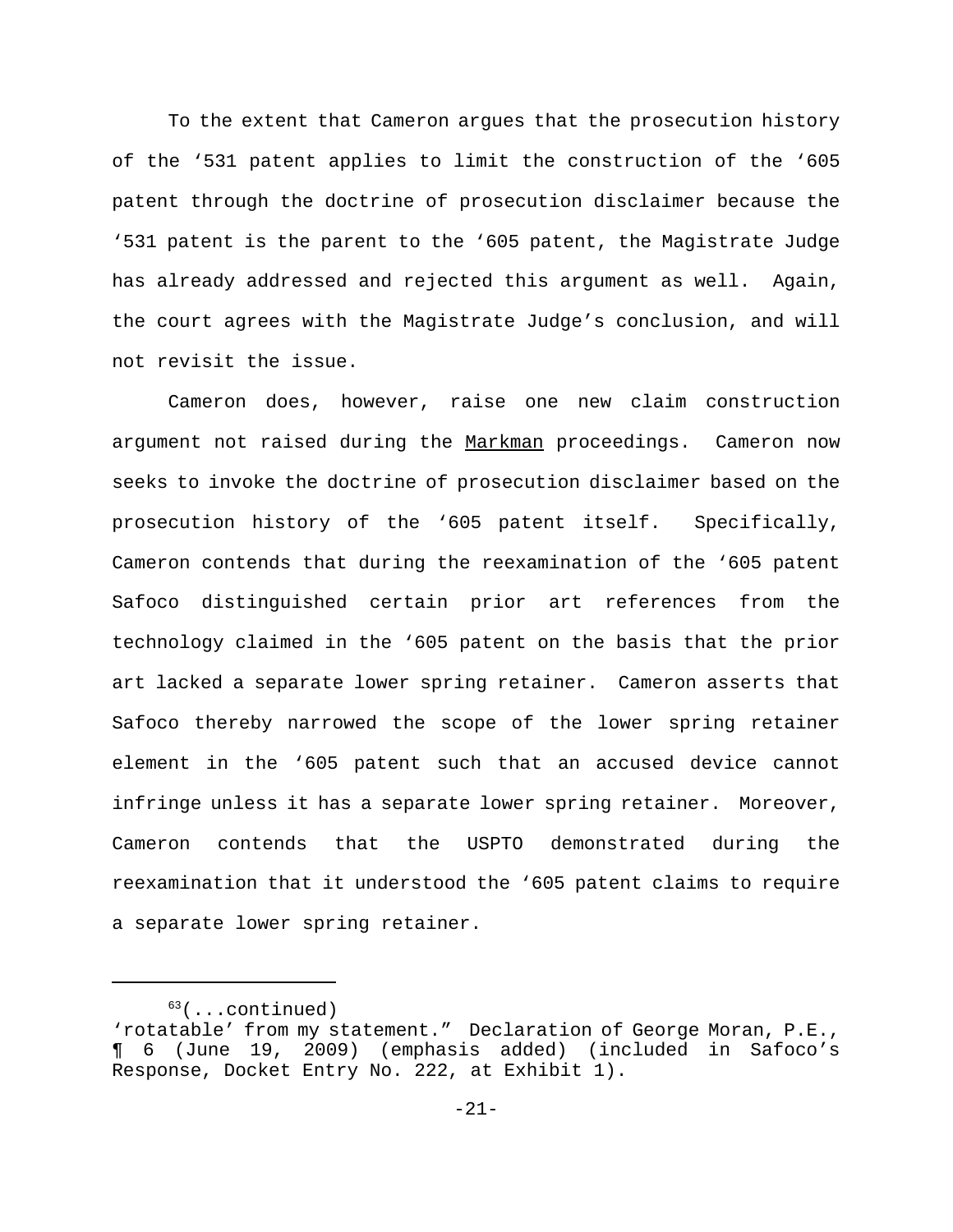# **i. Background on USPTO's Reexamination of the '605 Patent**

During the reexamination of the '605 patent the Examiner found that United States Patent No. 4,575,207 ("'207 patent") raised "substantial new questions of patentability as to claims 1-3 of the ['605] patent."<sup>64</sup> The '207 patent discloses a valve actuator known as the W-K-M Pow-R-Gard Actuator ("W-K-M"). $65$  Additionally, the Examiner rejected claims 1 and 2 of the '605 patent, based in part on a prior art reference known as the RD-Presco-Dyne Rolling Diaphragm Valve Actuator; Pneumatically Powered with Spring Return ("PDDA").<sup>66</sup> Importantly, the W-K-M and the PDDA are similar to Cameron's accused devices in that they both lack a separate lower spring retainer structure; instead, they are configured with a spring resting directly on a base plate. $57$ 

# **ii. USPTO's Understanding of the Term "Lower Spring Retainer" During Reexamination of the '605 Patent**

With regard to the PDDA, the Examiner stated in the July 29, 2003, office action announcing the rejection of claims 1 and 2 that

 $<sup>66</sup>Id.$  at 5.</sup>

 $64$ Response to Office Action Dated July 29, 2003, at 4, Inter Partes Reexamination of U.S. Patent No. 6,250,605, Control No. 95/000,017 (Oct. 21, 2003) (included in Safoco's Response, Docket Entry No. 222, at Exhibit 17).

 $65$ Id. at  $4-5$ .

 $67$ See Declaration of Eric S. Wehner in Support of Defendant Cameron's Motion for Summary Judgment of No Infringement and Invalidity, at ¶¶ 31-32, 36 (May 29, 2009) (included in Cameron's MSJ, Docket Entry No. 213).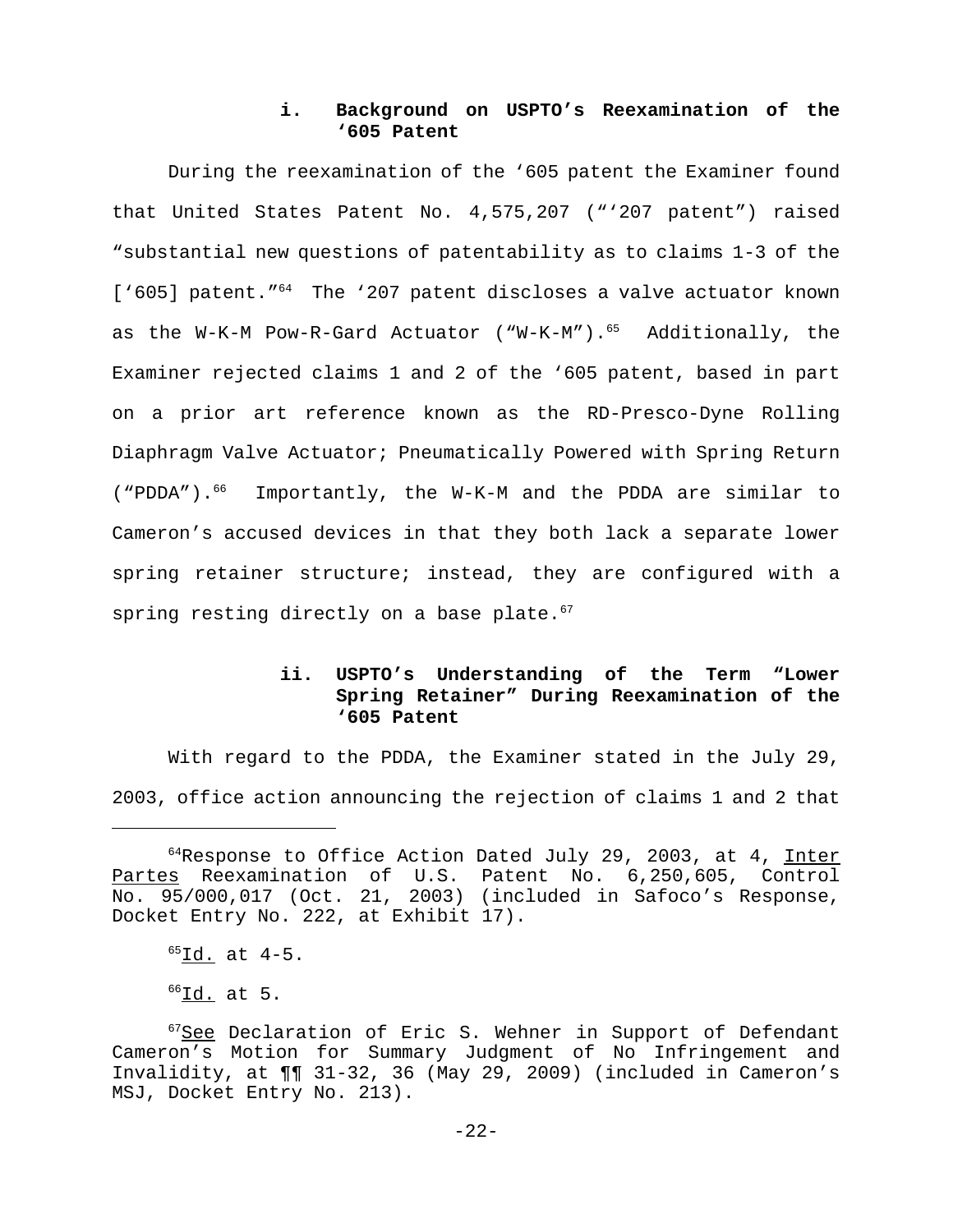the "PDDA discloses the lower end of the spring . . . resting on an adapter piece connected to the top of the bonnet and fails to disclose a lower spring retainer coaxially surrounding said bonnet housing."68 Cameron asserts that this statement demonstrates that the USPTO understood the PDDA to lack a lower spring retainer as claimed in the '605 patent because it did not have a separate or discrete spring retainer structure at the lower end of the spring. As Safoco explains, however, the BPAI's opinion on appeal from the Examiner's decision makes clear that the Examiner's statement was not based on the PDDA's lack of a discrete spring retainer structure.

In its opinion reversing in part the Examiner's decision in the '605 patent reexamination, the BPAI stated that "[Cameron] has not even acknowledged the Examiner's finding that PDDA's base ring . . . does not coaxially surround the bonnet housing, let alone point to any error in that finding."<sup>69</sup> This statement reveals that the USPTO viewed the base ring of the PDDA, although not a separate structure solely for retaining the lower end of the spring, as a lower spring retainer, or the equivalent thereof. Moreover, it

<sup>&</sup>lt;sup>68</sup>Office Action in Inter Partes Reexamination, at 5, Inter Partes Reexamination of U.S. Patent No. 6,250,605, Control No. 95/000,017 (July 29, 2003) (included in Safoco's Response, Docket Entry No. 222, at Exhibit 20).

<sup>&</sup>lt;sup>69</sup>Cameron Int'l Corp. v. Safoco Inc., Appeal Nos. 2008-0750 & 2008-0988, slip op. at 58 (B.P.A.I. Dec. 4, 2008) (emphasis added) (included in Cameron's MSJ, Docket Entry No. 213, at Exhibit 21E).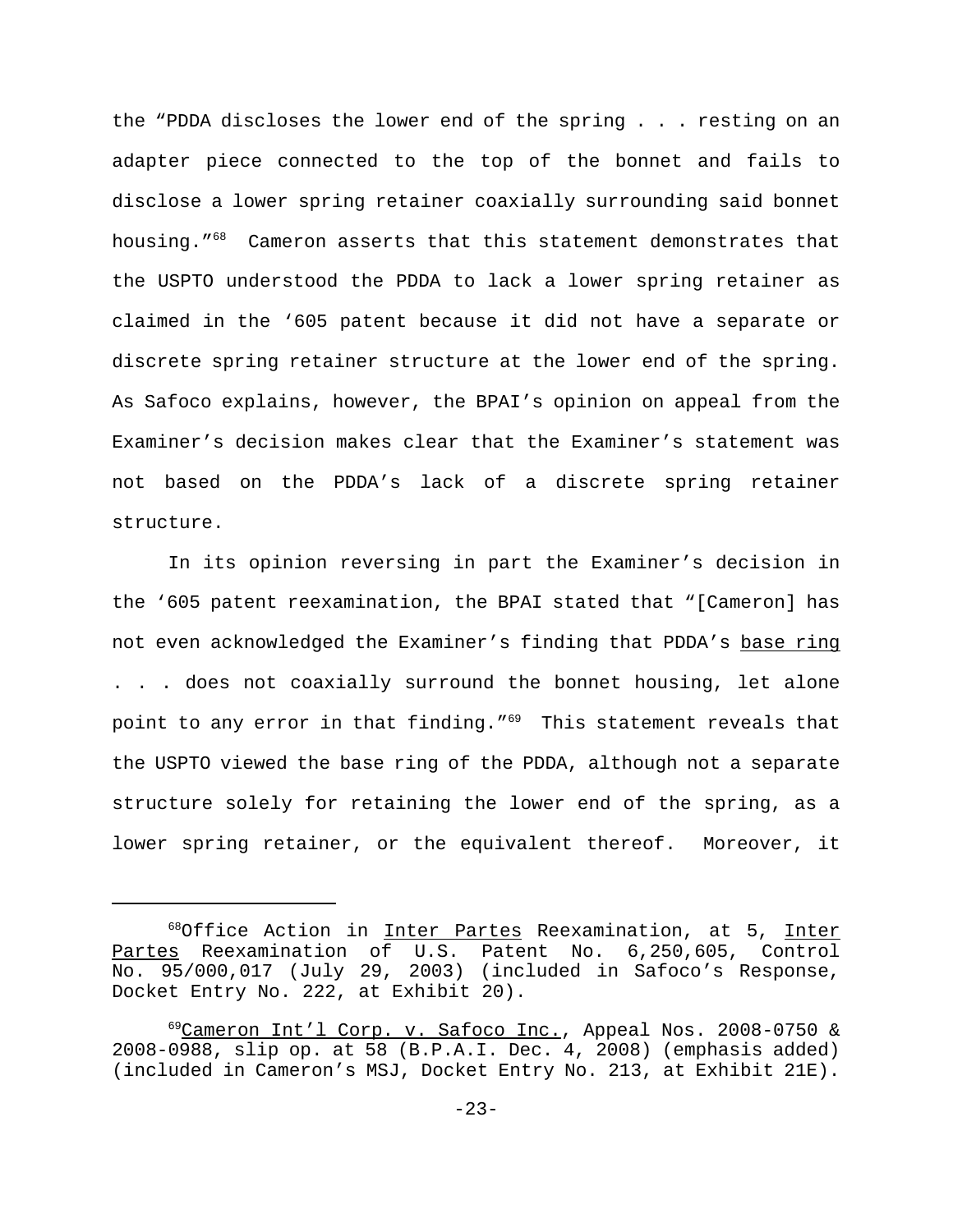shows that the USPTO differentiated the PDDA's lower spring retainer from the '605 patent's lower spring retainer on the basis that the PDDA's lower spring retainer "does not coaxially surround the bonnet housing,  $70$  not because the PDDA lacks a lower spring retainer altogether. Accordingly, contrary to Cameron's assertion, the record does not indicate that the USPTO understood the '605 patent claims to require a discrete or separate lower spring retainer.

# **iii. Safoco's Representations Regarding the Term "Lower Spring Retainer" During Reexamination of the '605 Patent**

In response to the Examiner's reexamination findings, Safoco submitted a response stating that the two prior art references, W-K-M and PDDA, had already been considered by the USPTO during the prosecution of the '605 patent and its parent patents and, therefore, were not proper bases for finding new questions of patentability upon reexamination. $71$  Specifically, Safoco stated that "[b]oth the PDDA and the W-K-M Pow-R-Gard Actuator were discussed in detail as they relate to patentability" during prosecution.<sup>72</sup> In support of its assertion that these prior art references had already been considered, Safoco attached to its

 $72$ Id. at 5.

 $70$ Id. (emphasis added).

<sup>&</sup>lt;sup>71</sup>Response to Office Action Dated July 29, 2003, at 5-6, Inter Partes Reexamination of U.S. Patent No. 6,250,605, Control No. 95/000,017 (Oct. 21, 2003) (included in Safoco's Response, Docket Entry No. 222, at Exhibit 17).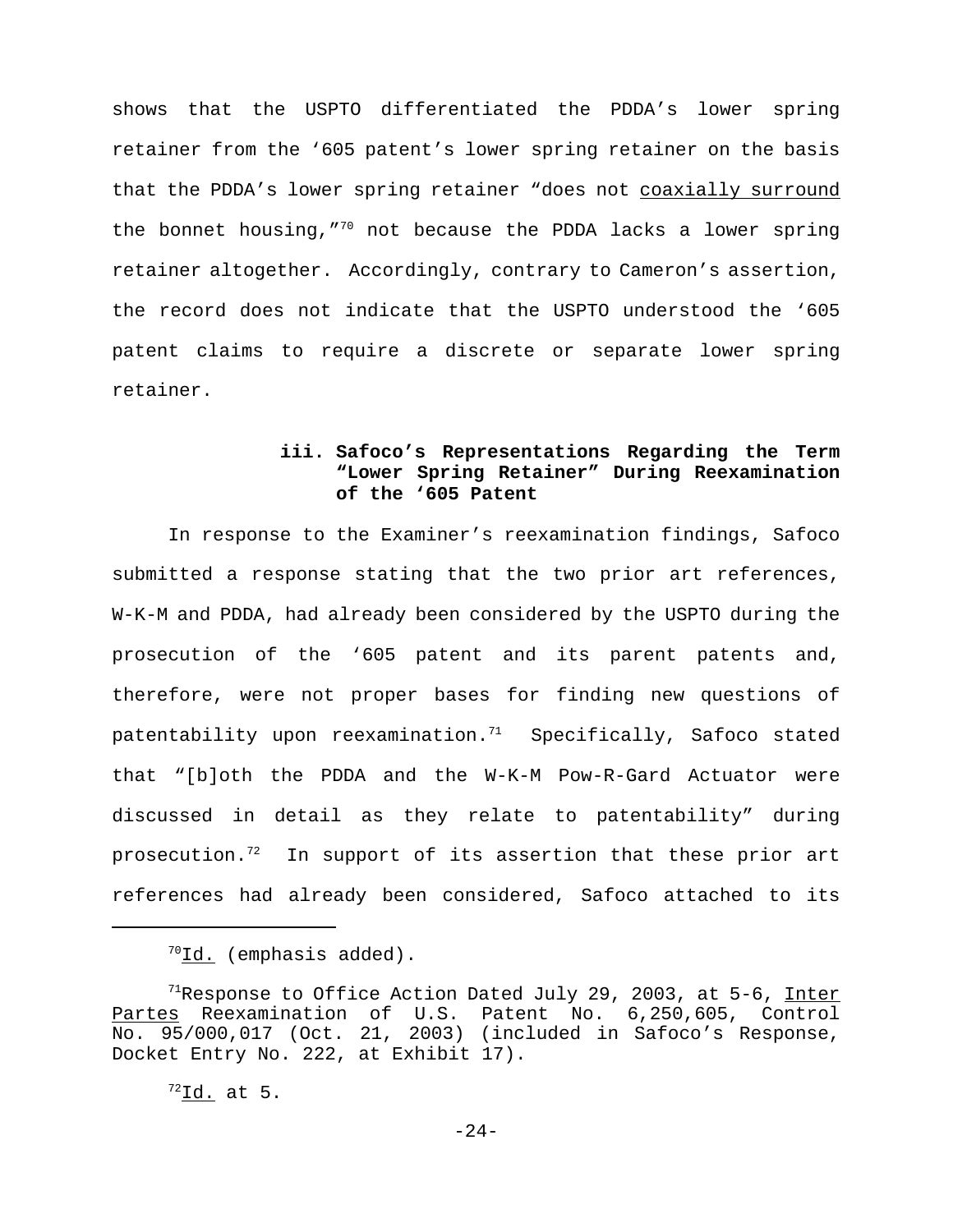response two exhibits designated as Exhibit A and Exhibit B.73 These exhibits were copies of responses to office actions submitted by Safoco to the USPTO in 1996 and 1997, respectively, during the prosecution of the '531 patent, the parent to the '605 patent.<sup>74</sup> In both office action responses, Safoco distinguished several prior art references, including W-K-M and PDDA, from the invention claimed in the '531 patent.<sup>75</sup>

Cameron focuses on representations made in the office action response designated as Exhibit B. In the Exhibit B office action response, particularly in two tables designated as Table 3 and Table 4, Safoco made representations that the W-K-M, PDDA, and other similar prior art references differed from the invention claimed in the '531 patent on the basis that they did not include a "[s]econd spring retainer ('LSR') coaxially surrounding bonnet housing."76 Cameron points out that these prior art devices do not have separate lower spring retainer structures and that in each of them the spring rests directly on a base plate or similar structure. $77$  Cameron argues that the drawings of these prior art

<sup>&</sup>lt;sup>73</sup>See Safoco's Response, Docket Entry No. 222, at Exhibit 18 (including excerpts from Exhibit A); id. at Exhibit 19 (including excerpts from Exhibit B); Cameron's MSJ, Docket Entry No. 213, at Exhibit 8 (including Exhibit B in its entirety).

 $74$ See id.

 $75$ See id.

 $76$ See Cameron's MSJ, Docket Entry No. 213, at Exhibit 8, at Exhibit B, at 55, 62.

 $77$ Id. at 8, 11-13; Declaration of Eric S. Wehner in Support of Defendant Cameron's Motion for Summary Judgment of No Infringement (continued...)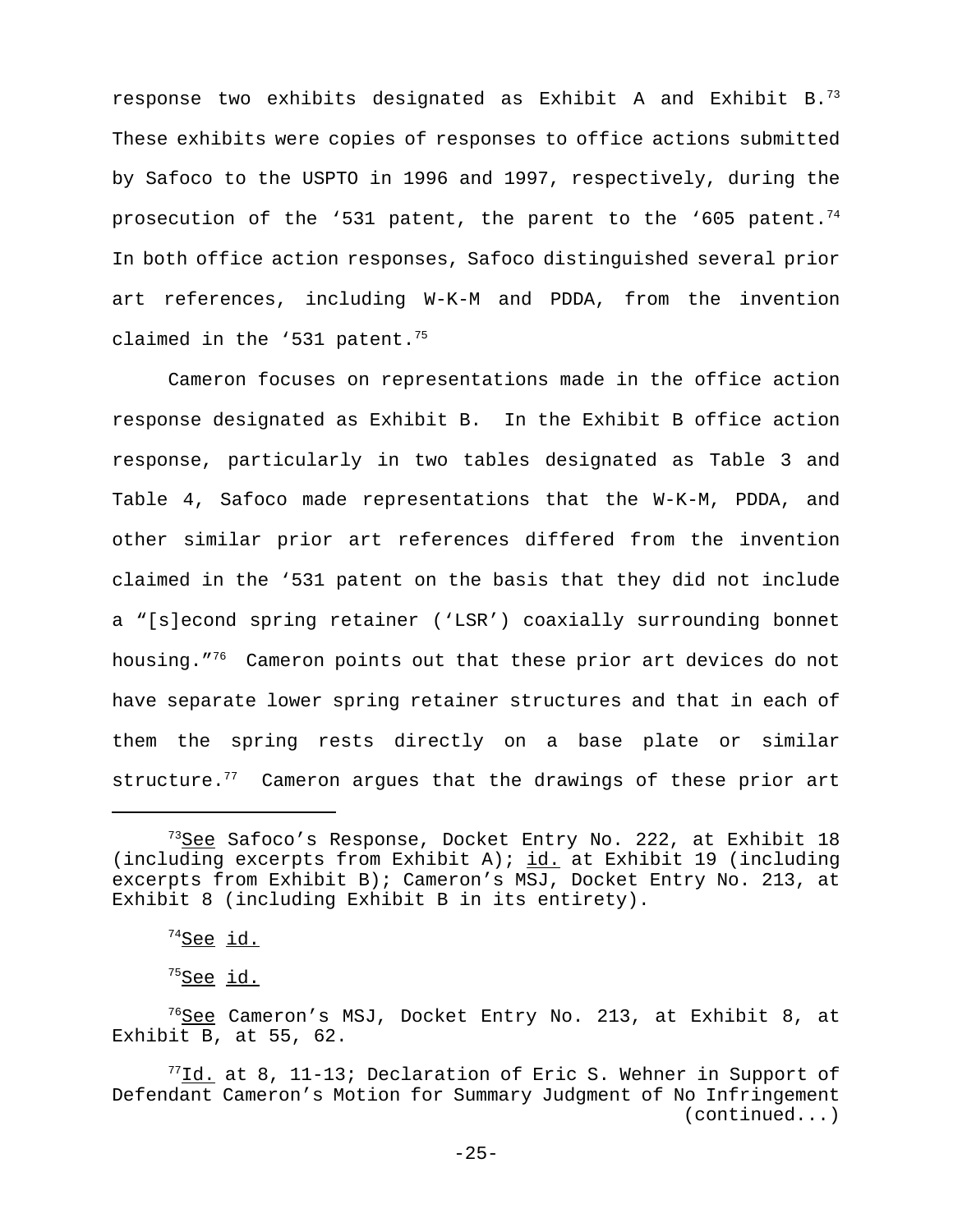devices also show that all but perhaps one of them have base plates that coaxially surround their bonnet housings.<sup>78</sup> Therefore, Cameron contends that Safoco could only have been differentiating them from the claimed invention on the basis that they lack lower spring retainers altogether; that is that they lack separate and distinct lower spring retainer structures.<sup>79</sup>

Cameron asserts that by attaching Exhibit B to its response to the '605 reexamination office action response, Safoco took the position that the invention claimed in the '605 patent differed from these prior art references in all the same ways that the '531 invention does, and therefore, implicitly, that the "lower spring retainer" as claimed in the '605 patent is a separate and distinct structure, as it is in the '531 patent. Cameron argues that Safoco is bound by those representations with regard to the '605 patent, and therefore, that the term "lower spring retainer" as used in claim 3 of the '605 patent must be interpreted to require a separate and distinct structure.

The court is not persuaded by Cameron's argument. The distinctions drawn by Safoco in Exhibit B were clearly between the

 $77$ (...continued) and Invalidity, at ¶¶ 31-32, 36-41 (May 29, 2009) (included in Cameron's MSJ, Docket Entry No. 213).

 $78$ Cameron's Reply, Docket Entry No. 225, at 2-8. Cameron accepts for the sake of argument Safoco's contention that the PDDA's base plate does not coaxially surround its bonnet housing. See id. at 2.

 $^{79}$ Id. at 2-8.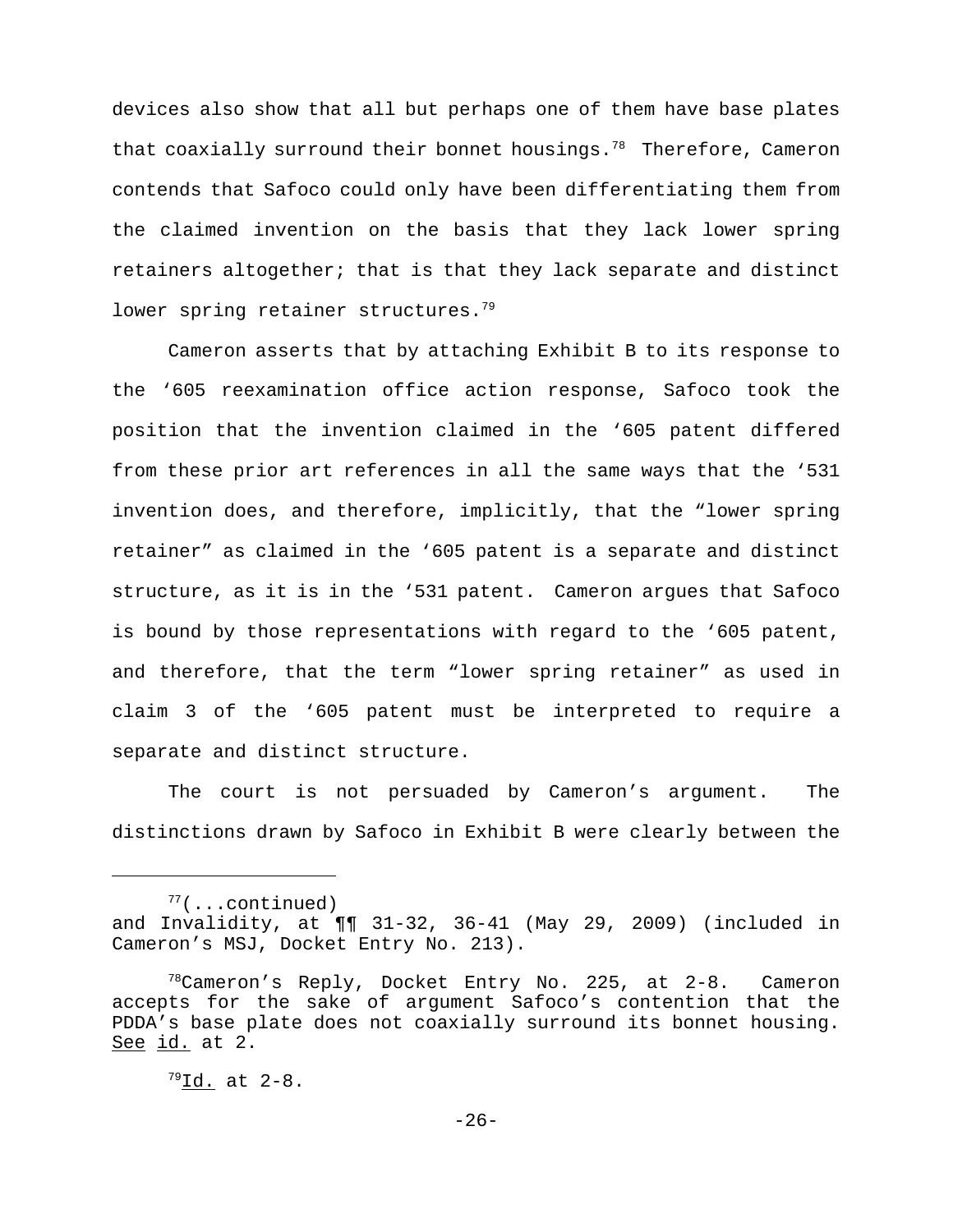invention claimed in the '531 patent and prior art, and were made during the prosecution of the  $.531$  patent.<sup>80</sup> The distinctions were not, at the time originally proffered by Safoco, between the invention claimed in the '605 patent and prior art. More importantly, Safoco never later asserted or represented that these distinctions applied to or were true for the claims of the '605 patent.

"[F]or prosecution disclaimer to attach . . . the alleged disavowing actions or statements made during prosecution [must] be both clear and unmistakable." Omega Engineering, Inc. v. Raytek Corp., 334 F.3d 1314, 1325-26 (Fed. Cir. 2003). Safoco did not clearly and unmistakably state that all of the representations made in Exhibit B were equally applicable to the invention claimed in the '605 patent. When the full context of Safoco's office action response in the '605 reexamination is evaluated, it is clear and unmistakable only that Safoco attached Exhibit B to support its assertion that the USPTO had already considered the W-K-M and PDDA references during the prosecution of the '605 patent and/or its parent patents. $81$  It assumes too much to find that Safoco was

 $80$ Importantly, as explained above, the '531 patent indisputably requires a separate lower spring retainer. The court concluded in its Markman ruling that, unlike the '531 patent, the '605 patent does not include the limitation that the lower spring retainer be a separate structure.

 $81$ See Response to Office Action Dated July 29, 2003, at 4-6, Inter Partes Reexamination of U.S. Patent No. 6,250,605, Control No. 95/000,017 (Oct. 21, 2003) (included in Safoco's Response, Docket Entry No. 222, at Exhibit 17).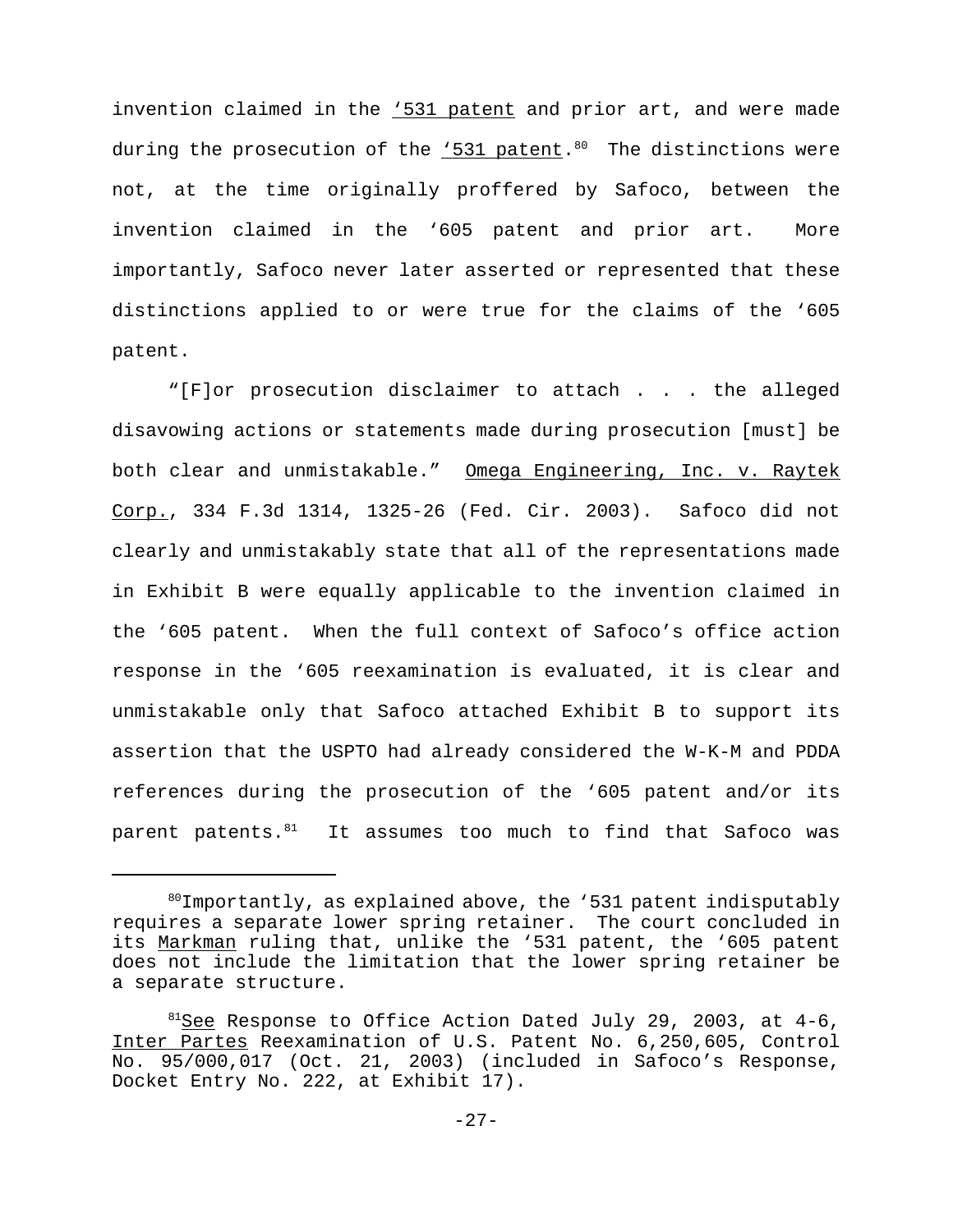asserting that each and every distinction drawn in Exhibit B between the prior art and the '531 patent claims applies equally to the '605 patent claims. Accordingly, the court will not change its claim construction ruling regarding the "lower spring retainer" element of claim 3 of the '605 patent based on Cameron's prosecution disclaimer argument.

### b. Literal Infringement

Cameron contends that claim 3 of the '605 patent includes as an element a lower spring retainer. Cameron argues that its accused devices lack a lower spring retainer. Cameron's argument, however, assumes that claim 3 requires a separate lower spring retainer. As explained above, properly construed, claim 3 does not require that the lower spring retainer be a separate and distinct structural component. Safoco has offered evidence that the structural component known as the "base plate" or "adapter plate" in Cameron's accused devices literally reads onto claim 3's lower spring retainer element. $82$  Accordingly, summary judgment of no literal infringement is not appropriate.

c. Infringement Under the Doctrine of Equivalents

Cameron asserts that the accused devices cannot infringe under the doctrine of equivalents because such a finding would violate the all-elements rule and the principle of prosecution history

 $82$ See Safoco's Response, Docket Entry No. 222, at 1; Declaration of George Moran, P.E., at ¶ 6 (June 19, 2009) (included in Safoco's Response, Docket Entry No. 222, at Exhibit 1).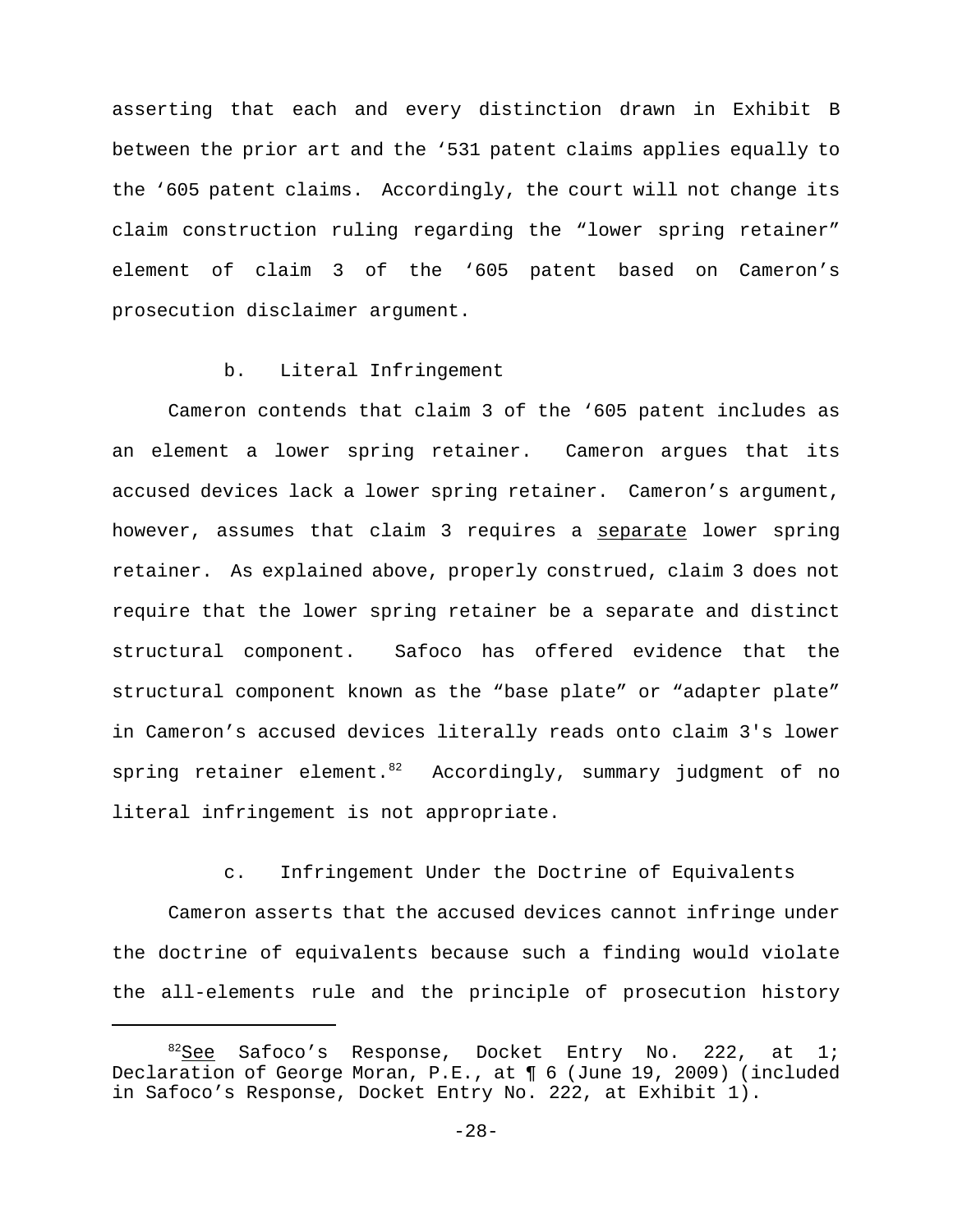estoppel. Cameron argues that a finding that the base plate component of its accused devices is the equivalent of the lower spring retainer would eliminate the lower spring retainer element in its entirety. See Warner-Jenkinson, 117 S. Ct. at 1049 ("It is important to ensure that the application of the doctrine [of equivalents], even as to an individual element, is not allowed such broad play as to effectively eliminate that element in its entirety."). The court disagrees. It is well established that the all-elements rule does not require a "'[o]ne-to-one correspondence of components'" Ethicon Endo-Surgery, Inc., 149 F.3d at 1320 (quoting Sun Studs, Inc., 872 F.2d at 989). Separate claim limitations may be "combined into a single element of the accused device" so long as the differences between the claim elements and the single element of the accused device are "insubstantial." Eagle Comtronics, 305 F.3d at 1317. Safoco has submitted evidence suggesting that the base plate component of the accused devices literally reads on or is the equivalent of multiple claim elements of claim 3 of the '605 patent, including the lower spring retainer element.<sup>83</sup> Accordingly, summary judgment is not appropriate on the basis of the all-elements rule.

Cameron's argument for application of the doctrine of prosecution history estoppel is essentially the same as its argument in support of the doctrine of prosecution disclaimer for

 $83$ See Declaration of George Moran, P.E., at  $\P$  6 (June 19, 2009) (included in Safoco's Response, Docket Entry No. 222, at Exhibit 1).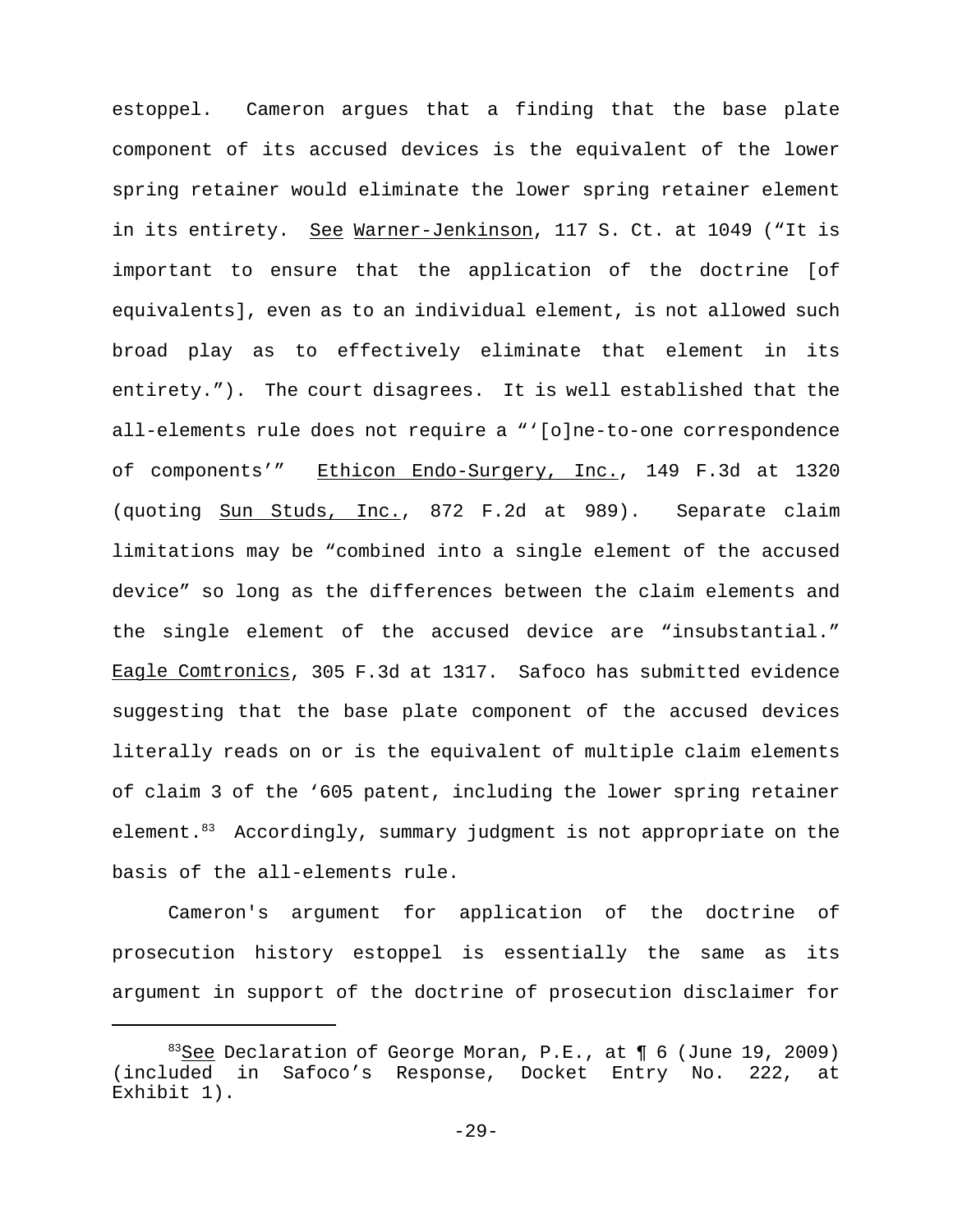claim construction purposes. Cameron contends that Safoco, by attaching Exhibit B to its office action response during the reexamination of the '605 patent, represented to the USPTO that each of the differences between the '531 patent claims and the listed prior art references identified in Exhibit B were equally applicable for the '605 patent claims. Cameron asserts that in Exhibit B Safoco differentiated prior art references on the basis that they lack a separate and distinct lower spring retainer structure. Therefore, Cameron argues that Safoco cannot now argue that an accused device lacking a separate and distinct lower spring retainer structure infringes under the doctrine of equivalents.

"To invoke argument-based [prosecution history] estoppel, the prosecution history must evince a 'clear and unmistakable surrender of subject matter.'" Eagle Comtronics, 305 F.3d at 1316 (quoting Pharmacia & Upjohn, 170 F.3d at 1377). This is the same standard that applies to trigger the claim construction doctrine of prosecution disclaimer. Cordis Corp. v. Medtronics Ave, Inc., 511 F.3d 1157, 1177 (Fed. Cir. 2008); Omega Engineering, 334 F.3d at 1326 n.1. As the court has explained above, Safoco did not clearly and unmistakably adopt each of the specific representations made in Exhibit B as applicable to the '605 patent claims. Safoco merely attached Exhibit B to show that certain prior art references had been considered by the USPTO during the prosecution of the '605 patent or its parent patent. Accordingly, the doctrine of

 $-30-$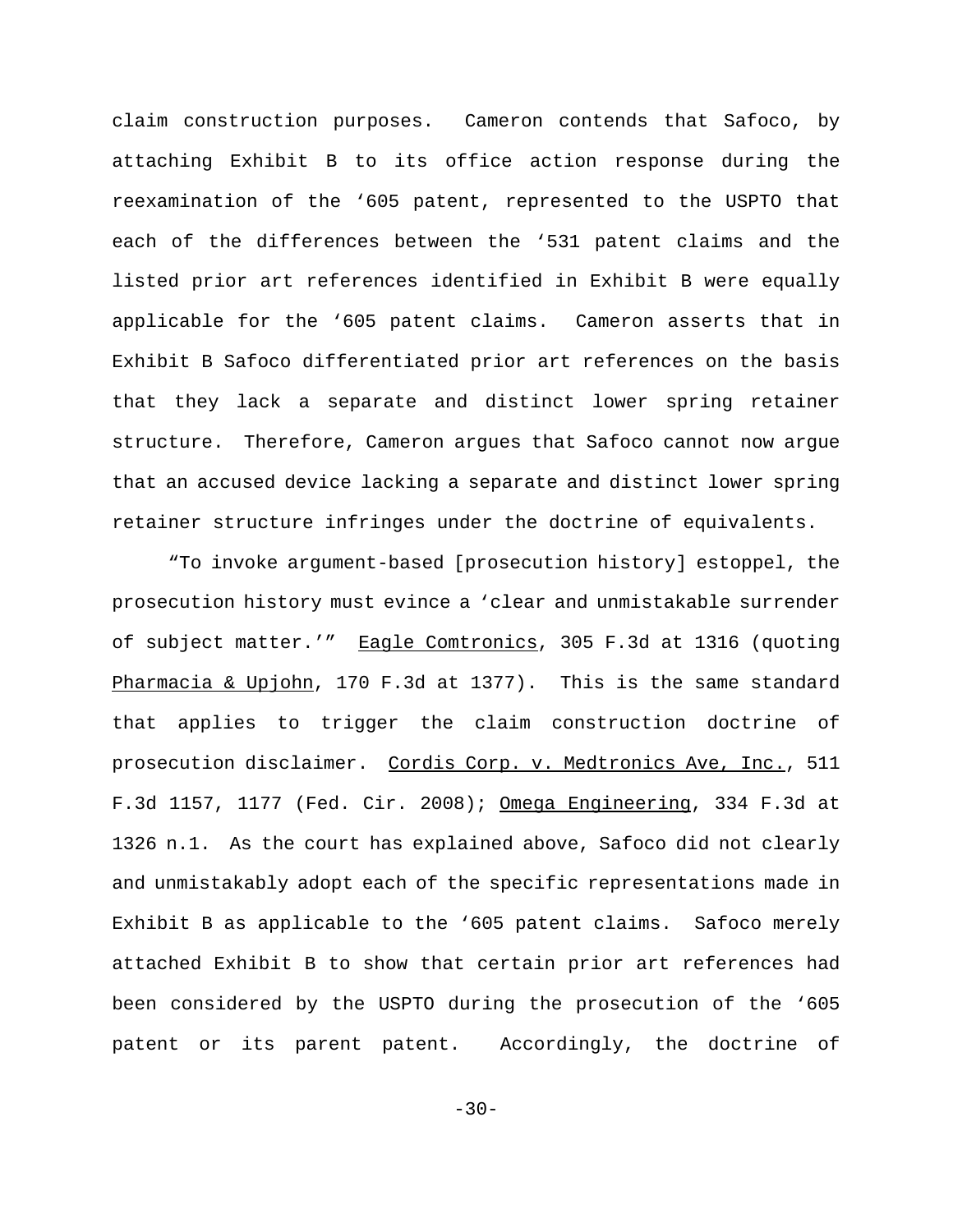prosecution history estoppel does not apply to narrow the scope of potential equivalents with regard to the lower spring retainer element of claim 3 of the '605 patent. The base plate component of the accused devices is not foreclosed from consideration as an equivalent to the lower spring retainer element of the '605 patent on the basis that it is not a separate and distinct structure included in the devices solely and specifically to serve as such.

## 3. Absence of "Upper Spring Retainers . . . Coaxially<br>Surrounding . . . Bonnet Stem" Surrounding . .

All claims of the '531 patent and the '605 patent include as an element "a bonnet assembly including . . . a[n] upper spring retainer . . . coaxially surrounding . . . [the] bonnet stem." $84$ Cameron asserts that it is entitled to partial summary judgment that none of its accused devices infringe, either literally or under the doctrine of equivalents, any of the claims of the '531 patent or the '605 patent because none of the accused devices have an upper spring retainer that coaxially surrounds the bonnet stem.<sup>85</sup> Cameron argues that the "coaxially surrounding" limitation is not satisfied in its accused devices because the upper spring retainers and the bonnet stems therein do not vertically overlap with each

<sup>84&#</sup>x27;531 patent; '605 patent.

<sup>85</sup>Cameron does not assert that its accused devices lack an upper spring retainer element or a bonnet stem element. It bases its non-infringement argument only on the spatial relationship between those two components in the accused devices.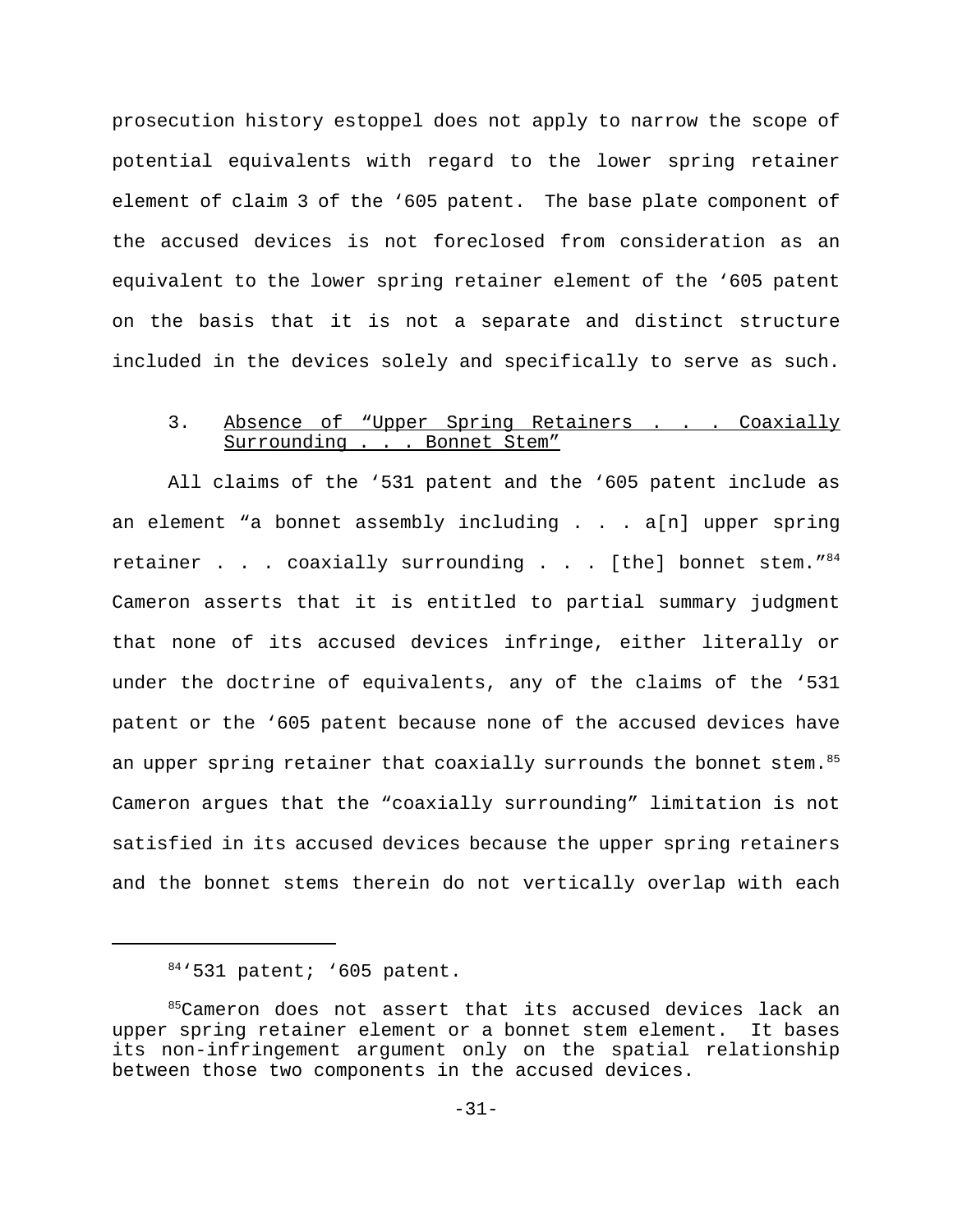other. In other words, no part of the upper spring retainer is located in the same horizontal plane as any part of the bonnet stem.<sup>86</sup>

Cameron's non-infringement arguments hinge on the meaning of the term "coaxially surrounding" as used in the '605 and '531 patents.<sup>87</sup> Cameron contends that the term must be understood to require one structural element to vertically overlap with the other structural element.

In support of its preferred construction, Cameron makes two arguments. First, Cameron argues that Safoco, through statements

 $87$ The parties did not contest the meaning of the term "coaxially surrounding" or ask the court to define the term during the Markman proceedings. See Report and Recommendation on Claim Construction, Docket Entry No. 94. Therefore, the court did not define it. The court did, however, define the term "base ring coupled to and coaxially surrounding the bonnet housing." Id. at 42-44. The court defined the term as "base ring joined to and positioned around a common axis of the bonnet housing." Id. at 44. However, as the Magistrate Judge explained, "the parties [did] not argue[] as to" the meaning of "coaxially surrounding," and "the primary construction issue" was whether the definition should include a limitation that the base ring be joined to the bonnet housing "through intervening separate elements." Id. at 43.

<sup>&</sup>lt;sup>86</sup>The drawing of one of Cameron's accused devices, which Cameron contends is representative of all accused devices in this respect, seems to support Cameron's assertion regarding the spatial relationship between the upper spring retainer and the bonnet stem in its accused devices. See Declaration of Eric S. Wehner in Support of Defendant Cameron's Motion for Summary Judgment of No Infringement and Invalidity, at ¶ 51 (May 29, 2009) (included in Cameron's MSJ, Docket Entry No. 213). Furthermore, Safoco does not contest Cameron's assertions regarding the spatial relationship between the two elements. Accordingly, the court accepts for the purposes of this analysis that the upper spring retainer and the bonnet stem do not vertically overlap in the accused devices.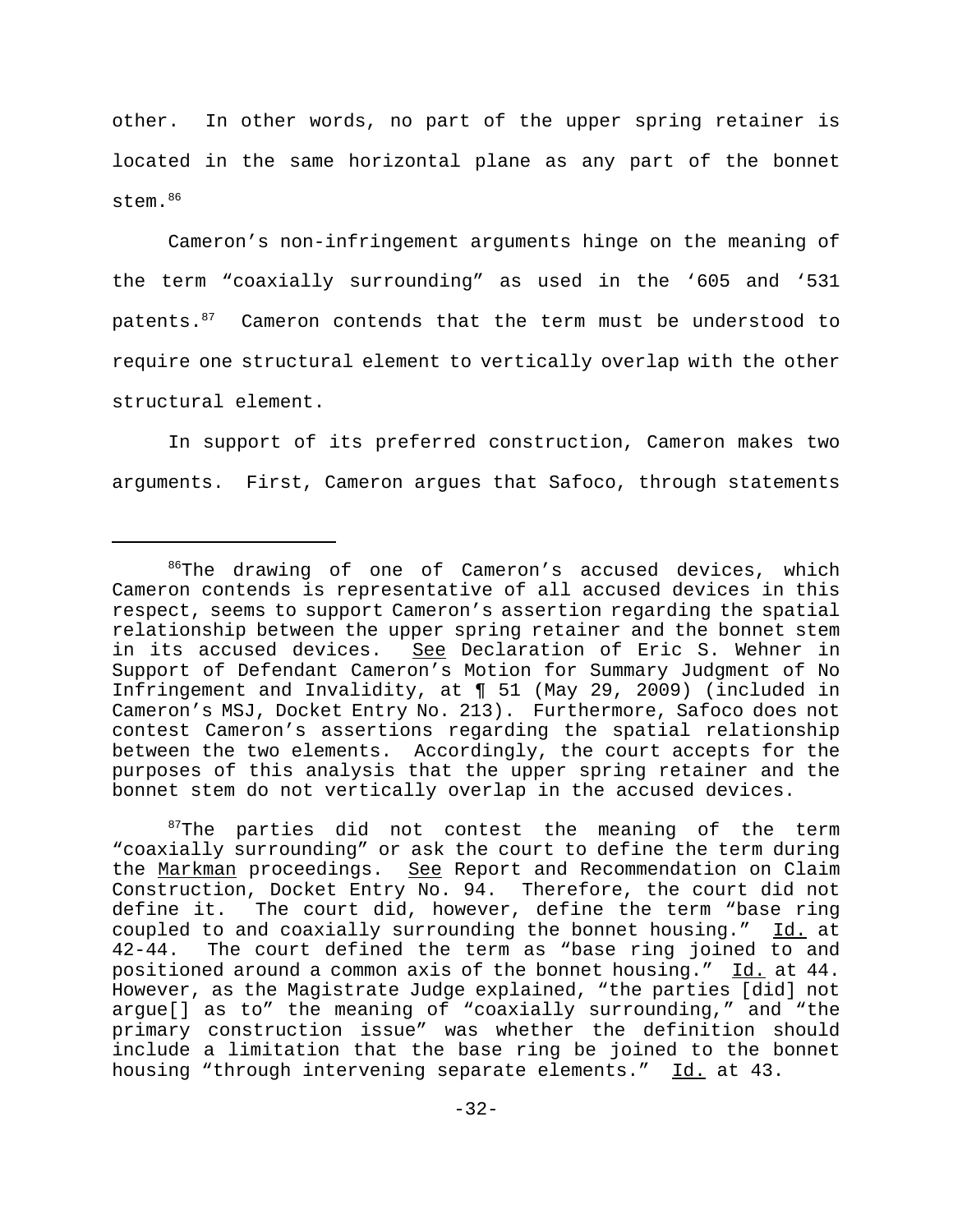made by its technical expert, George Moran, in a report prepared for this litigation, has taken the position that the term "coaxially surrounding" requires vertical overlap. In his report in support of the validity of Safoco's patents, Moran distinguished Safoco's patented subject matter from the PDDA -- a particular prior art reference  $-$ - on the basis that PDDA's base plate $88$  "does not coaxially surround<sup>89</sup> the bonnet housing."<sup>90</sup> Cameron asserts that drawings of the PDDA indicate that there is no vertical overlap between the PDDA's base plate and its bonnet housing. $91$  Therefore,

<sup>88</sup>The PDDA's "base plate" is a structural element alleged by Safoco to literally read onto the claimed inventions' lower spring retainer element, or to be the equivalent thereof.

 $89$ All of the claims in the '531 patent and the '605 patent require a lower spring retainer that coaxially surrounds the bonnet housing. See '531 patent; '605 patent.

%Expert Report of George Moran, P.E., Regarding Patent Validity Issues, at 11-14, 17, 21 (April 3, 2009) (included in Cameron's MSJ, Docket Entry No. 213, at Exhibit 19). Moran did not use the term "base plate," but instead referred to the base plate as the "spring plate," "spring retainer," or "lower spring retainer." It is clear from the context, however, that Moran was referring to the element of the PDDA that the court is referring to as the "base plate." Moreover, Moran sometimes followed references to the "spring retainer" or "lower spring retainer" with the notation "(64)." In the drawings of the PDDA provided by Cameron, the element that the court is referring to as the "base plate" is labeled as element number 64. See Cameron's MSJ, Docket Entry No. 213, at 7; Declaration of Eric S. Wehner in Support of Defendant Cameron's Motion for Summary Judgment of No Infringement and Invalidity, at ¶ 52 (May 29, 2009) (included in Cameron's MSJ, Docket Entry No. 213).

 $91$ Cameron's MSJ, Docket Entry No. 213, at 15; Declaration of Eric S. Wehner in Support of Defendant Cameron's Motion for Summary Judgment of No Infringement and Invalidity, at ¶ 52-53 (May 29, 2009) (included in Cameron's MSJ, Docket Entry No. 213).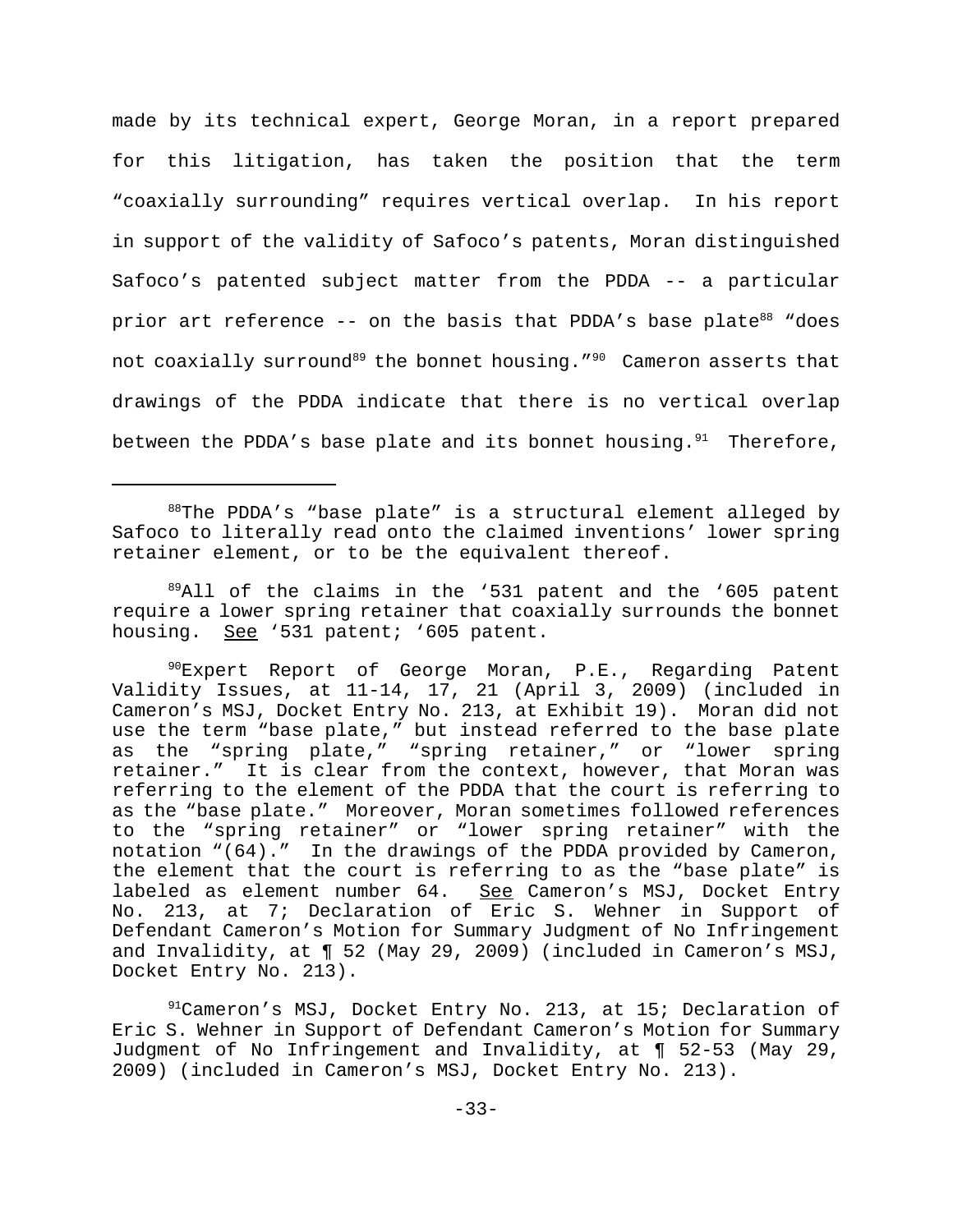Cameron contends that Moran's assertion that the PDDA's base plate does not coaxially surround the bonnet housing is based on the lack of vertical overlap.<sup>92</sup>

Moran's statement was made in the context of arguing that the patents at issue are valid over the prior art. Cameron cites to precedent for the proposition that "claims must be interpreted and given the same meaning for purposes of both validity and infringement analyses." SmithKline Diagnostics, Inc. v. Helena Labs. Corp., 859 F.2d 878, 882 (Fed. Cir. 1988). Cameron therefore contends that Safoco must, for the purposes of analyzing infringement, be held to its position that the term "coaxially surrounding" requires vertical overlap.

Second, although not clearly articulated as such, Cameron raises a prosecution disclaimer argument. Cameron contends that during the '605 patent reexamination Safoco asserted the same distinction between the patented invention and the PDDA reference –- that is that the PDDA's base plate does not coaxially surround its bonnet housing, whereas the claimed invention's lower spring retainer does coaxially surround its bonnet housing. Specifically, in its Respondent's Brief to the BPAI during the '605 patent reexamination proceeding Safoco stated in reference to the PDDA, "[t]he base plate rests on top of a bonnet housing . . . and therefore cannot coaxially surround the bonnet housing." $93$ 

 $92$ Id.

 $93$ Respondent's Brief, at 10, Inter Partes Reexamination of U.S. Patent No. 6,250,605, Control No. 95/000,017 (January 12, 2006) (included in Cameron's Reply, Docket Entry No. 225, at Exhibit 2).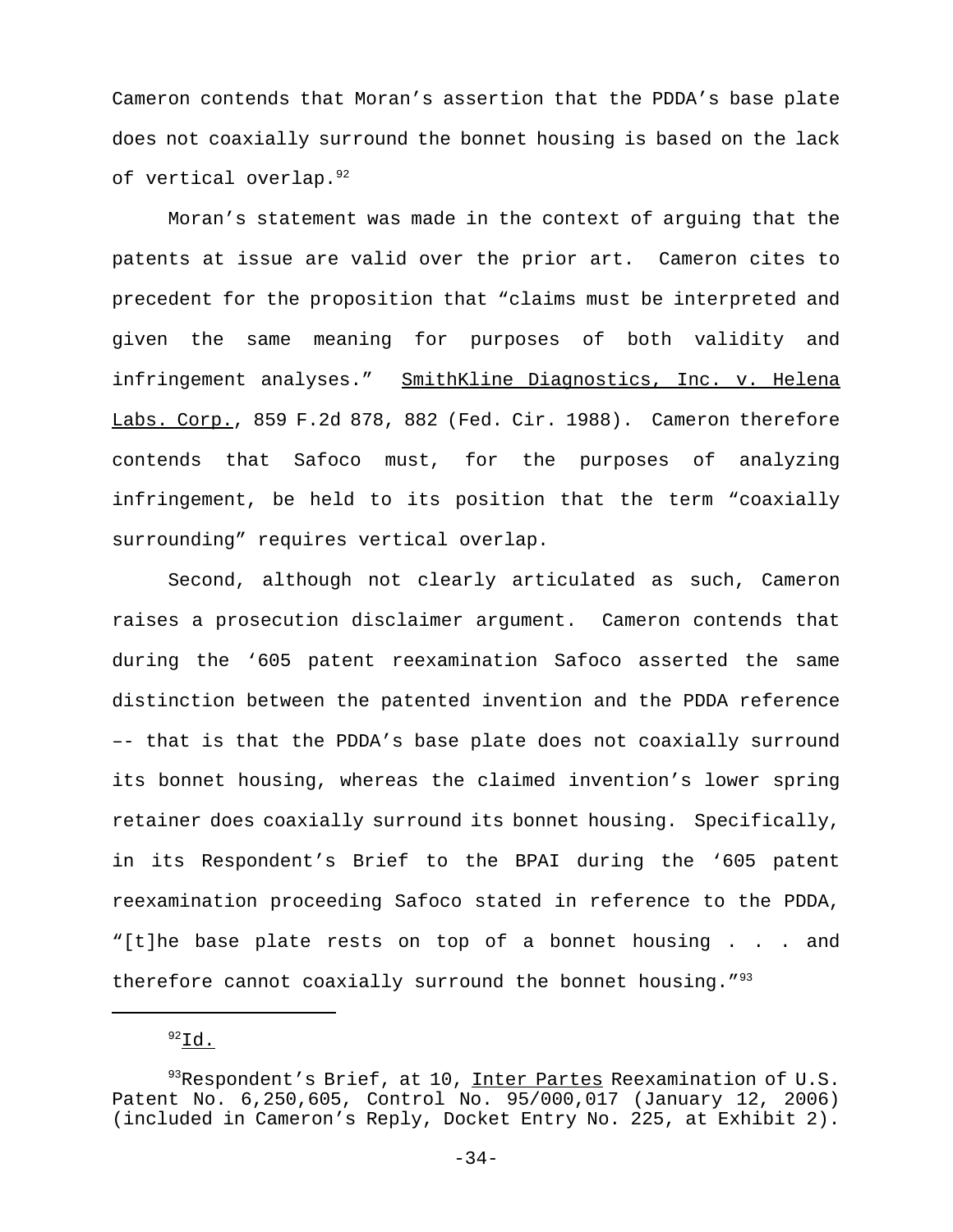Cameron contends that this statement amounted to a representation that the "coaxially surrounding" limitation necessarily connotes vertical overlap. Cameron argues that Safoco cannot now seek to broaden the scope of "coaxially surrounding" to encompass devices in which there is no vertical overlap between two structures that are required to have a "coaxially surrounding" spatial relationship. See Omega Engineering, 334 F.3d at 1323 (describing the doctrine of prosecution disclaimer as "precluding patentees from recapturing through claim interpretation specific meanings disclaimed during prosecution").

In response to this non-infringement argument, Safoco first moves to strike this section of Cameron's summary judgment motion. Safoco contends that the court should strike this portion of Cameron's summary judgment motion because Cameron has not previously presented or disclosed this particular infringement defense. According to Safoco, Cameron should have disclosed this theory of non-infringement in its expert's report, answers to interrogatories, or in the previous round of summary judgment motions.

Safoco, however, does not provide any authority or precedent for granting such a motion to strike. See S.D. Tex. R. 7.1.B. (requiring that any motion "[i]nclude or be accompanied by authority"). Moreover, as explained below, the court is not persuaded by Cameron's claim construction argument and will not grant Cameron's summary judgment motion on this basis. Therefore,

 $-35-$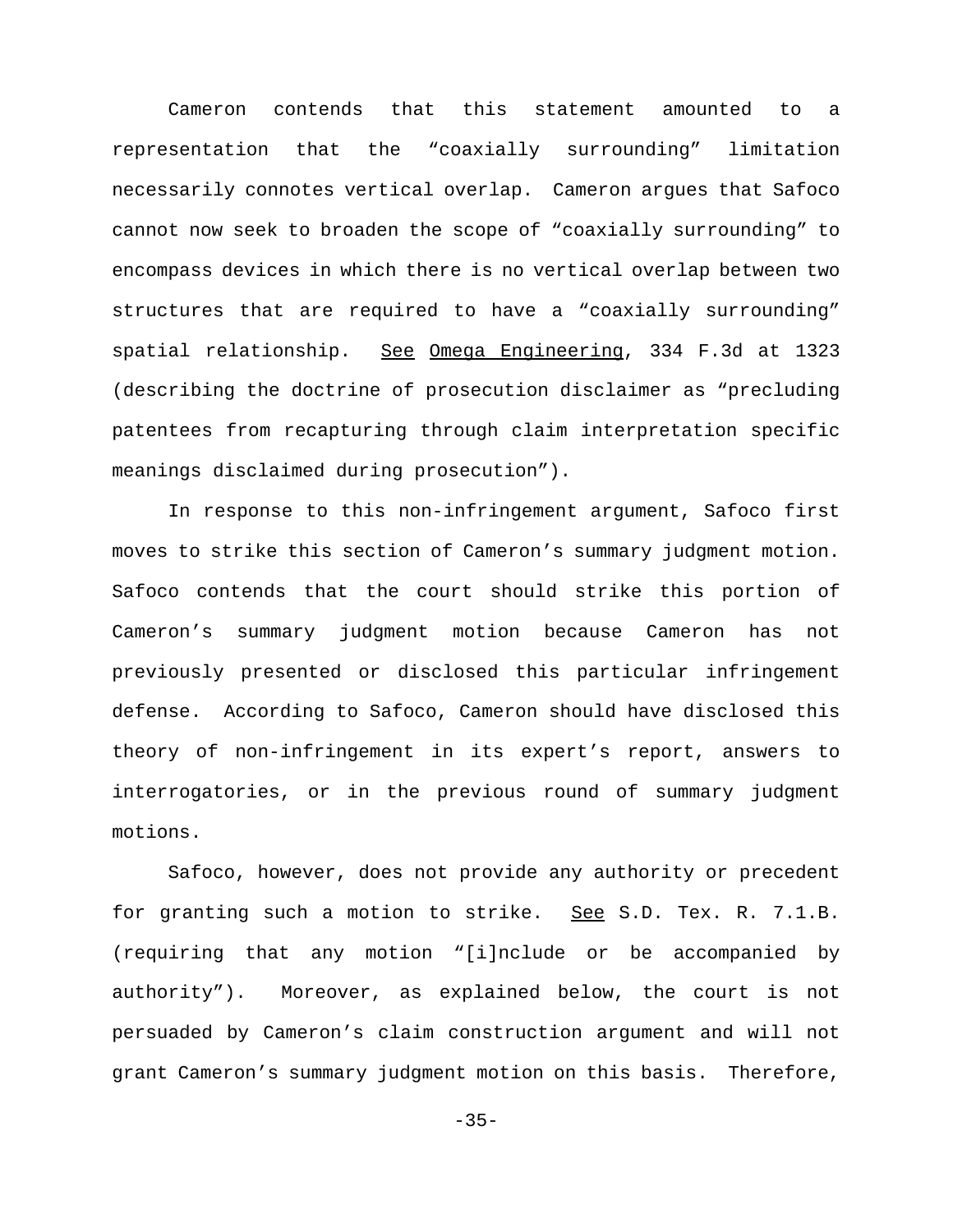Safoco will not be unduly prejudiced. Accordingly, the court will deny Safoco's motion to strike.

Safoco also challenges the merits of Cameron's construction of the term "coaxially surrounding." Safoco first points out that Figure 1 in the specification of the '531 and '605 patents clearly shows an upper spring retainer and a bonnet stem that do not vertically overlap.<sup>94</sup> Therefore, if the court were to adopt Cameron's proposed construction of "coaxially surrounding," the embodiment of the invention depicted in Figure 1 would not read onto the patent claims. A claim construction that would result in a preferred embodiment in the specification falling outside the scope of the patent is "rarely, if ever, correct." Vitronics Corp. v. Conceptronics, Inc., 90 F.3d 1576, 1583 (Fed. Cir. 1996). The court should not adopt such an interpretation absent "highly persuasive evidentiary support." Id.

The court does not find such "highly persuasive evidentiary support" for Cameron's proposed interpretation. Most notably, Safoco never identified the lack of vertical overlap as its reason for asserting that the PDDA's base plate does not coaxially surround its bonnet housing. Instead, Cameron merely assumes that the absence of vertical overlap was Safoco's reason for asserting that the PDDA's base plate does not coaxially surround its bonnet housing.

 $94$ See '531 patent, sheet 1; '605 patent, sheet 1.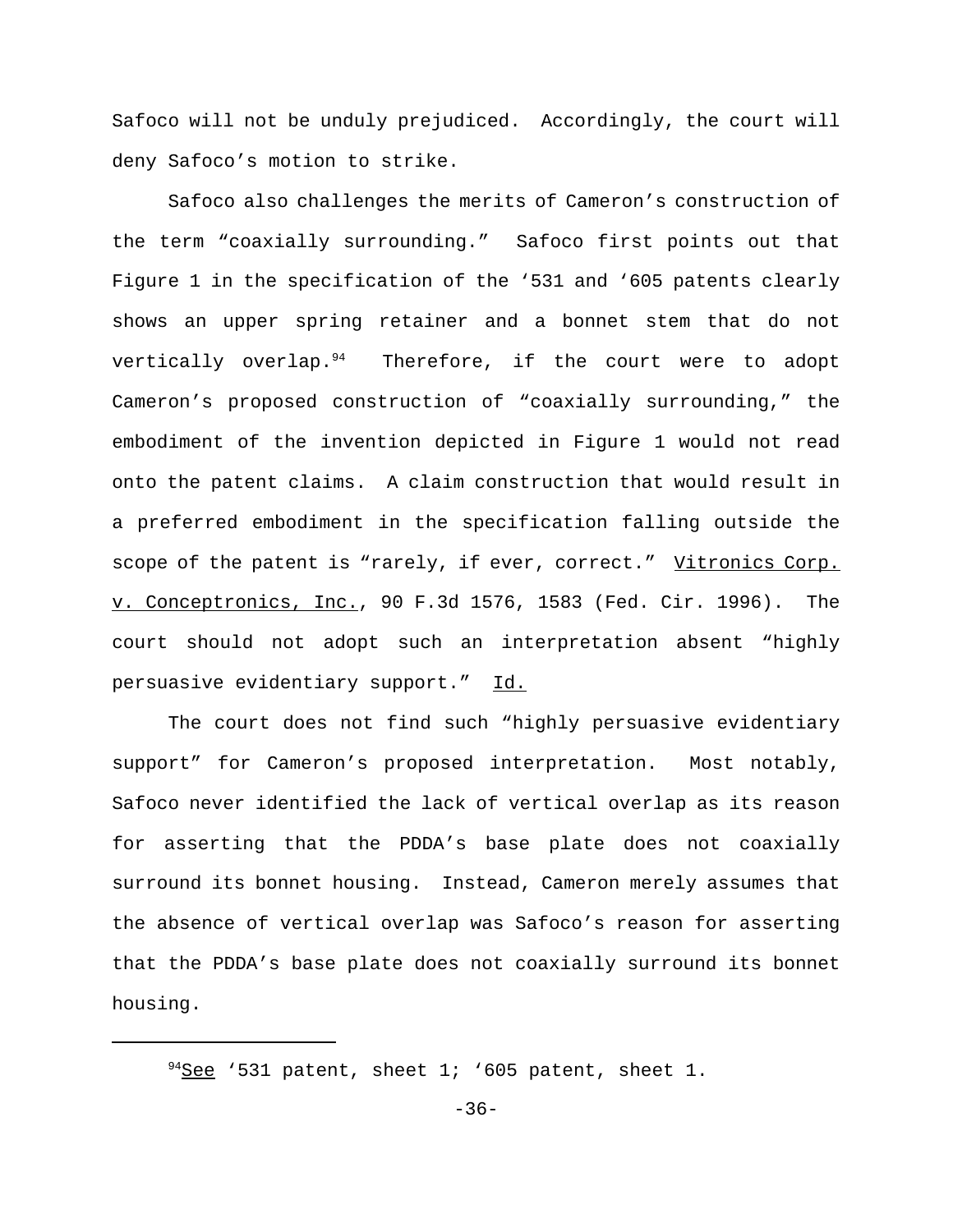In Safoco's expert report produced for this litigation, Moran states that the PDDA's base plate "does not coaxially surround the bonnet housing."95 There is no mention of vertical overlap or lack thereof. In Safoco's Respondent's Brief to the BPAI submitted during the '605 patent reexamination Safoco stated only that "[t]he base plate rests on top of a bonnet housing . . . and therefore cannot coaxially surround the bonnet housing."96 Again, this statement does not clearly identify lack of vertical overlap as its basis. Moreover, although this statement is not inconsistent with Cameron's argument that "coaxially surrounding" connotes vertical overlap, it does not necessarily support Cameron's argument. In other words, as explained below, there is at least one plausible definition of "coaxially surrounding" that does not require vertical overlap, but that is still consistent with Safoco's statements regarding the spatial relationship between the PDDA's base plate and bonnet housing.

Safoco offers a definition for "coaxially surrounding" that is consistent with both the patent specification, the prosecution history, and Moran's statements in his report. Safoco argues that a structural element coaxially surrounds another if (1) both

<sup>&</sup>lt;sup>95</sup>Expert Report of George Moran, P.E., Regarding Patent Validity Issues, at 11-14, 17, 21 (April 3, 2009) (included in Cameron's MSJ, Docket Entry No. 213, at Exhibit 19).

<sup>&</sup>lt;sup>96</sup>Respondent's Brief, at 10, Inter Partes Reexamination of U.S. Patent No. 6,250,605, Control No. 95/000,017 (January 12, 2006) (included in Cameron's Reply, Docket Entry No. 225, at Exhibit 2).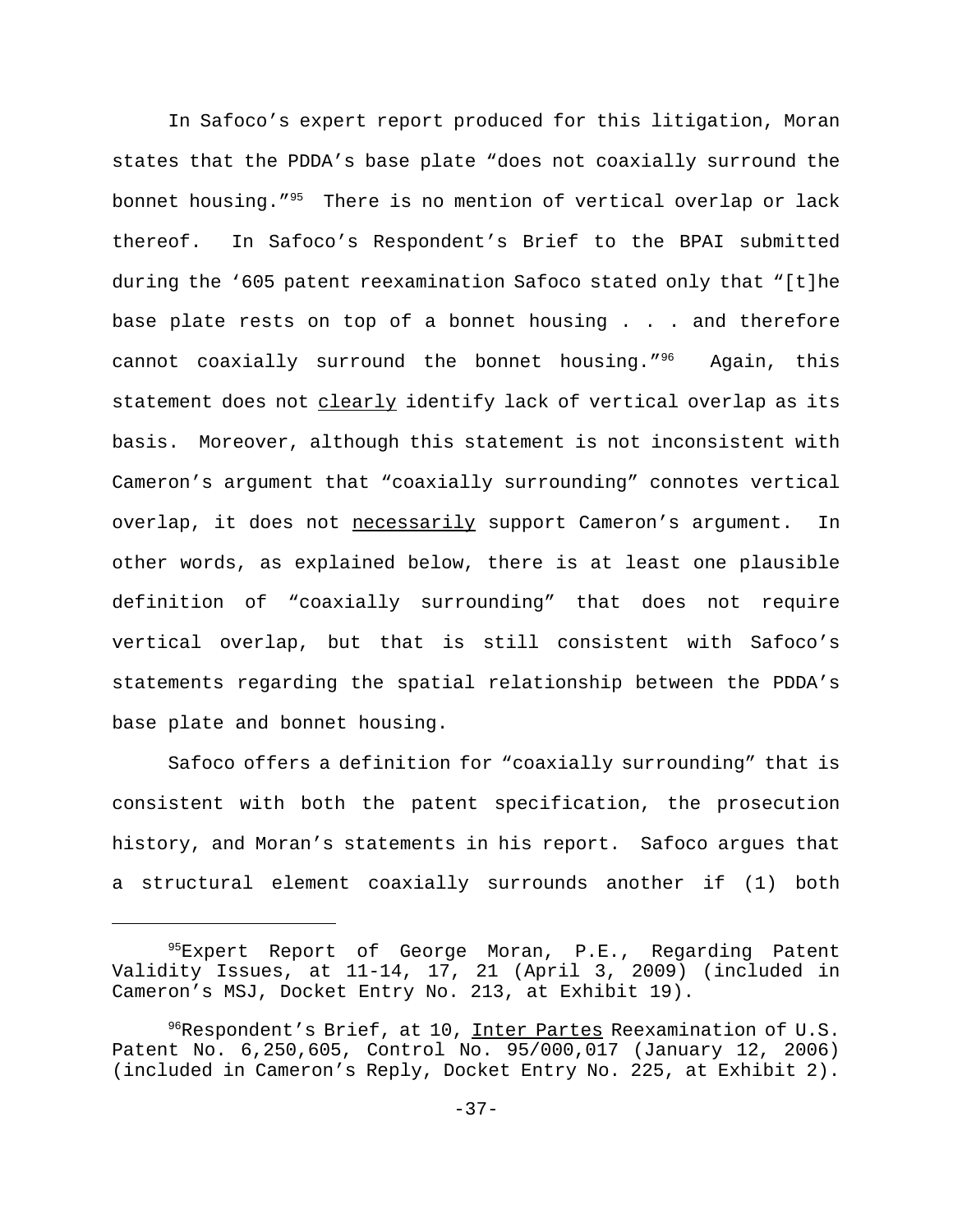elements have a circumferential relationship with a common axis, and (2) the surrounding element's smallest inside diameter is larger than the largest outside diameter of the other surrounded structure. $97$  According to Safoco, it is not necessary that there be any vertical overlap between the two elements, so long as if there was vertical overlap, then the surrounding element could encompass the surrounded element.<sup>98</sup>

Figure 1 in the patent specification shows an upper spring retainer with an inside diameter greater than the outside diameter of the bonnet stem.<sup>99</sup> Moreover, both components are centered upon and in a circumferential relationship with the vertical axis of the actuator device. $100$  There is, however, no vertical overlap of the two components.<sup>101</sup> Therefore, Safoco's interpretation of the term "coaxially surrounding" would, unlike Cameron's proposed interpretation, not exclude the embodiment of the invention shown in Figure 1 from the scope of the claims.

Safoco's interpretation is also consistent with Safoco's statements regarding the PDDA's base plate. As Safoco explains, the fact that the PDDA's base plate rests on top of the PDDA's

- $100$ See id.
- $101$ See id.

<sup>&</sup>lt;sup>97</sup>See Safoco's Response, Docket Entry No. 222, at 17-21.

<sup>&</sup>lt;sup>98</sup>See id.

 $99$ See '531 patent, sheet 1; '605 patent, sheet 1.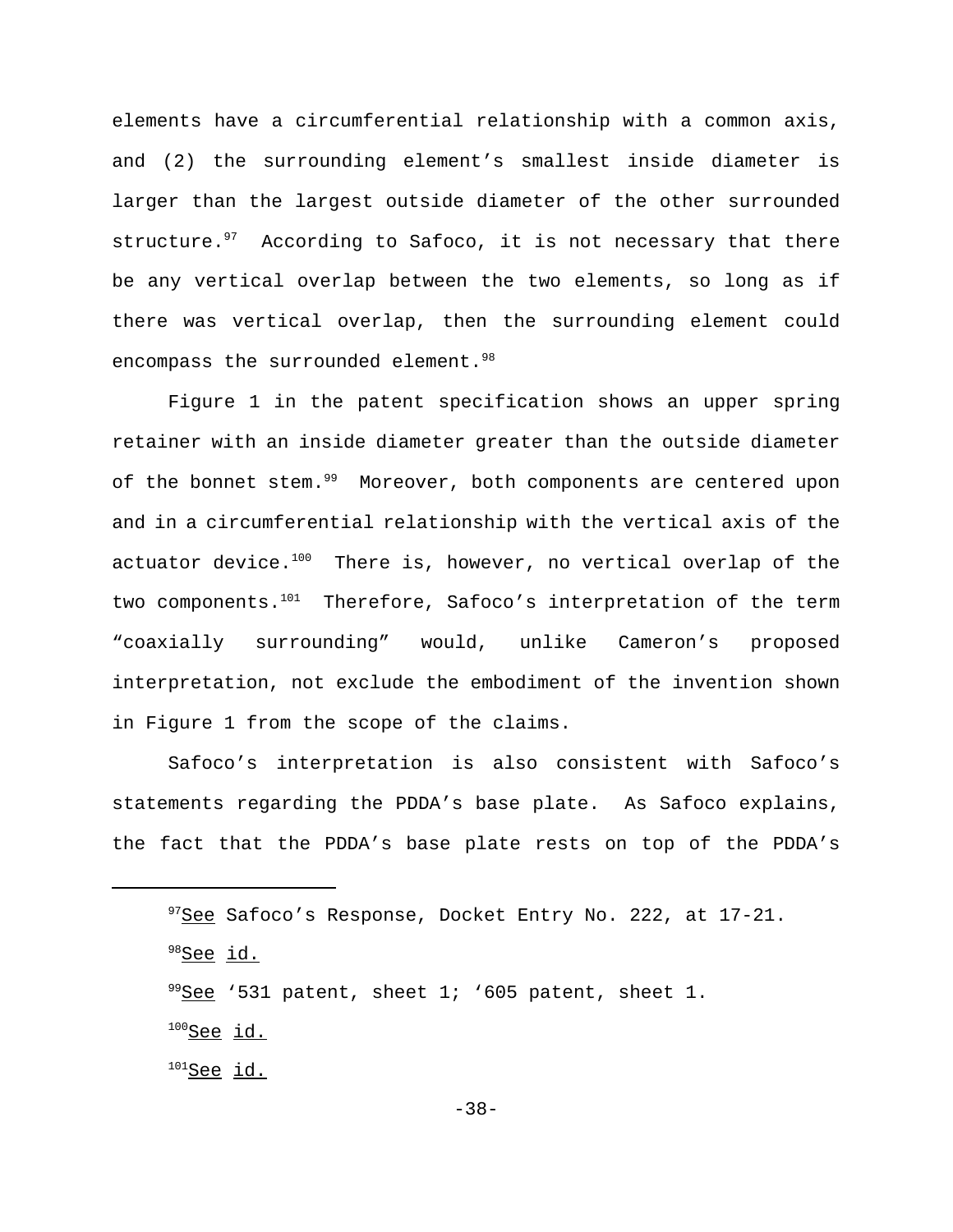bonnet housing demonstrates that the inside diameter of the base plate is not larger than the outside diameter of the bonnet housing.<sup>102</sup> Therefore, under Safoco's definition, the base plate does not coaxially surround the bonnet housing.

In light of the written description -- particularly the drawings -- and the prosecution history of the '531 and '605 patents, the court concludes that the term "coaxially surrounding" does not require vertical overlap. Because vertical overlap is not required, Cameron is not entitled to summary judgment on this noninfringement argument.

# **B. Invalidity**

Cameron seeks partial summary judgment that claims 2, 14, and 21 of the '531 patent and claim 3 of the '605 patent are invalid as indefinite under 35 U.S.C. § 112, ¶ 2. Specifically, Cameron argues that each of these claims includes a limitation for a "securing means" -- which the parties agree is recited in meanplus-function form pursuant to 35 U.S.C. § 112, ¶ 6 -- but that the patents fail to disclose corresponding structure that is capable of performing the recited function of the securing means. See Budde v. Harley-Davidson, 250 F.3d 1369, 1376-77 (Fed. Cir. 2001) (explaining that a claim containing a means-plus-function element is invalid as indefinite if "the specification lacks disclosure of structure . . . adequate to perform the recited function").

 $102$ See Safoco's Response, Docket Entry No. 222, at 18-19.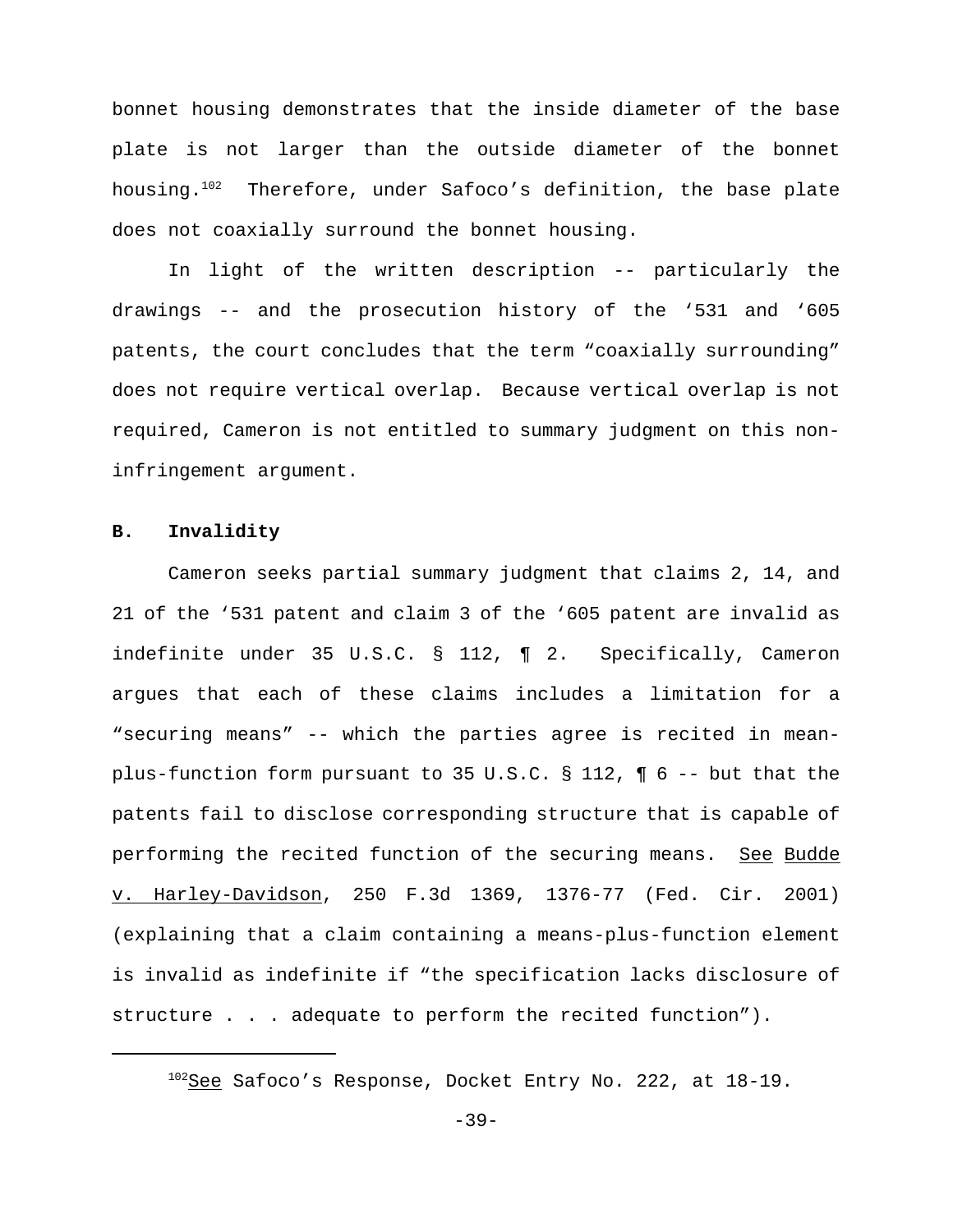### 1. Claim Language

Claims 2, 14, and 21 of the '531 patent include a claim limitation of a "securing means connected to said bonnet housing in surrounding relationship therewith for longitudinally securing said operator housing to said bonnet housing. $103$  Claim 3 of the '605 patent includes a claim limitation of a "securing means connected to said bonnet housing in surrounding relationship therewith for longitudinally securing said operator housing to said bonnet housing, said securing means including a base ring configured for rotation relative to said bonnet housing without affecting selected bonnet stem drift."104

#### 2. Claim Construction

During the claim construction phase of this litigation the parties agreed that the "securing means" claim limitations described above are stated in means-plus-function format, pursuant to 35 U.S.C. § 112,  $\P$  6.<sup>105</sup> The Magistrate Judge determined, and the parties did not dispute, that the "securing means" limitations recite a function of "longitudinally securing [the] operator housing to [the] bonnet housing. "<sup>106</sup> The parties, however, disputed

 $^{106}$ Id. at 65.

<sup>103&#</sup>x27;531 patent, Reexamination Certificate, 2:58-61, 4:51-54, 7:38-41.

 $104 \cdot 605$  patent, 9:1-6.

<sup>105</sup>Report and Recommendation on Claim Construction, Docket Entry No. 94, at 63 ("Both parties agree that the means-plusfunction concept applies.").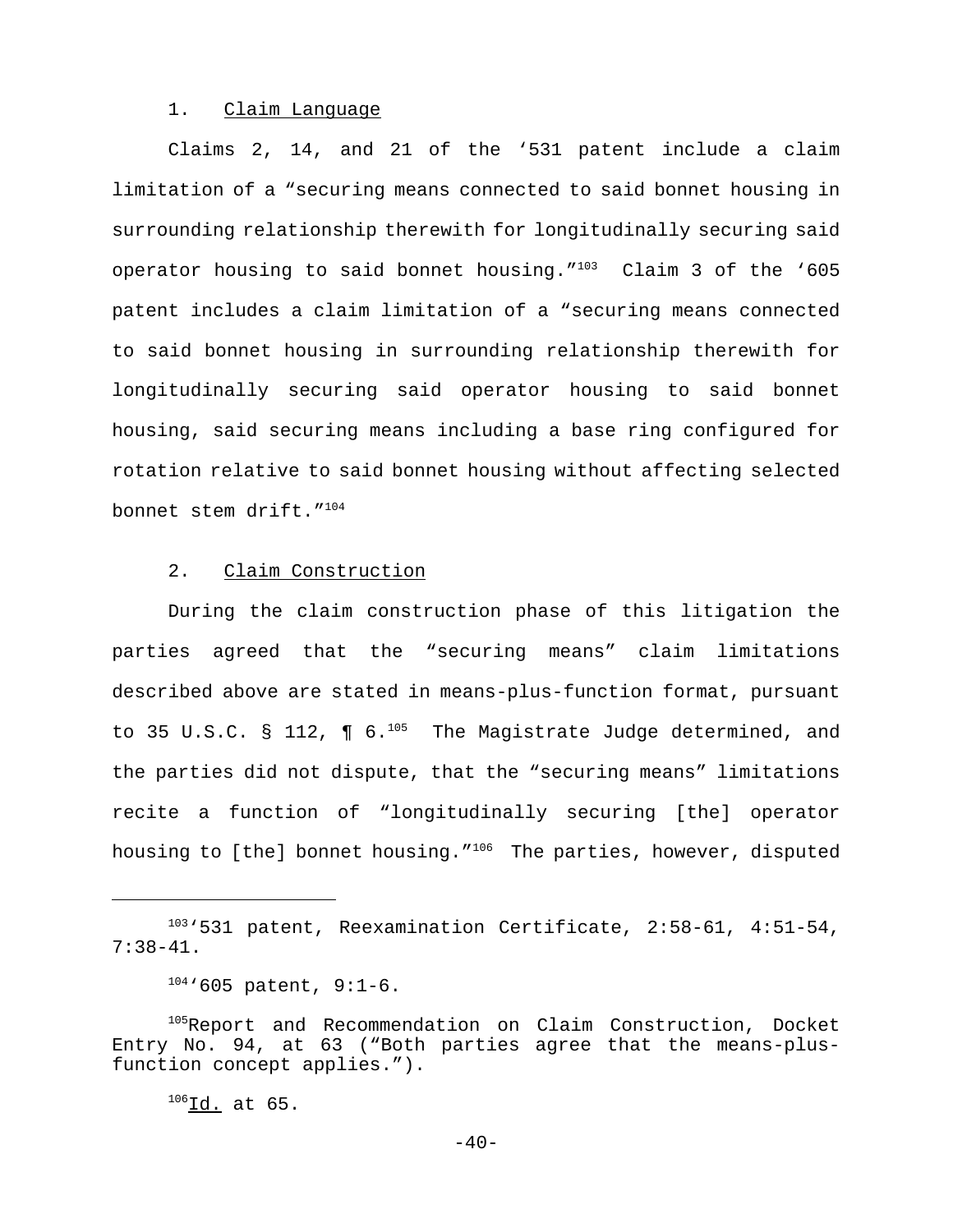which structures disclosed in the specification correspond to that function.107

Cameron asserted that four structures disclosed in the specification work together to perform the recited function and collectively make up the corresponding structure: (1) the bonnet ring, (2) a screw, (3) the base plate ring, and (4) bolts. $108$ Safoco, on the other hand, argued that the corresponding structure consists only of "bolts and/or a base plate ring. $109$  After carefully considering the arguments and evidence presented by the parties, as well as the specification and prosecution history of the patents, the Magistrate Judge concluded that "[o]ne of ordinary skill in the relevant art would understand [1] the base plate ring and [2] the bolts to be the corresponding structure of the securing means. $^{\prime\prime}$ <sup>110</sup>

# 3. Applicable Law

Paragraph six of 35 U.S.C. § 112 allows a patentee to express an element of a patent claim "as a means or step for performing a specified function without the recital of structure, material or acts in support thereof  $\ldots$  . . . " 35 U.S.C. § 112,  $\P$  6. When a patentee states a claim element using this means-plus-function language, the claim element is "construed to cover the

 $^{107}$ Id.  $^{108}$ Id.

- $109$ Id.
- $^{110}$ Id. at 69.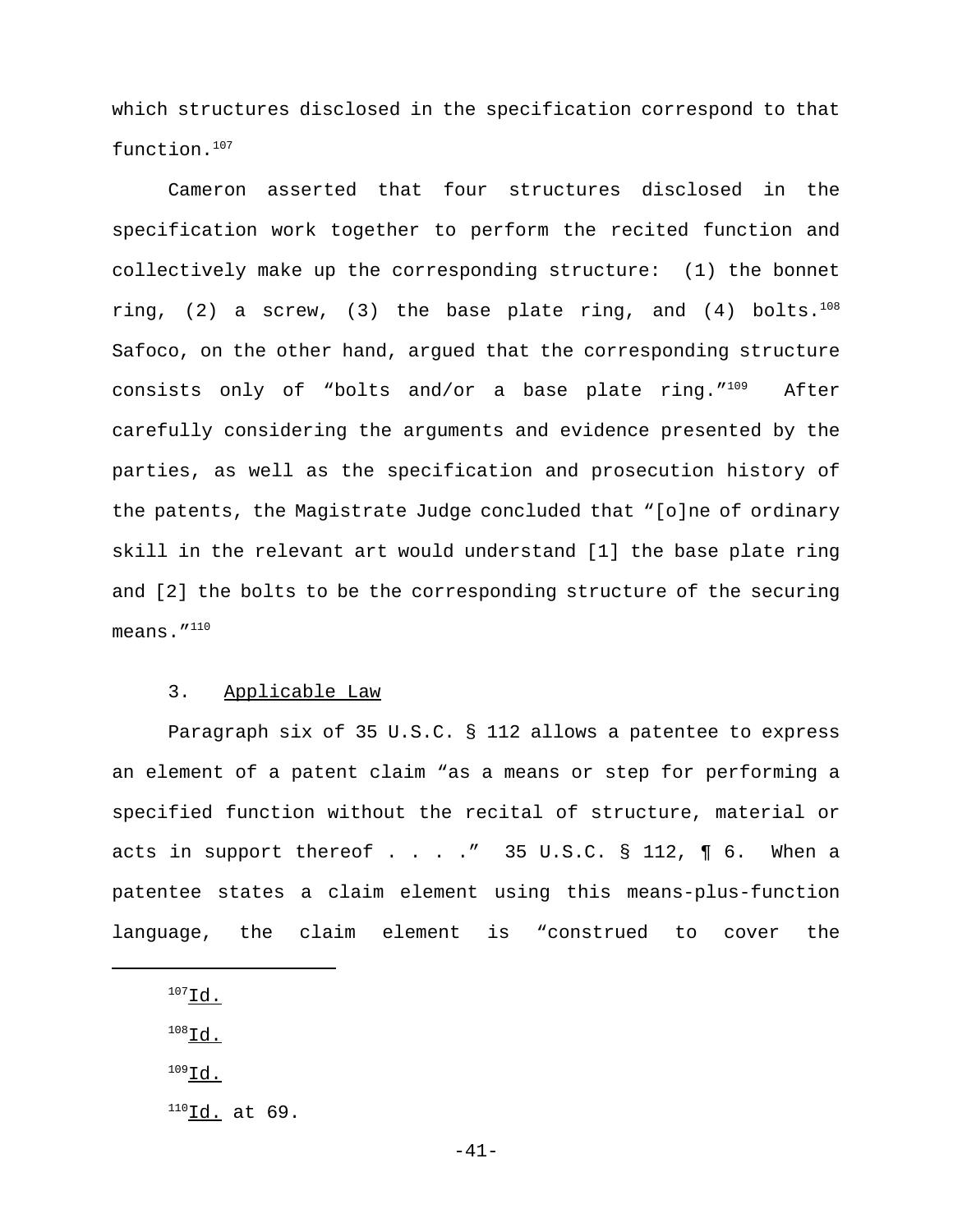corresponding structure, material, or acts described in the specification and equivalents thereof." Id.

The Federal Circuit has described paragraph six as offering inventors a "quid pro quo." E.g., Budde, 250 F.3d at 1377; Atmel Corp. v. Info. Storage Devices, Inc., 198 F.3d 1374, 1381 (Fed. Cir. 1999); B. Braun Med., Inc. v. Abbot Labs. & NP Med., Inc., 124 F.3d 1419, 1424 (Fed. Cir. 1997). In exchange for allowing the patentee the ease of expressing a claim element simply as a means for performing a specified function, the statute requires that the patentee "set forth in the specification an adequate disclosure showing what is meant by that language." In re Donaldson Co., 16 F.3d 1189, 1195 (Fed. Cir. 1994). In other words, the patentee must identify the "corresponding structure," 35 U.S.C. § 112, ¶ 6, by clearly linking or associating it with the claimed function in the specification or the prosecution history of the patent. Budde, 250 F.3d at 1377; B. Braun Med., 124 F.3d. at 1424. "[F]ailure to disclose adequate structure corresponding to the recited function . . . results in the claim being of indefinite scope, and thus invalid, under 35 U.S.C. § 112, paragraph 2." Budde, 250 F.3d at 1376.

In accordance with these principles, there are two requirements for structure(s) to be considered "corresponding." First, the structure(s) must actually perform the claimed function. Cardiac Pacemakers, Inc. v. St. Jude Medical, Inc., 296 F.3d 1106, 1113, 1119 (Fed. Cir. 2002). Second, the specification or the

-42-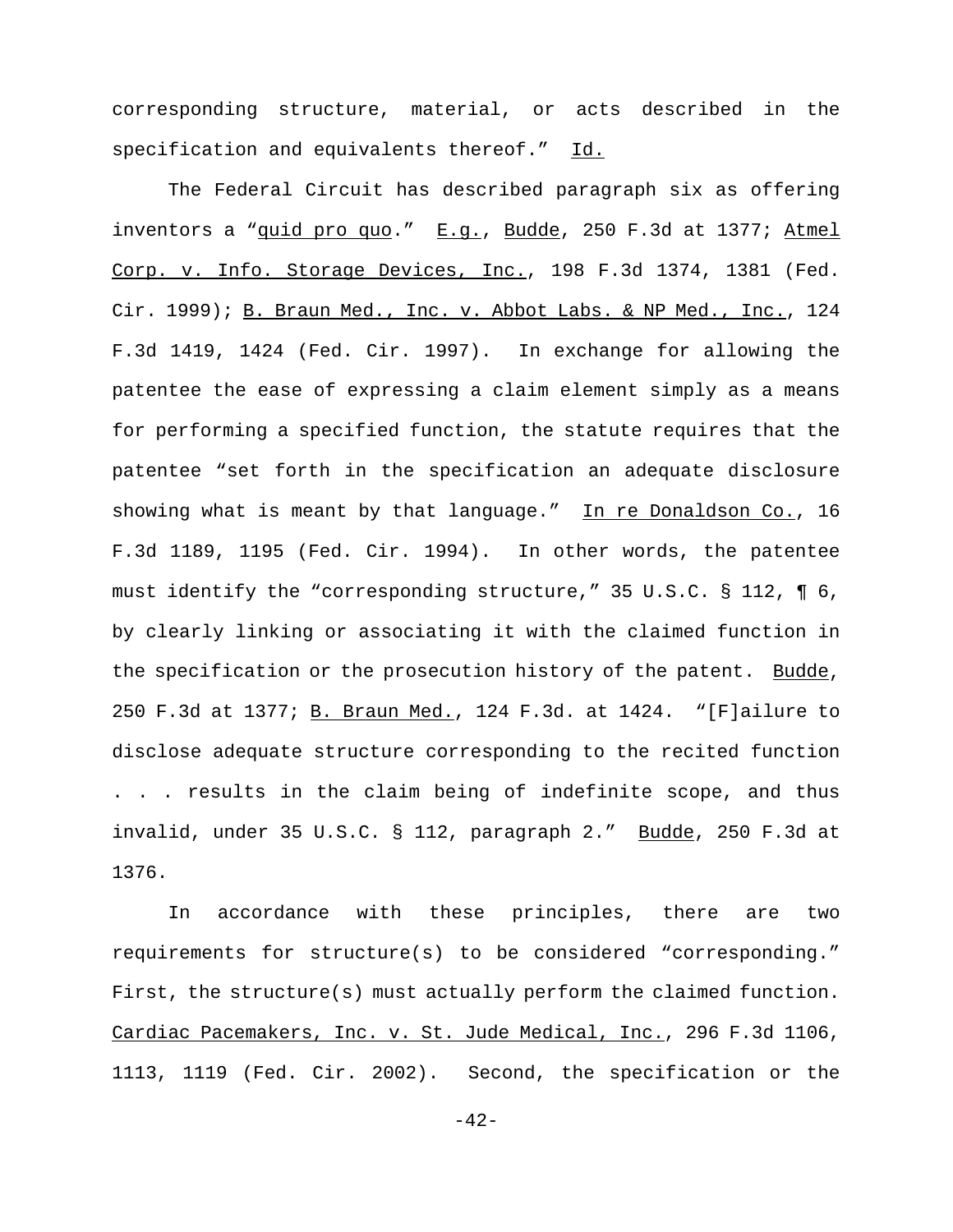prosecution history must clearly link or associate the structure(s) with performance of the claimed function. Id. at 1113; B. Braun Med., 124 F.3d at 1424.

Whether adequate corresponding structure(s) are disclosed must be determined from the perspective of one skilled in the art. See Cardiac Pacemakers, 296 F.3d at 1113; Atmel Corp., 198 F.3d at 1382. Therefore, for a claim including a means-plus-function element to be valid, "the corresponding structure(s) . . . must be disclosed in the written description in such a manner that one skilled in the art will know and understand what structure corresponds to the means limitation," Atmel, 198 F.3d at 1382, and one skilled in the art must understand "that the specification of [the] patent disclose[s] structure capable of performing the function recited in the claim limitation." Creo Products, Inc. v. Presstek, Inc., 305 F.3d 1337, 1347 (Fed. Cir. 2002) (citing Budde, 250 F.3d at 1376).

All patents are presumed to be valid. 35 U.S.C. § 282; Budde, 250 F.3d at 1376. Therefore, "any facts supporting a holding of invalidity must be proved by clear and convincing evidence." Budde, 250 F.3d at 1376.

## 4. Analysis

Cameron argues that the structures identified by the court as "corresponding structure" for the "securing means" claim element - i.e., the base plate ring and the bolts -- are incapable of performing the recited function of longitudinally securing the

-43-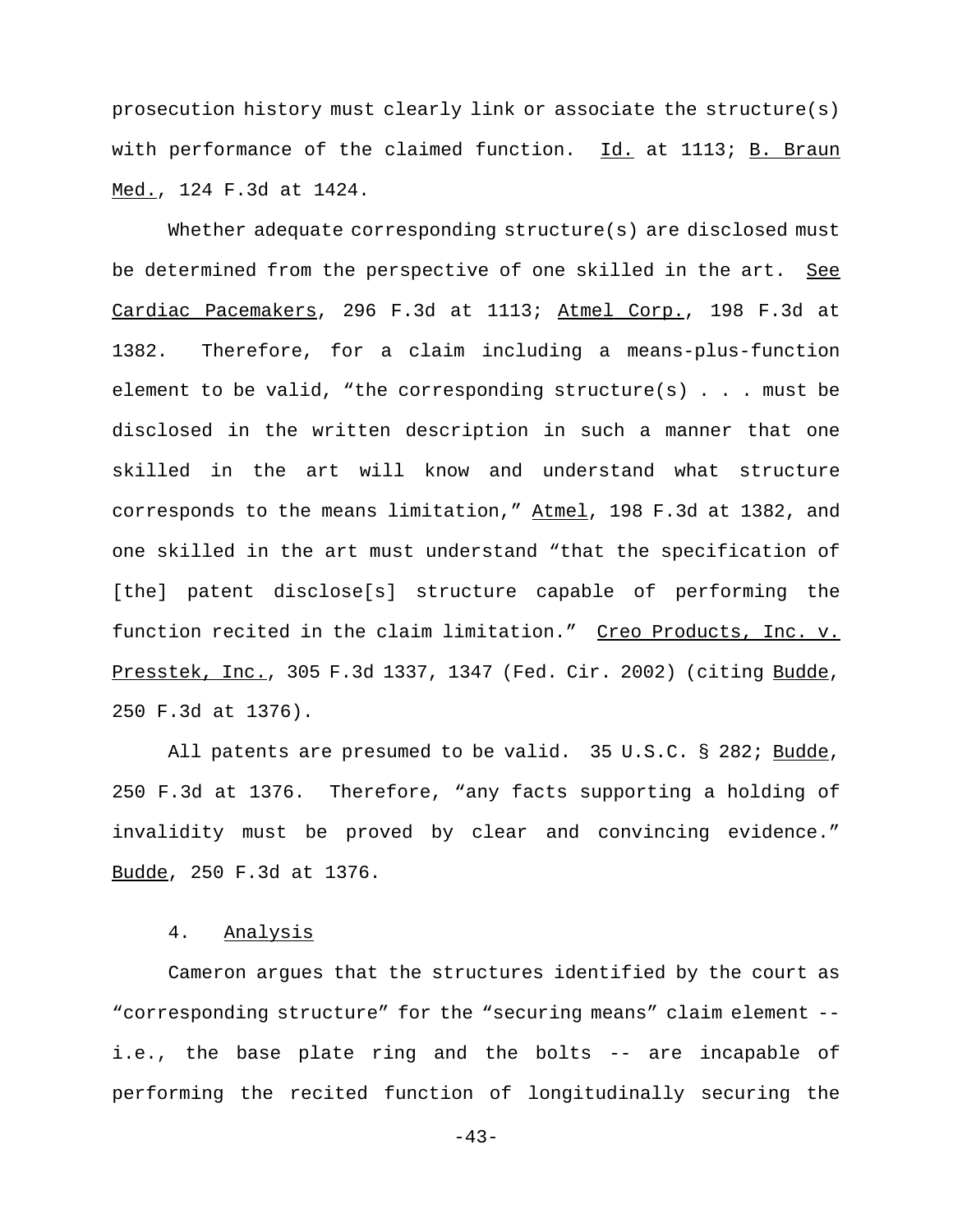operator housing to the bonnet housing. Therefore, Cameron contends that claims 2, 14, and 21 of the '531 patent and claim 3 of the '605 patent, each of which contain the "securing means" claim element, are invalid as indefinite.

Safoco counters that Cameron has already raised this argument during claim construction and that the court has considered and rejected it. Indeed, Cameron asserted during the Markman hearing that the recited function could not be performed in the embodiments of the invention disclosed in the patents absent the bonnet ring and screw.<sup>111</sup> The Magistrate Judge questioned Cameron extensively about this argument,  $112$  but ultimately found it unpersuasive.  $113$  In its objections to the Magistrate Judge's recommended Markman order, Cameron again asserted that the base plate ring and bolts disclosed in the specification, alone, were not capable of longitudinally securing the operator housing to the bonnet housing. $114$  The court, however, adopted the Magistrate Judge's recommended claim construction without changes.<sup>115</sup>

<sup>&</sup>lt;sup>111</sup>Transcript of Markman Hearing, Docket Entry No. 97, at 160-167.

 $^{112}$ Id.

<sup>&</sup>lt;sup>113</sup>See Report and Recommendation on Claim Construction, Docket Entry No. 94, at 69.

<sup>&</sup>lt;sup>114</sup>Defendant Cameron Int'l Corp.'s Objections to the Report and Recommendations of Claim Construction, Docket Entry No. 102, at  $1-6$ .

<sup>&</sup>lt;sup>115</sup>Order Adopting Magistrate Judge's Report and Recommendation, Docket Entry No. 105.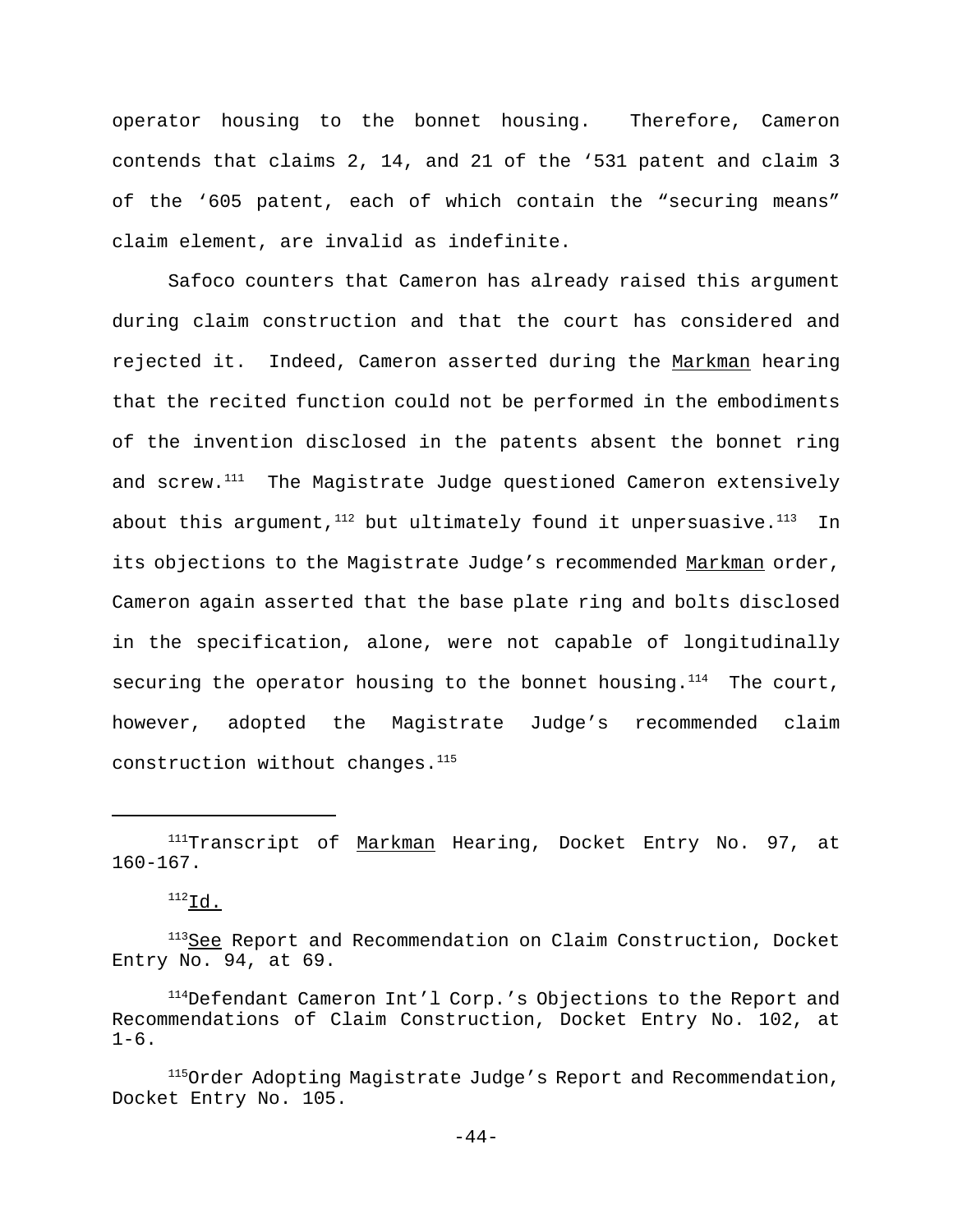Cameron replies that claim construction and invalidity are two distinct issues, and that it is now raising an invalidity argument, not a claim construction argument. Generally, invalidity is a different issue than claim construction. But when the court is considering invalidity under § 112, ¶ 2, as the following discussion illustrates, the invalidity analysis "is inextricably intertwined with claim construction." Atmel Corp., 198 F.3d at 1379 (citing Personalized Media Commc'ns, LLC v. Int'l Trade Comm'n, 161 F.3d 696, 705 (Fed. Cir. 1998)).

As explained above and in the Magistrate Judge's Markman order, before the court can designate structure(s) as "corresponding," it must first determine that (1) the structure(s) actually perform the claimed function, and (2) the specification or prosecution history clearly links the structure(s) with the designated function. Cardiac Pacemakers, 296 F.3d at 1113. Moreover, the structure(s) designated as corresponding "must include all structure that actually performs the recited function." Id. at 1119 (emphasis added). If "no structure disclosed in the embodiments of the invention actually performs the claimed . . . function[], the specification lacks corresponding structure." Id. (emphasis added) And if the specification lacks corresponding structure(s), the claim is invalid as indefinite. See id. at  $1114$ (explaining that claims employing means-plus-function language are invalid "where the specification fails to disclose structure corresponding to the claimed function").

 $-45-$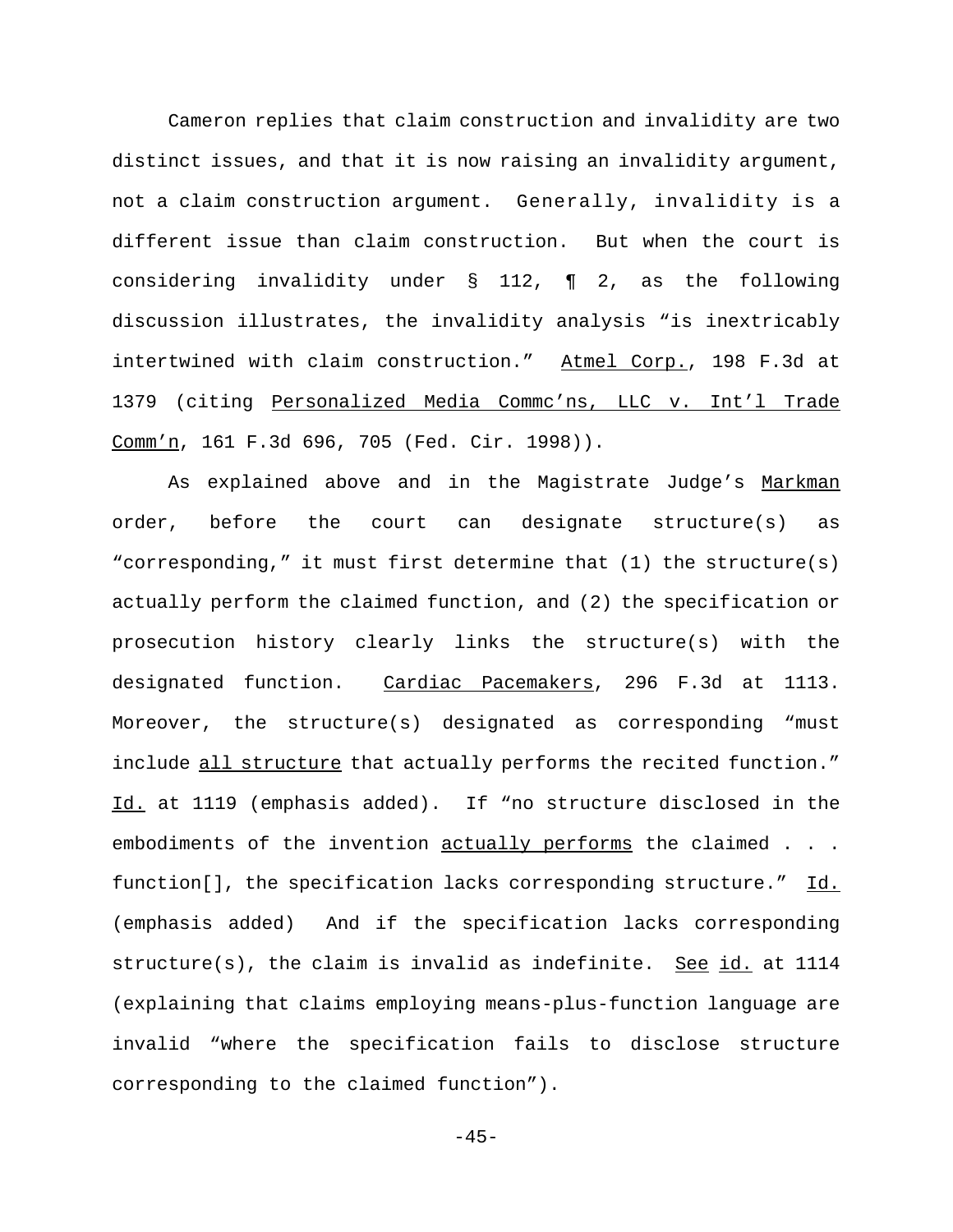Therefore, a court cannot, as Cameron suggests, define certain structures as "corresponding" during claim construction and then later conclude that the claim is invalid as indefinite because the structures designated by the court as "corresponding" are not capable of performing the recited function. These two conclusions are mutually exclusive. Either there is "corresponding structure" or the claim is invalid as indefinite.

Accordingly, in this case, when the court adopted the Magistrate Judge's conclusion that the base plate ring and the bolts were the "corresponding structure of the securing means,  $^{\prime\prime}$ <sup>116</sup> it by definition concluded that the base plate ring and bolts alone were capable of performing the recited function. Furthermore, the court by definition concluded that the means-plus-function claim elements did not render the claims containing them invalid as indefinite.<sup>117</sup>

<sup>&</sup>lt;sup>116</sup>Report and Recommendation on Claim Construction, Docket Entry No. 94, at 69.

<sup>&</sup>lt;sup>117</sup>The court acknowledges that the Magistrate Judge's Markman opinion did not explicitly address Cameron's argument that the bonnet ring and screw are necessary for the performance of the recited function. Instead, the Magistrate Judge's opinion focused on the fact that neither the specification nor the prosecution history of the patents clearly link the bonnet ring or the screw to the recited function. This does not mean, however, that the Magistrate Judge and this court did not consider Cameron's argument regarding the necessity of the bonnet ring and screw. The Magistrate Judge and this court, although perhaps only implicitly, concluded that the base plate ring and the bolts alone are actually capable of performing the recited function. Otherwise, the court would not and could not have designated them as "corresponding structure."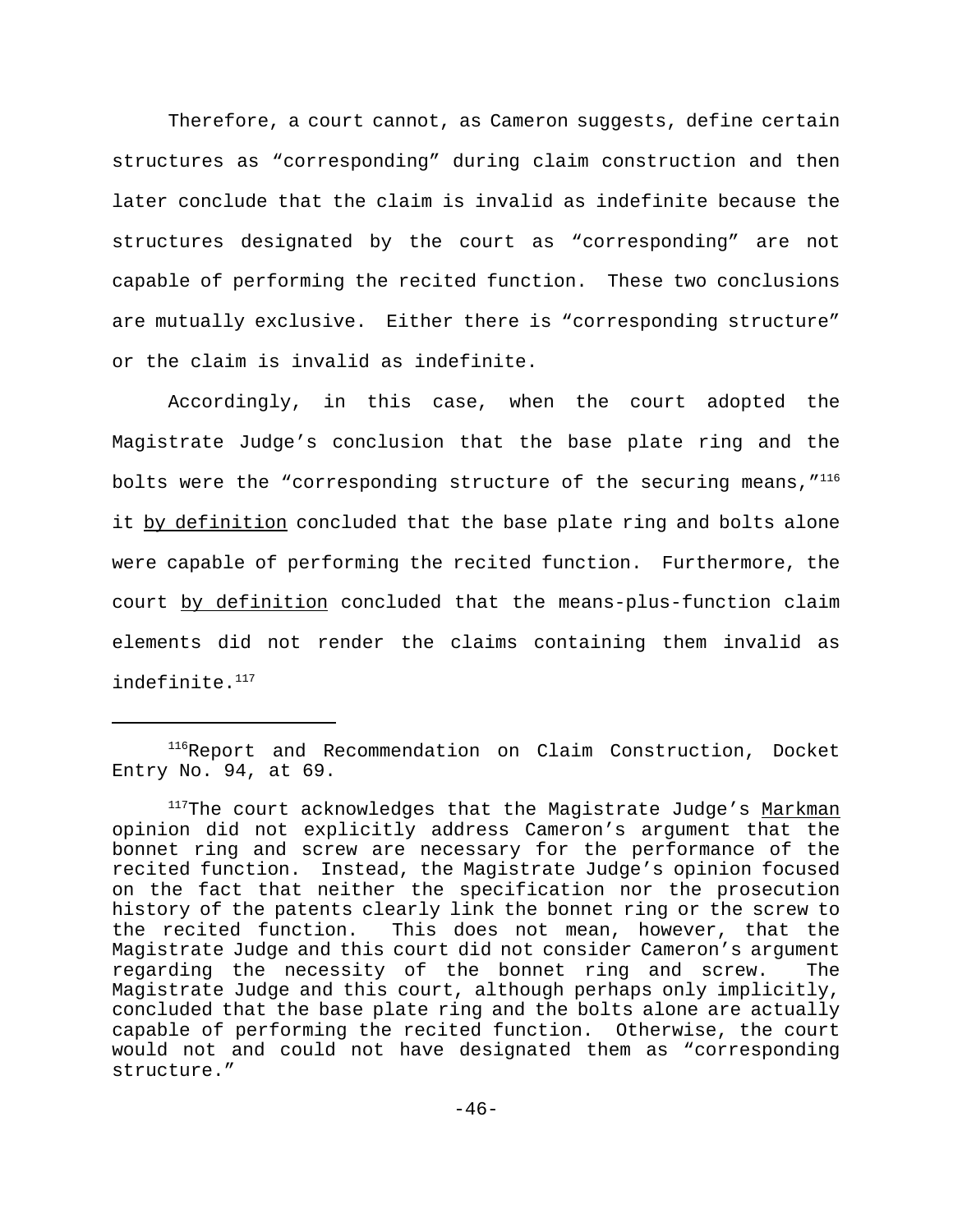Because this issue was already decided during claim construction, the court need not engage in a lengthy explanation of its reasoning. The court was not persuaded by Cameron's argument the first time, and Cameron has not presented any new evidence or authority to persuade the court differently now. The court simply points out that Cameron's argument that the base plate ring and bolts are incapable of performing the recited function, as well as the opinion of its expert in support thereof, are based solely on the drawings included in the patents. $118$  The court, however, has "consider[ed] the specification as a whole, . . . read[ing] all portions of the written description . . . in a manner that renders the patent internally consistent." Budde, 250 F.3d at 1380-81 (emphasis added). As the Magistrate Judge's Markman opinion explained, neither the text of the specification nor the prosecution history of the patents link the bonnet ring and the screw to the recited function. $119$  Instead, they link the bonnet ring and screw with other functions. $120$  On the other hand, both the text of the specification and the prosecution history of the patents clearly indicate that the base plate ring and the bolts

<sup>&</sup>lt;sup>118</sup>See Cameron's MSJ, Docket Entry No. 213, at 17-21; Declaration of Eric S. Wehner in Support of Defendant Cameron's Motion for Summary Judgment of No Infringement and Invalidity, at ¶¶ 57-62 (May 29, 2009) (included in Cameron's MSJ, Docket Entry No. 213).

<sup>&</sup>lt;sup>119</sup>Report and Recommendation on Claim Construction, Docket Entry No. 94, at 66-68.

 $^{120}$ Id.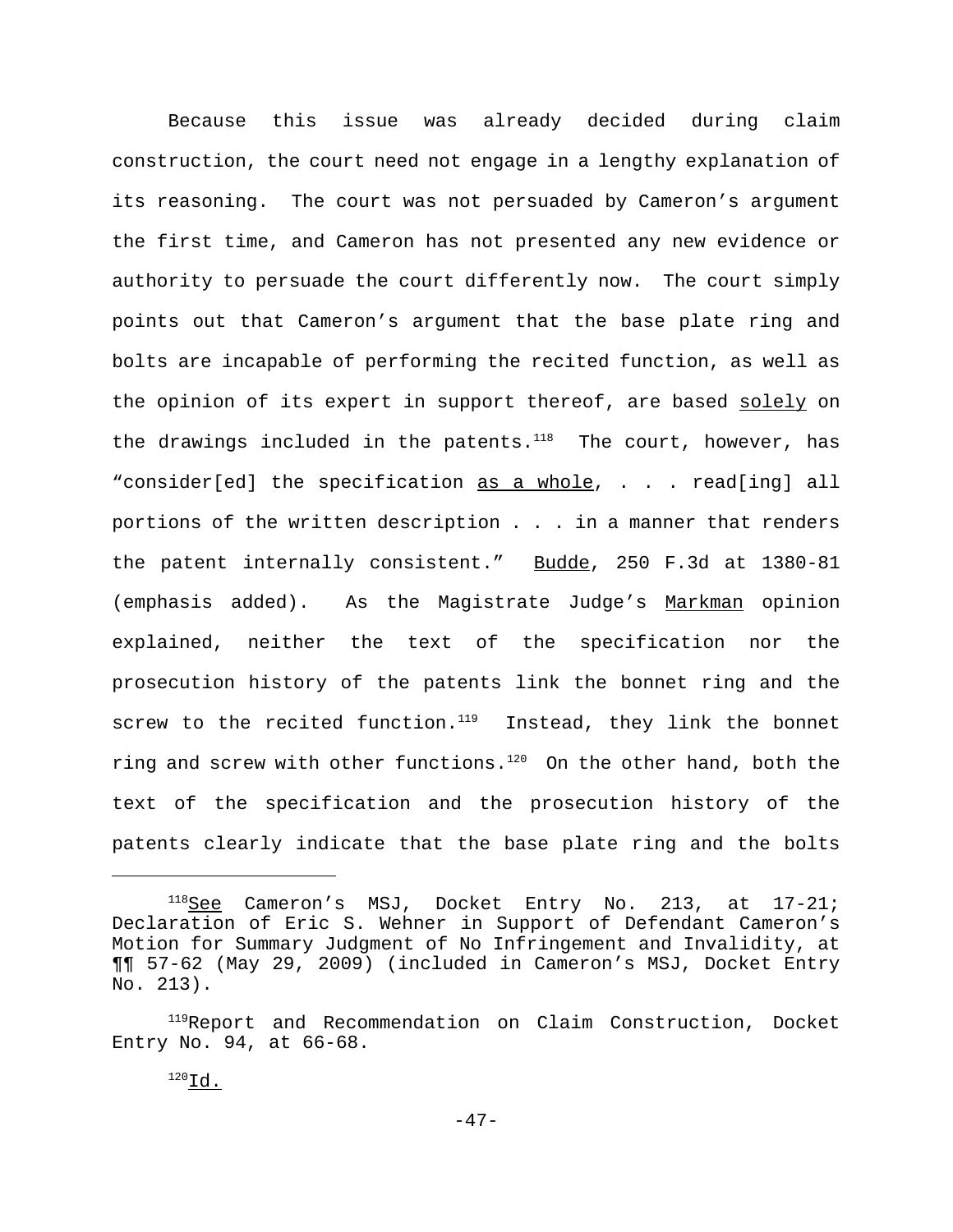perform the function of longitudinally securing the operator housing to the bonnet housing.<sup>121</sup>

As Safoco's expert states, "[o]ne skilled in the relevant art would know [from the specification] that the base ring and the bolts perform the function of longitudinally securing the actuator to the valve bonnet.  $T^{122}$  Therefore, the patents at issue adequately disclose the structure corresponding to the "securing means" claim element. See Creo Products, 305 F.3d at 1347 (explaining that the focus of a definiteness inquiry for a means-plus-function claim element is "on whether one skilled in the art would have understood that the specification of [the] patent disclosed structure capable of performing the function recited"). Accordingly, the court will deny Cameron's motion for partial summary judgment that claims 2, 14, and 21 of the '531 patent and claim 3 of the '605 patent are invalid.

 $^{121}$ Id.

 $122$ Declaration of George Moran, P.E., at ¶ 5 (June 19, 2009) (included in Safoco's Response, Docket Entry No. 222, at Exhibit 1). To the extent that Moran supports his opinion that the specification adequately discloses the corresponding structure because the specification would enable one of ordinary skill in the art to make and use the invention, the court does not credit it. See Biomedino, LLC v. Waters Techs. Corp., 490 F.3d 946, 953 (Fed. Cir. 2007) ("The inquiry is whether one skilled in the art would understand the specification to disclose a structure, not simply whether that person would be capable of implementing that structure."). The court, however, finds persuasive Moran's assertion that one of ordinary skill in the art would understand from the specification that the base plate ring and the bolts are the structures that correspond to the specified function and that they, alone, are capable of performing said function.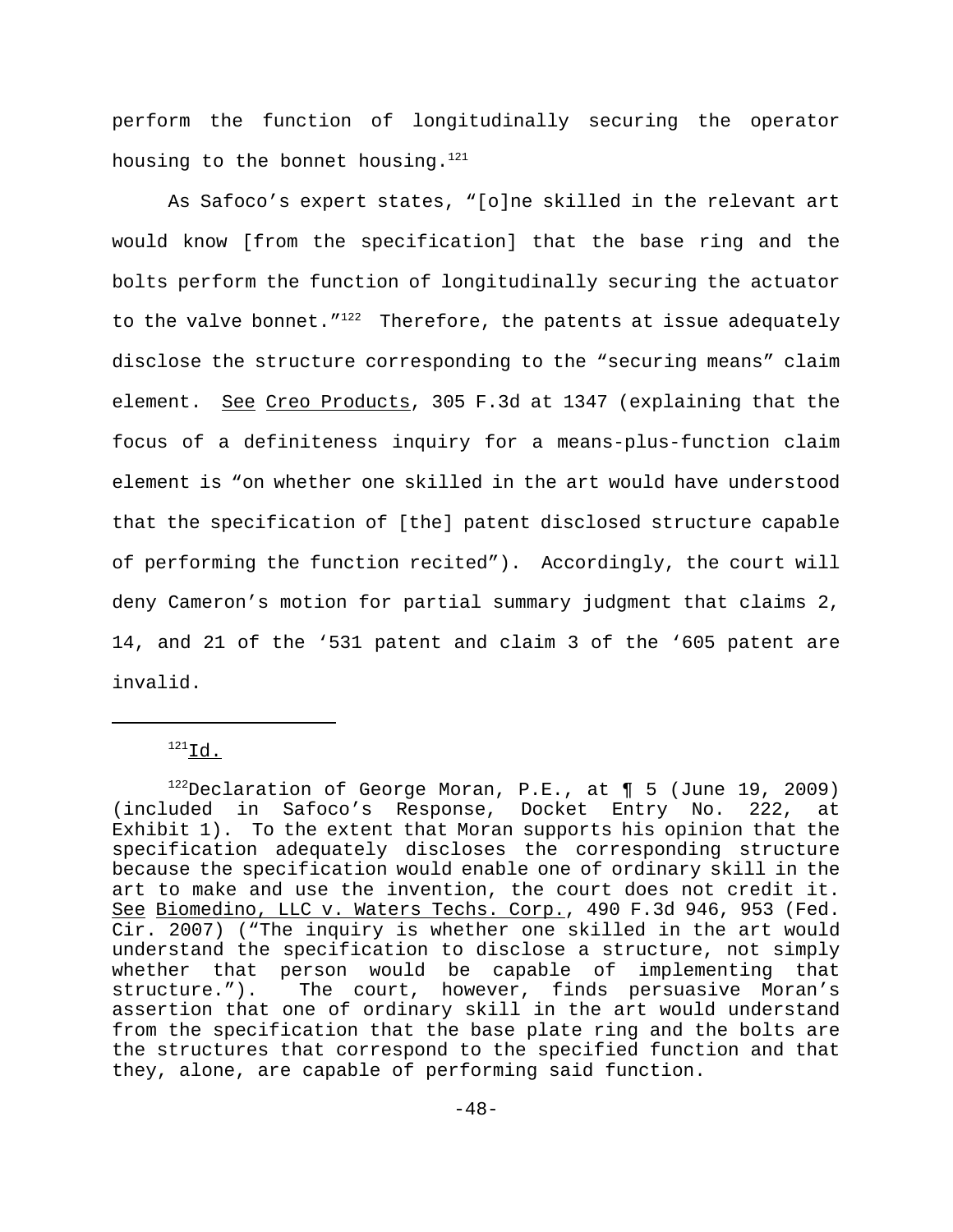#### **C. Willful Infringement**

Cameron asserts that it is entitled to partial summary judgment that Safoco, as a matter of law, may not recover enhanced damages for willful infringement of the '531 and '605 patents because (1) the USPTO reexamined the two patents after finding that "a substantial new question of patentability" existed with regard to each patent, see 35 U.S.C.  $\S$ § 303(a), 312(a),<sup>123</sup> and (2) Cameron has presented legitimate defenses to Safoco's allegations of infringement. $124$  Safoco responds that the two facts relied upon by Cameron do not, as a matter of law, preclude a finding of willful infringement and presents evidence that it alleges supports its claim for willful infringement. $125$ 

#### 1. Standard for Willful Infringement

The trial court "may increase the damages [for infringement] up to three times the amount found or assessed." 35 U.S.C. § 284.

124 Cameron's MSJ, Docket Entry No. 213, at 21-25.

 $125$ Safoco's Response, Docket Entry No. 222, at 26-40.

 $123$ Section 303 provides the standard for conducting an  $ex$  parte reexamination, while § 312 provides the standard for conducting an inter partes reexamation. The reexamination of the '531 patent was an ex parte reexamination. See Order Granting Request for Ex Parte Reexamination, at  $1-2$ ,  $EX$  Parte Reexamination of U.S. Patent No. 6,089,531, Control No. 90/006,644 (July 15, 2003) (included in Cameron's MSJ, Docket Entry No. 213, at Exhibit 21A). The reexamination of the '605 patent was an inter partes reexamination. See Order Granting Request for Inter Partes Reexamination, at 1-2, Inter Partes Reexamination of U.S. Patent No. 6,250,605, Control No. 95/000,017 (July 29, 2003) (included in Cameron's MSJ, Docket Entry No. 213, at Exhibit 21D). The standard –- "a substantial new question of patentability" -- is the same for both types of reexamination procedures. Therefore, for the purposes of analyzing this motion, the differences between the two procedures are not pertinent.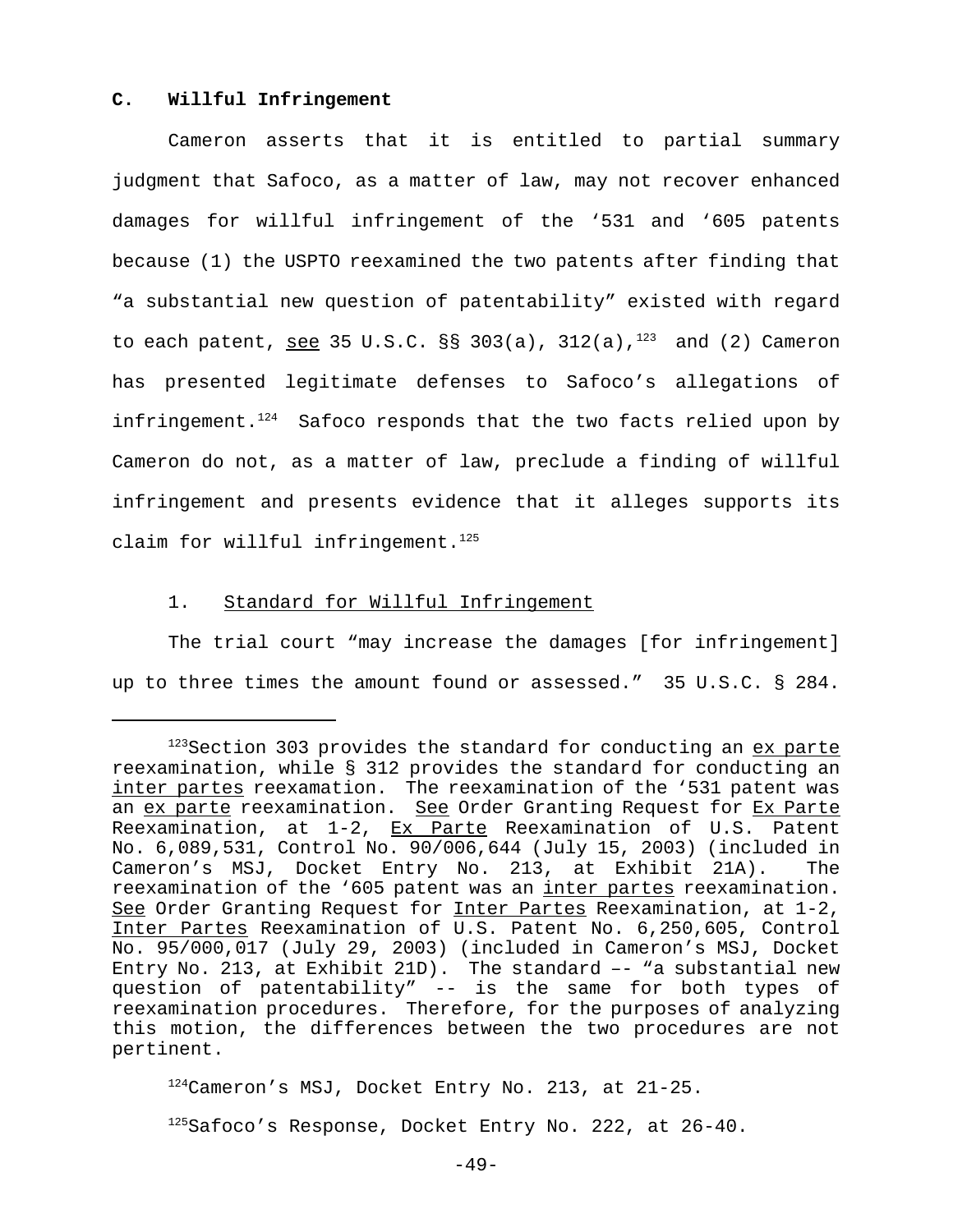Although the statute does not provide any guidance or standard for when a trial court may or should award enhanced damages, the Federal Circuit has long held that "an award of enhanced damages requires a showing of willful infringement." In re Seagate Tech., LLC, 497 F.3d 1360, 1368 (Fed. Cir. 2007).

Until recently, the Federal Circuit espoused a standard for willful infringement that was "akin to negligence." Id. at 1371. In its 2007 decision in In re Seagate Technology, LLC, however, the court overruled its old willful infringement standard and held that "proof of willful infringement permitting enhanced damages requires at least a showing of objective recklessness." Id.

Elaborating on this standard, the court explained that a patentee seeking to recover enhanced damages had to make two showings. First, the patentee "must show by clear and convincing evidence that the infringer acted despite an objectively high likelihood that its actions constituted infringement of a valid patent." Id. "The state of mind of the accused infringer is not relevant to this objective inquiry."  $\underline{Id.}$  Second, the patentee must prove "that this objectively-defined risk (determined by the record developed in the infringement proceeding) was either known or so obvious that it should have been known to the accused infringer." Id.

#### 2. Reexamination

The patent statute, at 35 U.S.C. §§ 303 and 312, provides that the USPTO may reexamine any patent upon a finding that "a

 $-50-$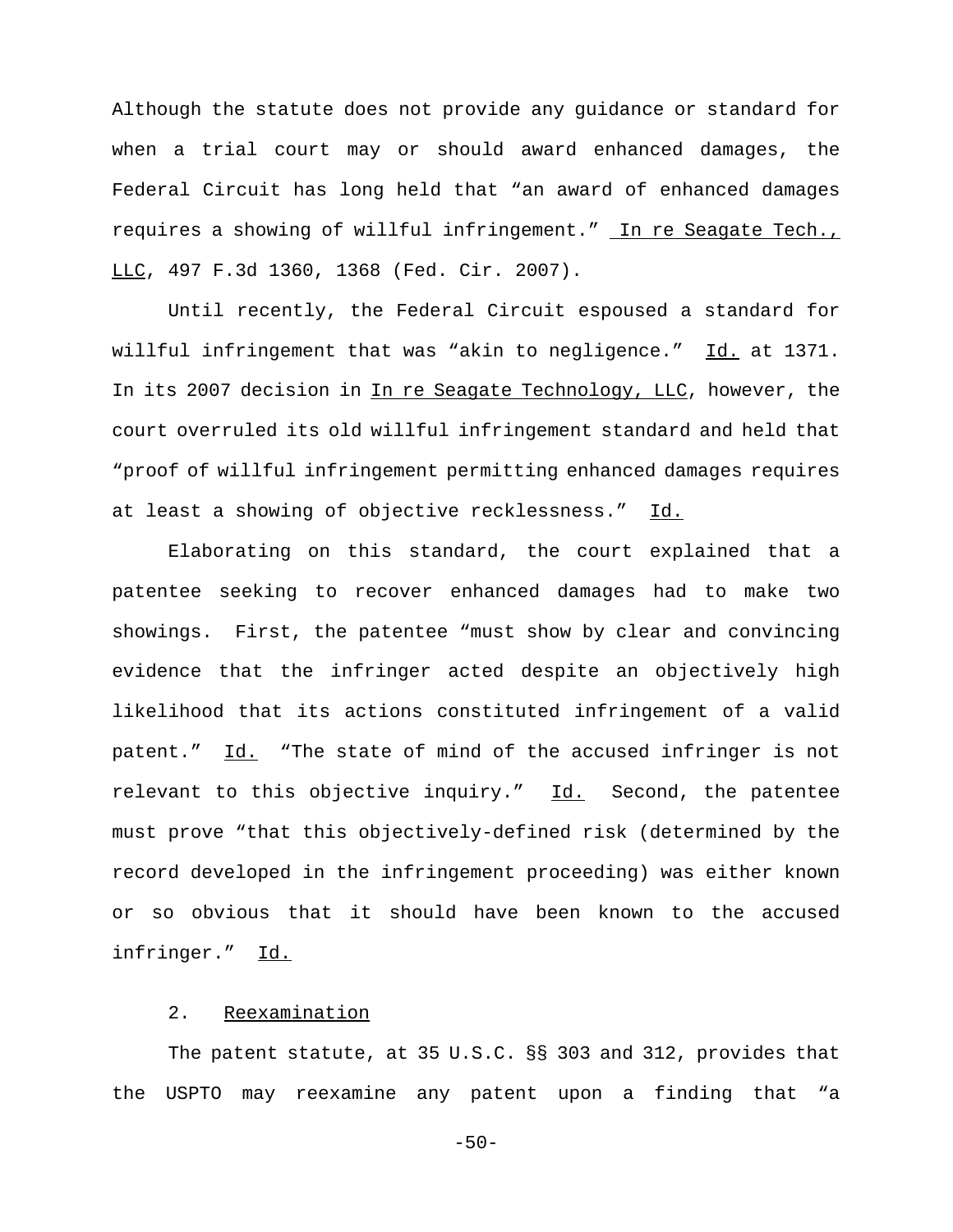substantial new question of patentability" exists. On July 15, 2003, the USPTO granted Cameron's request for an ex parte reexamination of the '531 patent, explicitly stating that a particular prior art reference "raise[d] a substantial new question of patentability as to claims  $1-32$  of the ['531] patent." $126$ Similarly, on July 29, 2003, the USPTO granted Cameron's request for an inter partes reexamination of the '605 patent, explicitly stating that a particular prior art reference "raise[d] a substantial new question of patentability as to claims 1-3 of the ['605] patent."<sup>127</sup> Cameron contends that because the USPTO concluded that there were substantial questions as to the validity of these patents, it could not possibly have acted "despite an objectively high likelihood that its actions constituted infringement of a valid patent." Seagate, 497 F.3d at 1371 (emphasis added).

#### a. Case Law

In support of its argument Cameron cites two post-Seagate district court decisions. In Ultratech International, Inc. v. Swimways Corp., the plaintiffs sued the defendant for infringement

 $126$ Order Granting Request for Ex Parte Reexamination, at 1-2, Ex Parte Reexamination of U.S. Patent No. 6,089,531, Control No. 90/006,644 (July 15, 2003) (included in Cameron's MSJ, Docket Entry No. 213, at Exhibit 21A).

<sup>&</sup>lt;sup>127</sup>Order Granting Request for Inter Partes Reexamination, at 1-2, Inter Partes Reexamination of U.S. Patent No. 6,250,605, Control No. 95/000,017 (July 29, 2003) (included in Cameron's MSJ, Docket Entry No. 213, at Exhibit 21D).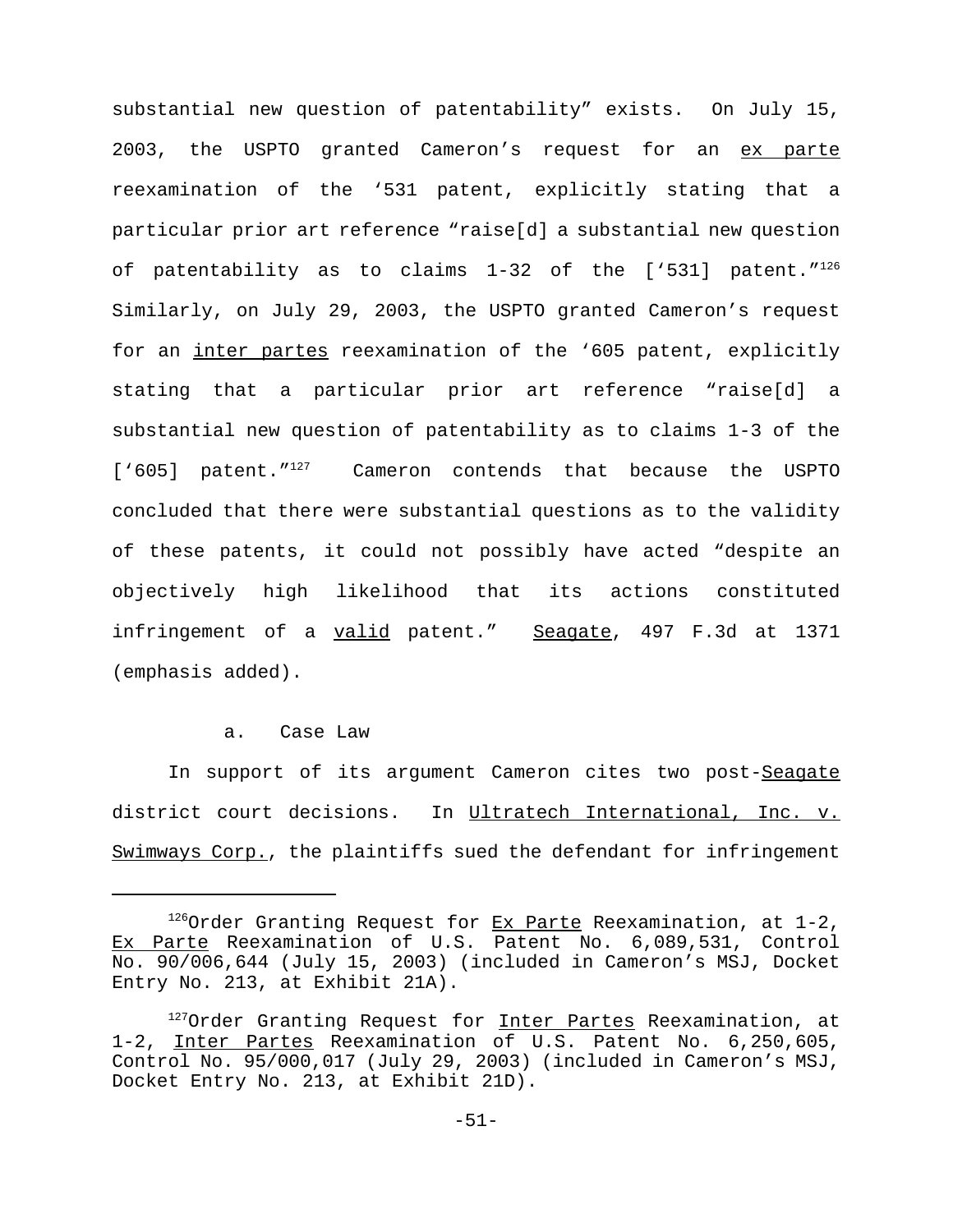of a single patent. Ultratech Int'l, Inc. v. Swimways Corp., No. 3:05-cv-134-J-25MCR, slip. op. at 1 (M.D. Fla. March 3,  $2009)$ .<sup>128</sup> Shortly after the litigation was initiated, defendant sought reexamination of the only patent at issue in the case, and the USPTO granted the request.  $\underline{Id.}$  at 2. The litigation was stayed pending the reexamination. Id. The USPTO initially rejected all claims, but ultimately issued a reexamination certificate finding all claims to be patentable. Id.

A few months after the reexamination was complete, the stay was lifted and plaintiffs moved to amend their complaint to add a claim for willful infringement.  $Id.$  The defendants opposed the motion to amend on the ground that it was unduly delayed. Id. at 3. Plaintiffs countered that they did not have a sufficient factual basis upon which to assert a willful infringement claim when the suit was initiated, but later obtained a basis because of the defendant's continued use of the alleged infringing device during and after the reexamination proceeding. Id. The court agreed, reasoning without citing any supporting authority that, "before the Reexamination Certificate issued, allegations that Defendant's actions were deliberate or reckless would not have provided sufficient factual or legal grounds because the validity of the [patent at issue] remained questionable." Id. at 4-5. Accordingly, the court allowed the plaintiffs to amend their

 $128A$  copy of the Ultratech opinion is included in Cameron's MSJ, Docket Entry No. 213, at Exhibit 21F.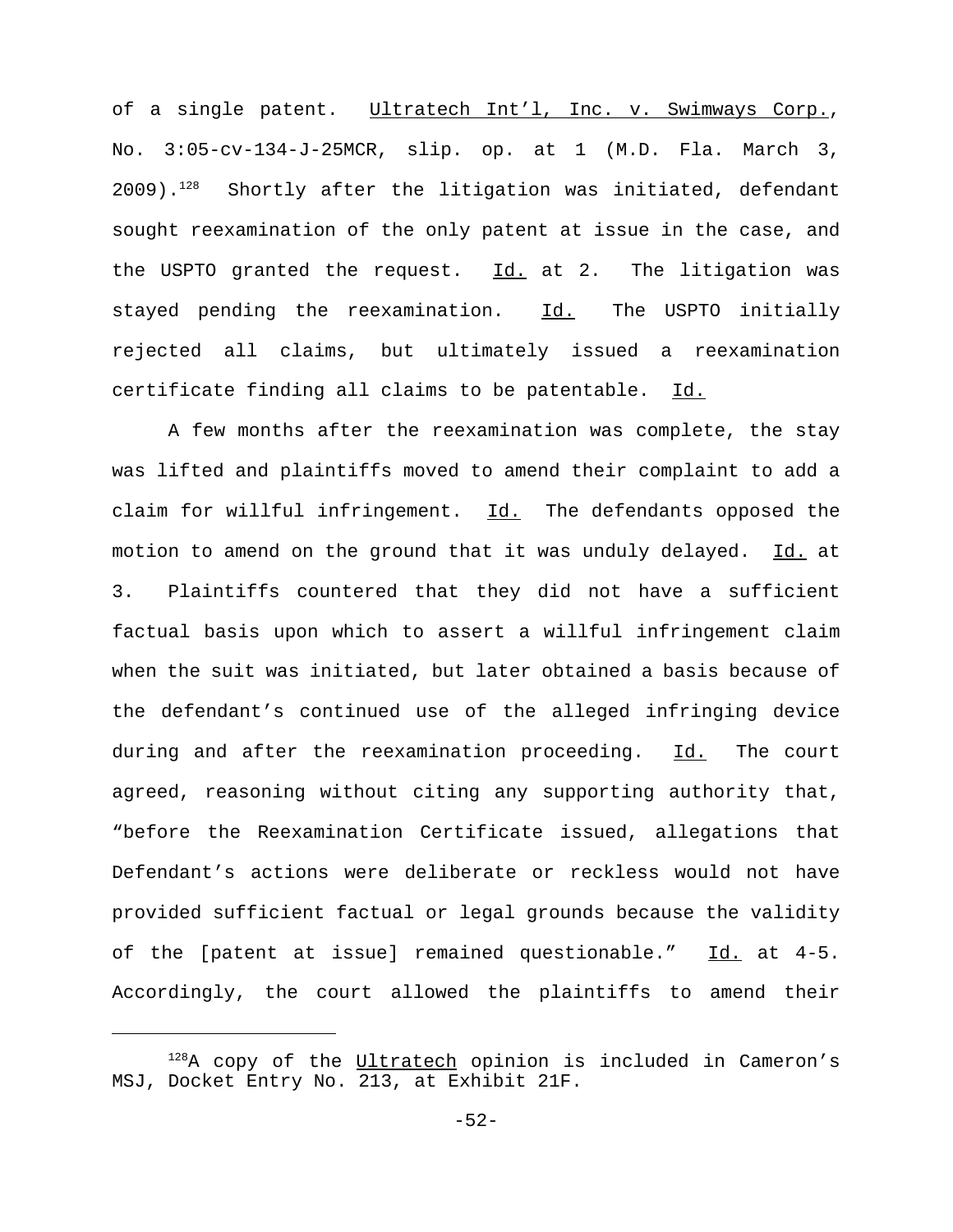complaint to assert willful infringement only for alleged infringing acts that occurred after the issuance of the reexamination certificate. Id. at 5.

In TGIP, Inc. v. AT&T Corp. a jury returned a verdict for the plaintiff finding, among other things, that the defendant had willfully infringed certain claims of two of plaintiff's patents. TGIP, Inc. v. AT&T Corp., 527 F. Supp. 2d 561, 578 (E.D. Tex. 2007). The defendant moved for judgment as a matter of law, asserting that no reasonable jury could have found that it willfully infringed the patents at issue under the Seagate standard. Id. The court agreed. Id. at 579. It found that the plaintiff had presented "only a scintilla of the evidence needed to meet the clear and convincing standard." Id. Further, the court reasoned that the defendant could not have acted in an objectively unreasonable manner because, among other reasons, the patentee had requested reexamination of one of the patents, and the USPTO had granted the request and required amendments to the patent before issuing a reexamination certificate. Id.

In addition to these two cases, the court identified three other district court opinions in which a court found that the USPTO's granting of a reexamination request was relevant to the issue of willful infringement. In an opinion issued in October of 2007 in Lucent Technologies, Inc. v. Gateway, Inc., the district court considered the defendants' motions for partial summary judgment of no willful infringement with regard to several patents.

-53-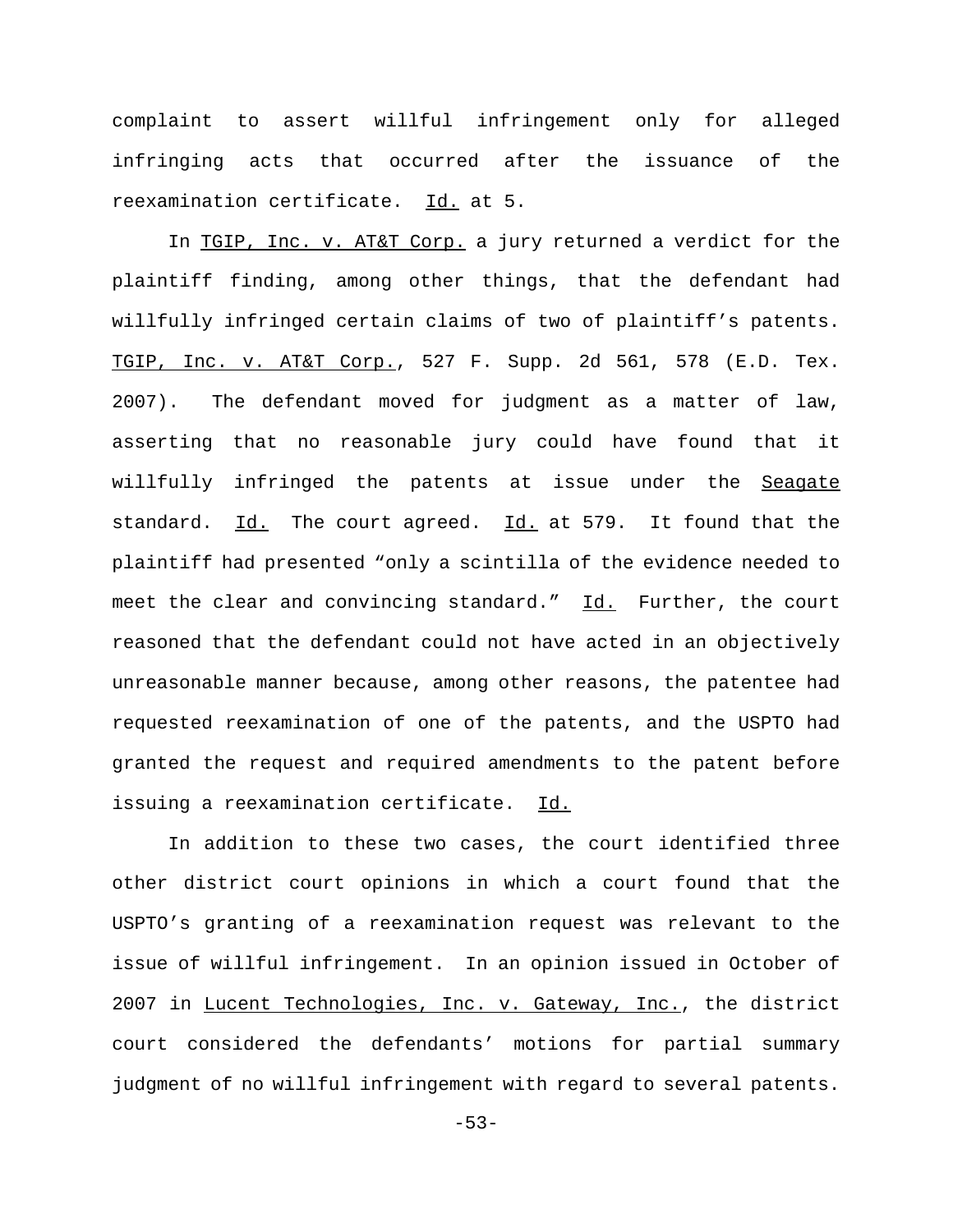Lucent Techs., Inc. v. Gateway, Inc., No. 02-CV-2000-H, 2007 U.S. Dist. LEXIS 95934, at \*2-3 (S.D. Cal. Oct. 30, 2007). As for three of the patents, the court concluded that the plaintiffs had failed to present evidence sufficient to create a genuine issue of material fact as to willful infringement. Id. at \*21, \*23. In support of this conclusion, the court pointed out that the USPTO had granted reexamination requests for the three patents. Id. at \*17-19, \*22. Importantly, however, the court explained that it did "not assume that a reexamination order will always prevent a plaintiff from meeting their [sic] burden on summary judgment regarding willful infringement," but that it considered the reexamination order only "as one factor among the totality of the circumstances." Id. at \*18. See also id. at \*22 (stating that the grant of a reexamination request "weigh[ed] against Plaintiff's position," but was "not controlling"). The court concluded, however, that "a reexamination order may be taken as dispositive with respect to post-filing conduct." Id. at \*18. See also id. at \*22 (stating that the grant of a reexamination request "is enough to overcome a finding of willfulness with respect to post-filing conduct"). In support of this proposition, the court cited the Seagate court's statement that "'[a] substantial question about invalidity or infringement is likely sufficient not only to avoid a preliminary injunction, but also a charge of willfulness based on post-filing conduct.'" Id. at \*19 (quoting Seagate, 497 F.3d at 1374).

-54-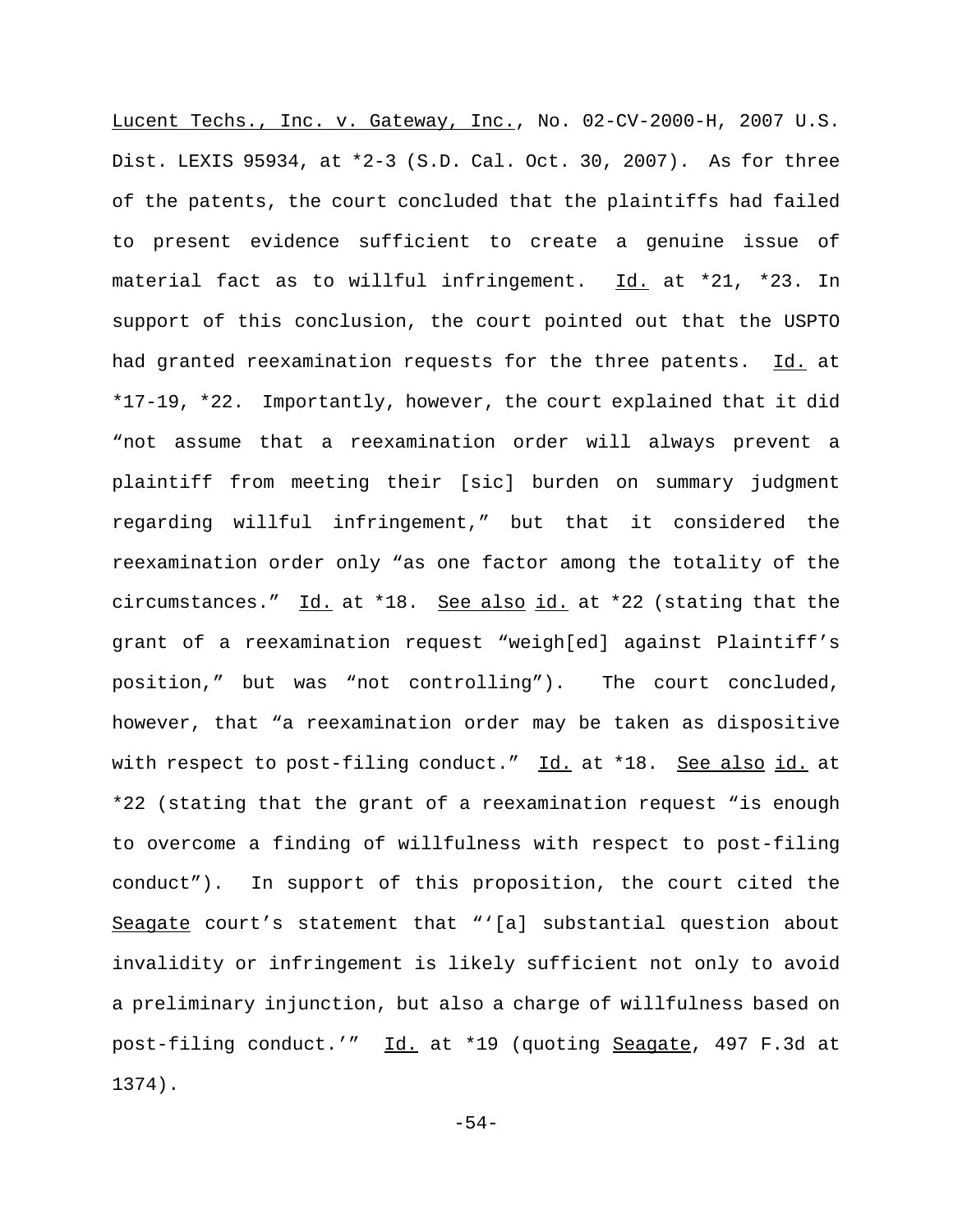More recently, in St. Clair Intellectual Property Consultants, Inc. v. Matsushita Electronic Industrial Co., the district court issued an opinion ruling on the plaintiff's motion for leave to amend its complaint to, among other things, add allegations of willful infringement against one of the defendants based on the defendant's post-filing conduct. St. Clair Intellectual Prop. Consultants, Inc. v. Matsushita Elec. Indus. Co., No. 04-1436-JJF-LPS, 2009 WL 1649675, at \*1 (D. Del. June 10, 2009). The defendant asserted that the plaintiff should not be allowed to add the willful infringement allegations because the plaintiff could not, as a matter of law, satisfy the Seagate willful infringement standard. Id. The defendant asserted that the plaintiff could not show willful infringement primarily because the USPTO had granted requests to reexamine the patents at issue. Id. at \*1-2.

The court followed the Lucent court's general rule that the granting of a reexamination request was only one factor among many to be considered in a willful infringement inquiry. See id. at \*2. The court also pointed out that, in the case at bar, the USPTO had issued a reexamination certificate for all patents at issue without amending any of the claims. Id. (citing the Ultratech decision discussed above for the proposition that a defendant's continued use of an allegedly infringing device after the issuance of a reexamination certificate could reasonably be considered objectively reckless). Accordingly, the court was unable to conclude that "the addition of a willful infringement claim . . .

-55-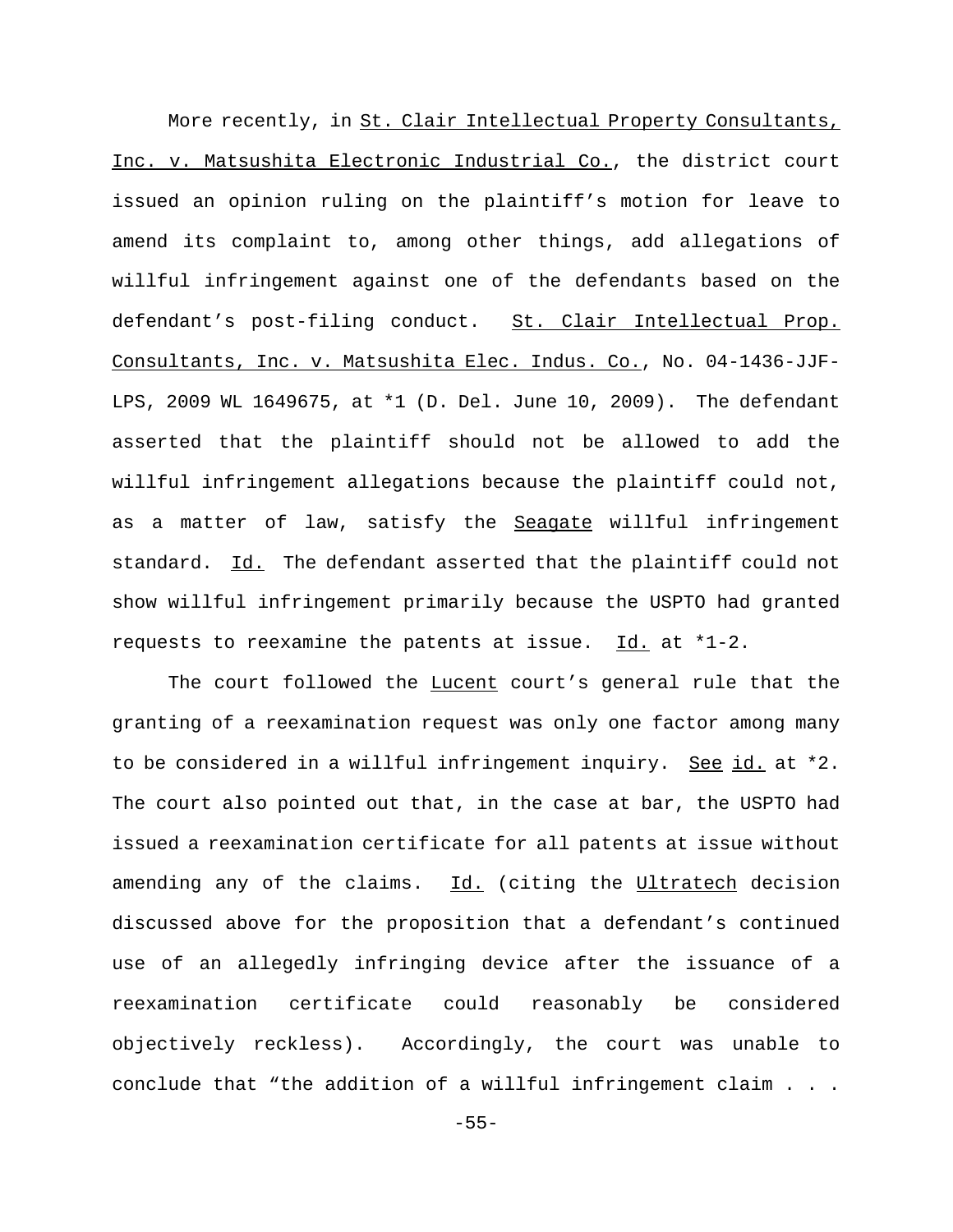[was] futile," and allowed the plaintiff to amend its complaint. Id.

On the same day, the court that issued the Matsushita opinion issued a similar opinion in St. Clair Intellectual Property Consultants, Inc. v. Palm, Inc., No. 06-404-JJF-LPS, 2009 WL 1649751 (D. Del. June 10, 2009). The plaintiff in that case similarly sought to amend its complaint to add allegations of willful infringement, and the defendant made essentially the same arguments in opposition as the defendant had in Matsushita. See id. at \*1. The court stated that "there is no per se rule that reexamination proceedings preclude a plaintiff from asserting a claim for willful infringement," and pointed out that the USPTO had "ultimately issued reexamination certificates for each of the patents-in-suit without any amendment to the claims." Id. Accordingly, the court granted the plaintiff's motion for leave to amend. Id. at \*2.

This court agrees with the Matsushita, Palm, TGIP, and Lucent courts to the extent that they concluded that the granting of a reexamination request by the USPTO is only one factor among others that should be considered in evaluating a claim for willful infringement. As the Federal Circuit has recently explained, the USPTO

considers the standard for reexamination met when 'there is a substantial likelihood that a reasonable examiner would consider the prior art patent or printed publication important in deciding whether or not the claim is patentable.' . . . 'Thus, "a substantial new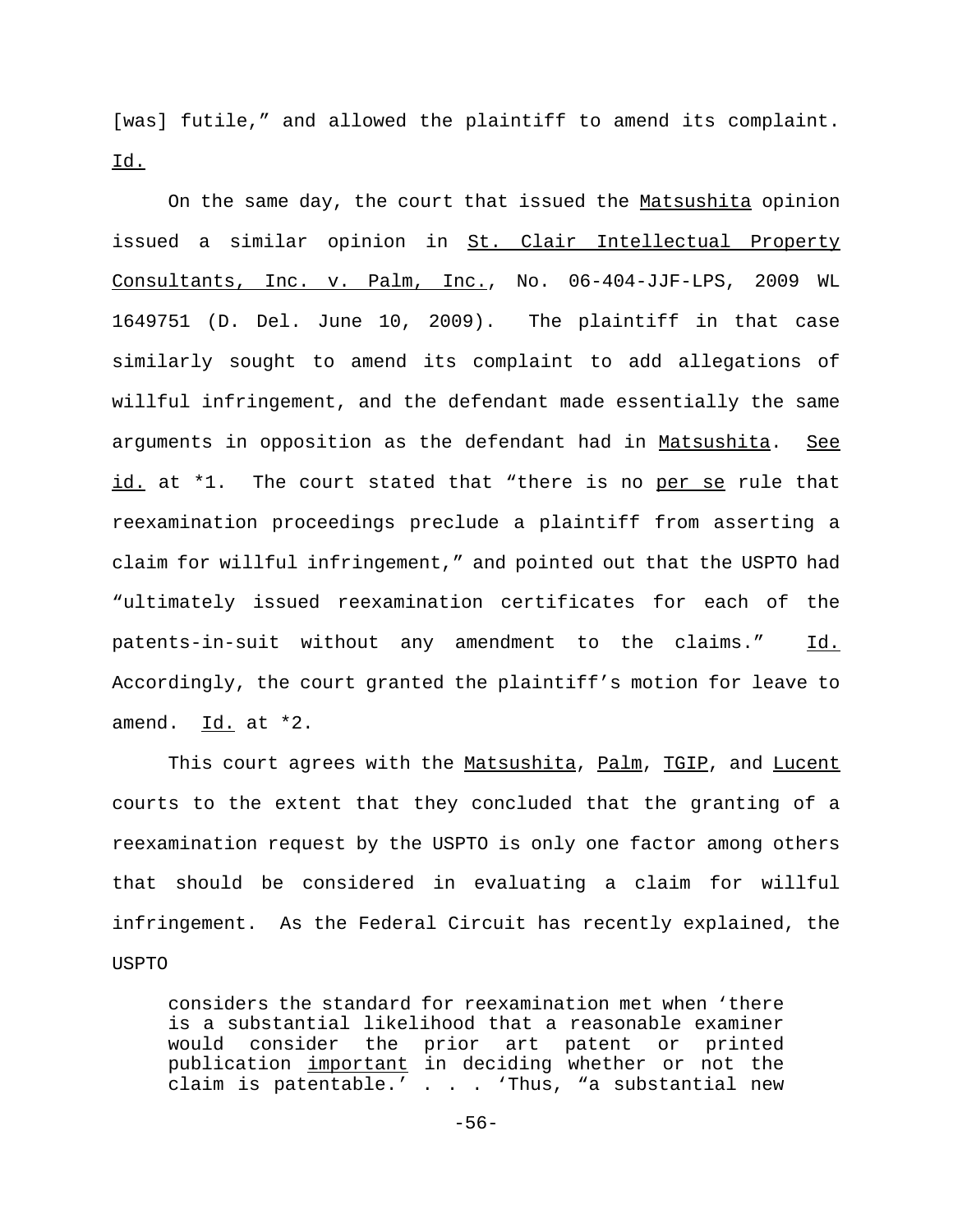question of patentability" as to a patent claim could be present even if the examiner would not necessarily reject the claim as either anticipated by, or obvious in view of, the prior art patents or printed publications.'

Proctor & Gamble Co. v. Kraft Foods Global, Inc., 549 F.3d 842, 848 (Fed. Cir. 2008) (quoting Manual of Patent Examination and Procedure § 2642 (8th ed. Rev. 7 2008)). Therefore, the fact that the USPTO grants a reexamination request is not necessarily strong evidence that a patent is potentially invalid.

Furthermore, the court is not persuaded that the Lucent court was correct when it concluded that "a reexamination order may be taken as dispositive with respect to post-filing conduct." Lucent, No. 02-CV-2000-H, 2007 U.S. Dist. LEXIS 95934, at \*18. The Lucent court based this conclusion on a statement made by the Seagate court that "'[a] substantial question about invalidity or infringement is likely sufficient not only to avoid a preliminary injunction, but also a charge of willfulness based on post-filing conduct.'" Id. at \*19 (quoting Seagate, 497 F.3d at 1374). In the quoted passage the Seagate court was not discussing the effect of reexamination on a finding of willful infringement, but was instead discussing the effect of the denial of a preliminary injunction. See Seagate, 497 F.3d at 1374. This distinction is important -- and undermines the Lucent Technologies court's reasoning -- because, as the Federal Circuit has recently pointed out, the USPTO's "substantial new question of patentability" standard for granting a reexamination is not equivalent to and is

-57-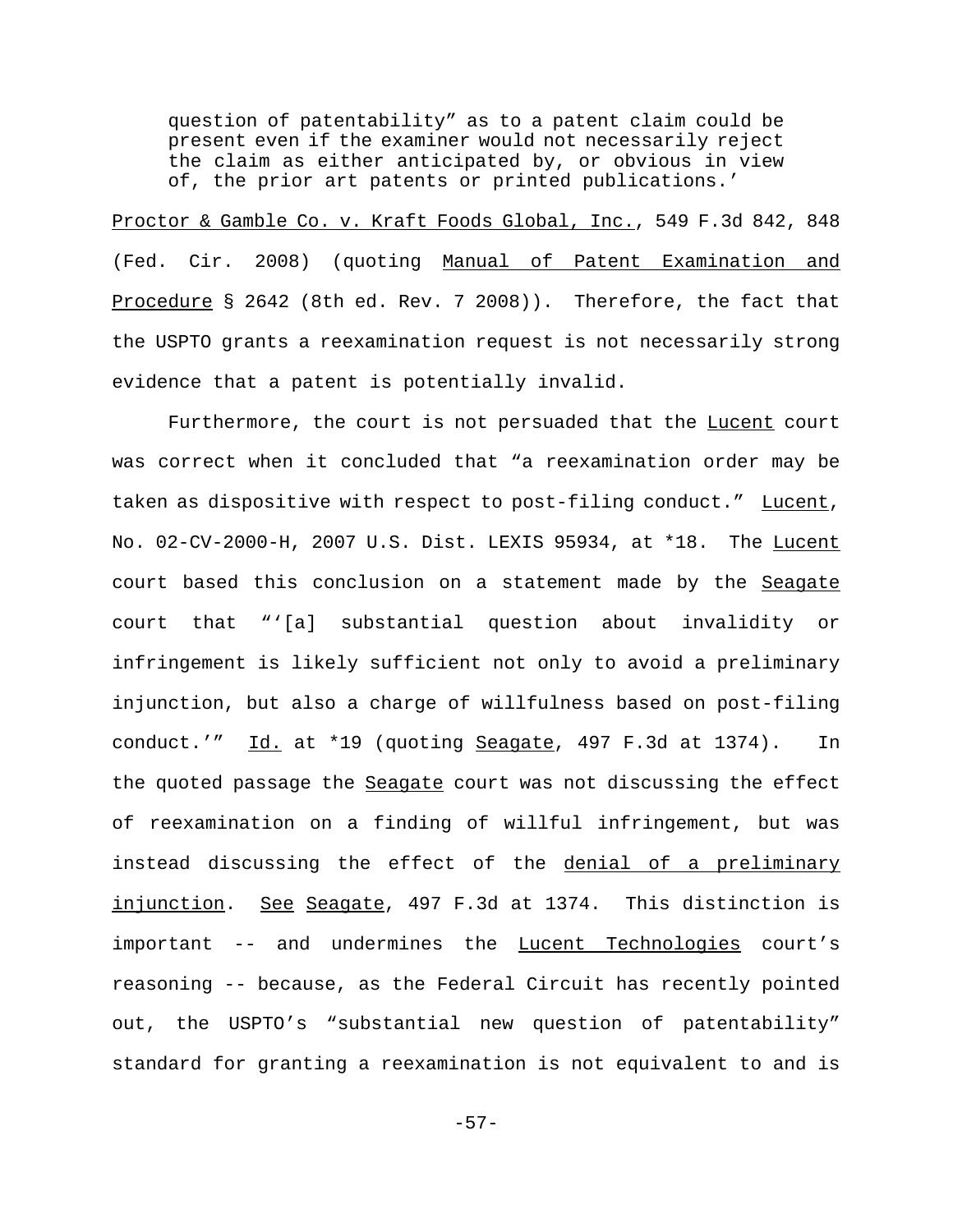less stringent than the "substantial question of validity" standard that a defendant may satisfy to prevent the court from imposing a preliminary injunction. See Proctor & Gamble Co., 549 F.3d at 848.

Therefore, the court concludes that the granting of a reexamination request by the USPTO is only a single factor to consider and is not dispositive as to the objective prong of the willful infringement standard, regardless of when the alleged willfully infringing activity occurs. $129$  The court also concludes that the outcome of a reexamination proceeding is far more persuasive, though again not necessarily dispositive, as to whether the defendant acted "despite an objectively high likelihood that its actions constituted infringement of a valid patent," Seagate, 497 F.3d at 1371, than the mere fact that a reexamination proceeding occurred. See Matsushita, No. 04-1436-JJF-LPS, 2009 WL 1649675, at \*2 (stating that it was "important to note that . . . the reexamination proceeding resulted in the issuance of reexamination certificates . . . without amendment to any of the claims" in concluding that the plaintiff's willful infringement claim was not foreclosed as a matter of law); Palm, No. 06-404-JJF-LPS, 2009 WL 1649751, at \*1 (finding it "particularly" important

<sup>&</sup>lt;sup>129</sup>Safoco argues that because the reexamination was initiated after Cameron began infringing, it is not relevant at all to whether Cameron willfully infringed. In support of its argument, Safoco cites only pre-Seagate case law -- cases decided when the willful infringement standard was purely subjective. Accordingly, the court does not find them persuasive. Because the first prong of the Seagate standard is an objective test, the reexaminations are relevant, even though they occurred after Cameron's allegedly infringing activity began.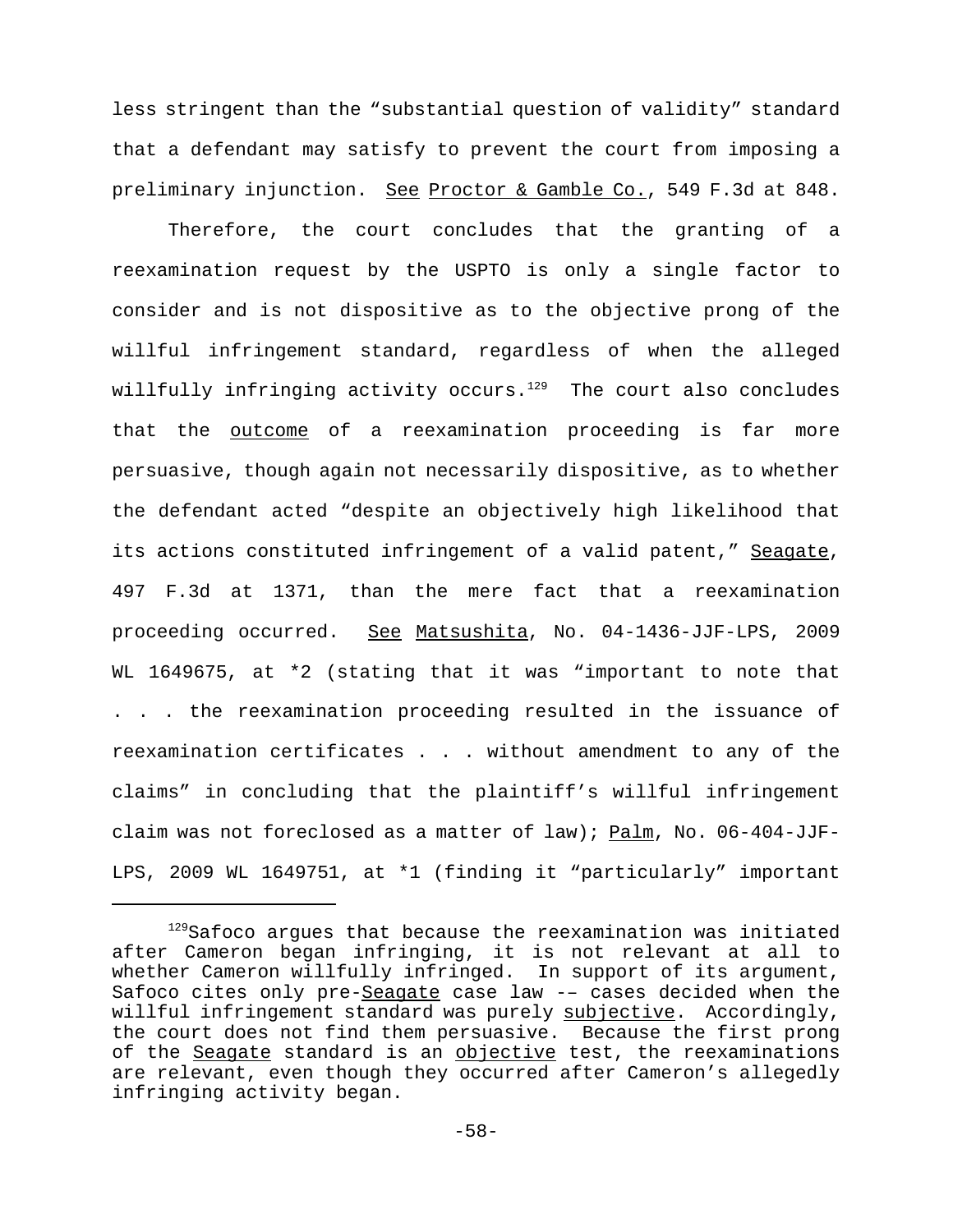that "the [US]PTO ultimately issued reexamination certificates for each of the patents-in-suit without any amendment to the claims" in concluding plaintiff's willful infringement claim was not futile); TGIP, 527 F. Supp. 2d at 579 (finding it persuasive that one of the patents at issue was not only reexamined but that "the USPTO did require changes to the . . . patent" in concluding that the plaintiff's willful infringement claim failed as a matter of law).

### b. Analysis

In this case, both the '531 patent and the '605 patent were reexamined by the USPTO. While this militates against Safoco's claim for willful infringement, it does not foreclose it as a matter of law. More importantly, both the patent examiner and the BPAI found that claim 3 of the '605 patent -- the only claim from that patent asserted in this action –- was patentable as originally issued.<sup>130</sup> As for the '531 patent, the USPTO issued a reexamination certificate stating that claim 22 was patentable as originally issued. $131$  And although the USPTO did require amendments to claims 2, 14, and  $21,132$  this court has already concluded that these changes were not substantive, nor did they in any way narrow the

<sup>130</sup>See Cameron Int'l Corp. v. Safoco Inc., Appeal Nos. 2008-0750 & 2008-0988, slip op. at 2-3, 79 (B.P.A.I. Dec. 4, 2008) (included in Cameron's MSJ, Docket Entry No. 213, at Exhibit 21E).

<sup>131&#</sup>x27;531 patent, Reexamination Certificate, 1:16.

<sup>&</sup>lt;sup>132</sup>Safoco has withdrawn its assertions of infringement of claim 27. Memorandum and Recommendation on Procedural Bars to Recovery, Docket Entry No. 185, at 16. Therefore, Safoco now only asserts infringement of claims 2, 14, 21, and 22 of the '531 patent. Id.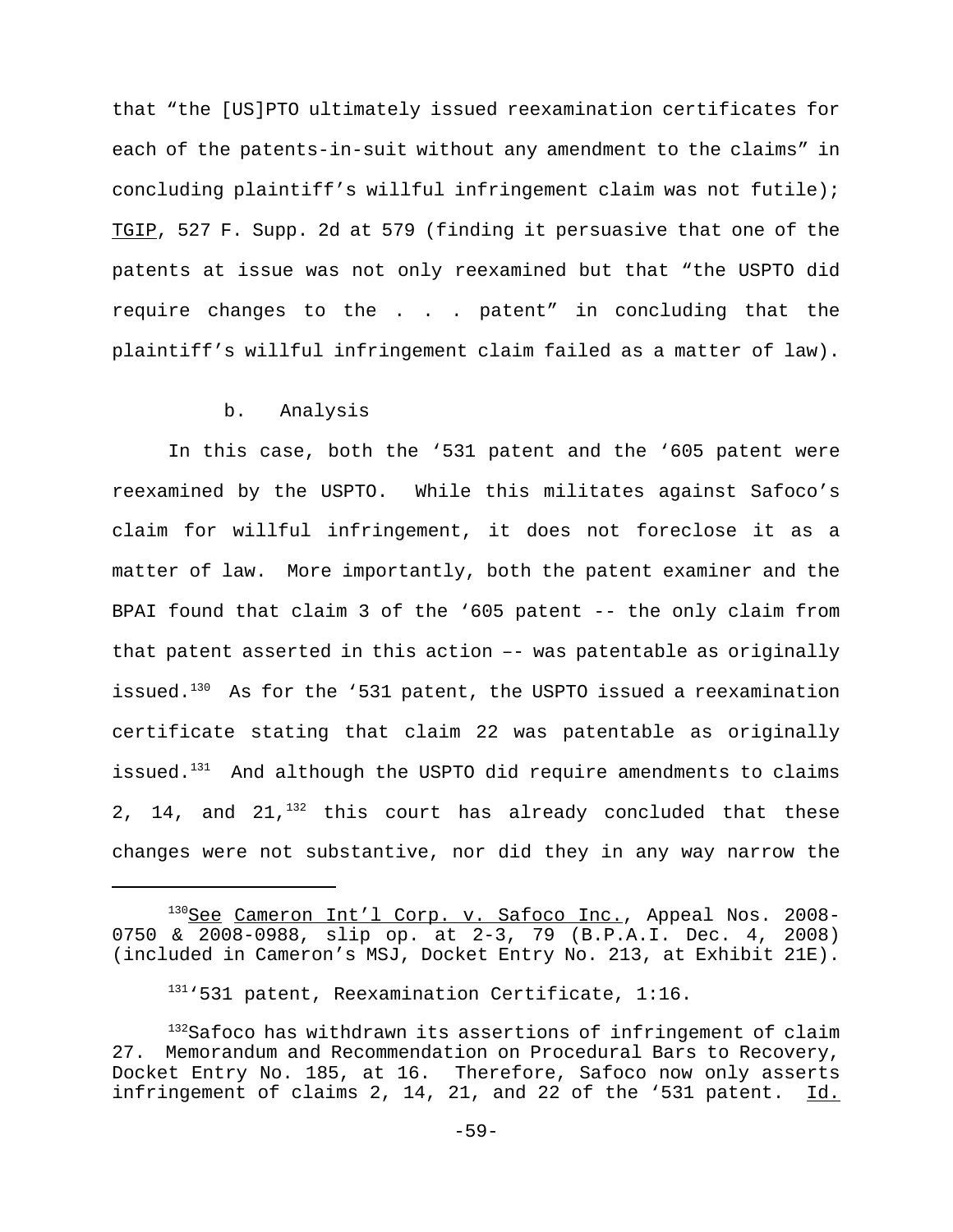scope of the claims.<sup>133</sup> In fact, all that the USPTO required was that these claims, which had originally been dependent claims, be rewritten as independent claims. $134$  No claim terms were changed. Accordingly, the court concludes that the reexaminations of the '531 patent and the '605 patent, alone, do not foreclose Safoco's claims of willful infringement as to those patents.

## 3. Cameron's Defenses

Cameron also asserts that Safoco cannot satisfy the Seagate standard for willful infringement as to the '531 and '605 patents because Cameron has raised legitimate defenses to Safoco's infringement claims. Although Seagate did not clearly suggest that legitimate infringement defenses would negate a claim of willful infringement, two Federal Circuit cases decided after Seagate have so indicated. First, in Black & Decker, Inc. v. Robert Bosch Tool Corp., 260 Fed. App'x 284 (Fed. Cir. 2008), the Federal Circuit reviewed a district court judgment in favor of the patentee. The jury had found that the defendant had willfully infringed several of the patents at issue, and the trial court had awarded enhanced damages. Id. at 286. The Federal Circuit vacated the judgment on claim construction grounds and remanded for further proceedings. Id. at 290. The court also noted that if the district court was required to revisit the issue of willful infringement, it should

<sup>133</sup>Memorandum and Recommendation on Procedural Bars to Recovery, Docket Entry No. 185, at 20-27.

 $^{134}$ Id.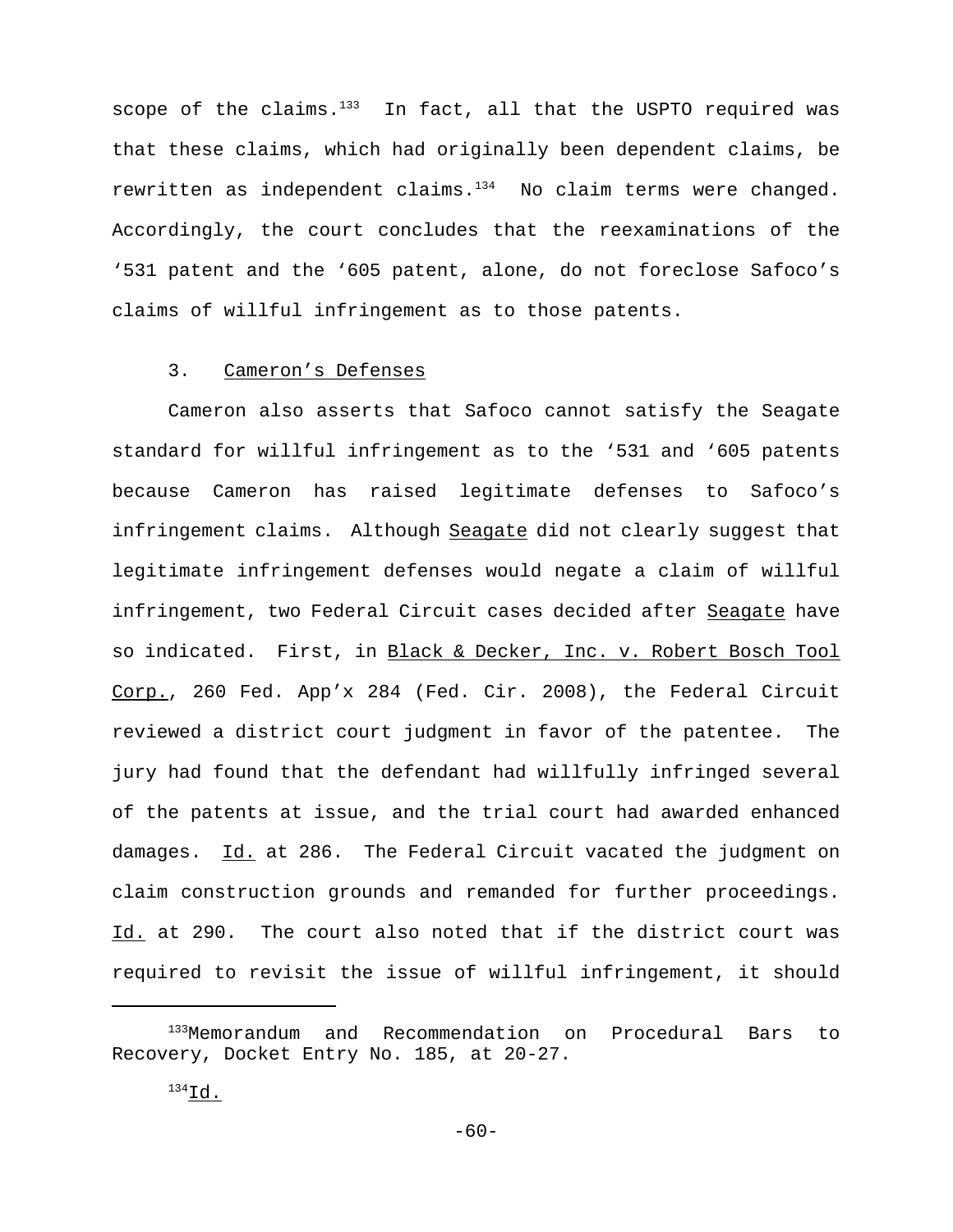take into account the court's ruling in Seagate. Id. at 291. The court further explained that "under [Seagate's] objective standard, both legitimate defenses to infringement and credible invalidity arguments demonstrate the lack of an objectively high likelihood that a party took actions constituting infringement of a valid patent." Id.

The Black & Decker opinion was unpublished, and the court's statements regarding legitimate defenses were only dicta. But several weeks ago the Federal Circuit affirmed, in a published opinion, a district court's grant of judgment as a matter of law that the plaintiff could not prove willful infringement under Seagate because, although the jury found infringement under the doctrine of equivalents, the defendant had presented a legitimate non-infringement defense. See Depuy Spine, Inc. v. Medtronics Sofamor Danek, Inc., 567 F.3d 1314, 1337 (Fed. Cir. 2009).

Prior to trial in the Depuy case, the district court had granted the defendant's summary judgment motion of no literal infringement, and the Federal Circuit had, in a prior appeal, upheld that ruling. Id. at 1336. The district court had also granted the defendant's motion for summary judgment of no infringement under the doctrine of equivalents, but the Federal Circuit reversed, finding that a question of fact existed. Id. Accordingly, the "question of equivalence was a close one . . . ." Id. at 1337. So close, in fact, that "[t]he jury could have reasonably found for either party on the question of equivalence."

-61-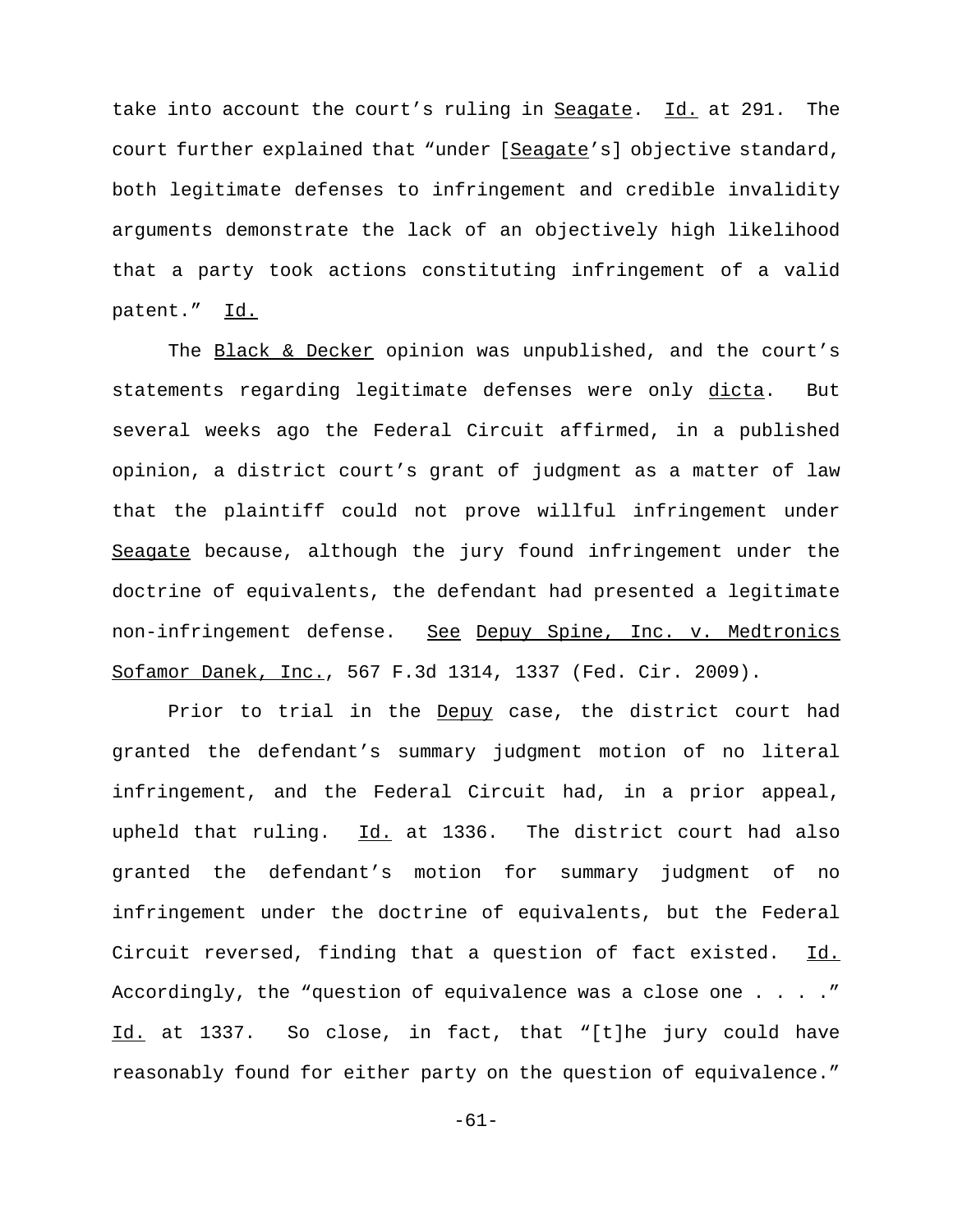Id. Because it was such a close call as to whether the accused infringing devices actually infringed, the court concluded that, as a matter of law, "an objectively high likelihood of infringement could not have been found under Seagate's first prong."<sup>135</sup> Id.

The court, however, was careful to state that just because "an issue [i]s submitted to a jury does not automatically immunize an accused infringer from a finding of willful infringement . . . . " Id. Therefore, the inquiry is case-specific: If "the record developed in the infringement proceeding in [a particular] case, viewed objectively, indisputably shows that the question of equivalence [is] a close one," the plaintiff will not be able to establish willful infringement as a matter of law. Id.

In this case Cameron has raised multiple non-infringement and invalidity defenses to Safoco's infringement claims for both the '531 patent and the '605 patent. The court has considered them in

<sup>135</sup>Safoco argues that raising legitimate defenses to infringement is not sufficient to defeat a claim of willful infringement. Safoco primarily relies on a pre-Seagate Federal Circuit case for that proposition. See Knorr-Bremse Systeme Fuer Nutzfahrzeuge GmbH v. Dana Corp., 383 F.3d 1337, 1347 (Fed. Cir. 2004) (holding that "[t]he answer is 'no'" to the question of whether "the existence of a substantial defense to infringement [is] sufficient to defeat liability for willful infringement even if no legal advice has been secured"). Safoco also cites several post-Seagate district court cases that, according to Safoco, suggest that Seagate did not change this rule. In light of Seagate, Black & Decker, and Depuy, Knorr-Bremse's holding that substantial defenses do not defeat claims for willful infringement is clearly no longer good law. Furthermore, to the extent that the post-Seagate district court cases that Safoco cites actually hold that Seagate did not change the Knorr-Bremse rule, this court disagrees.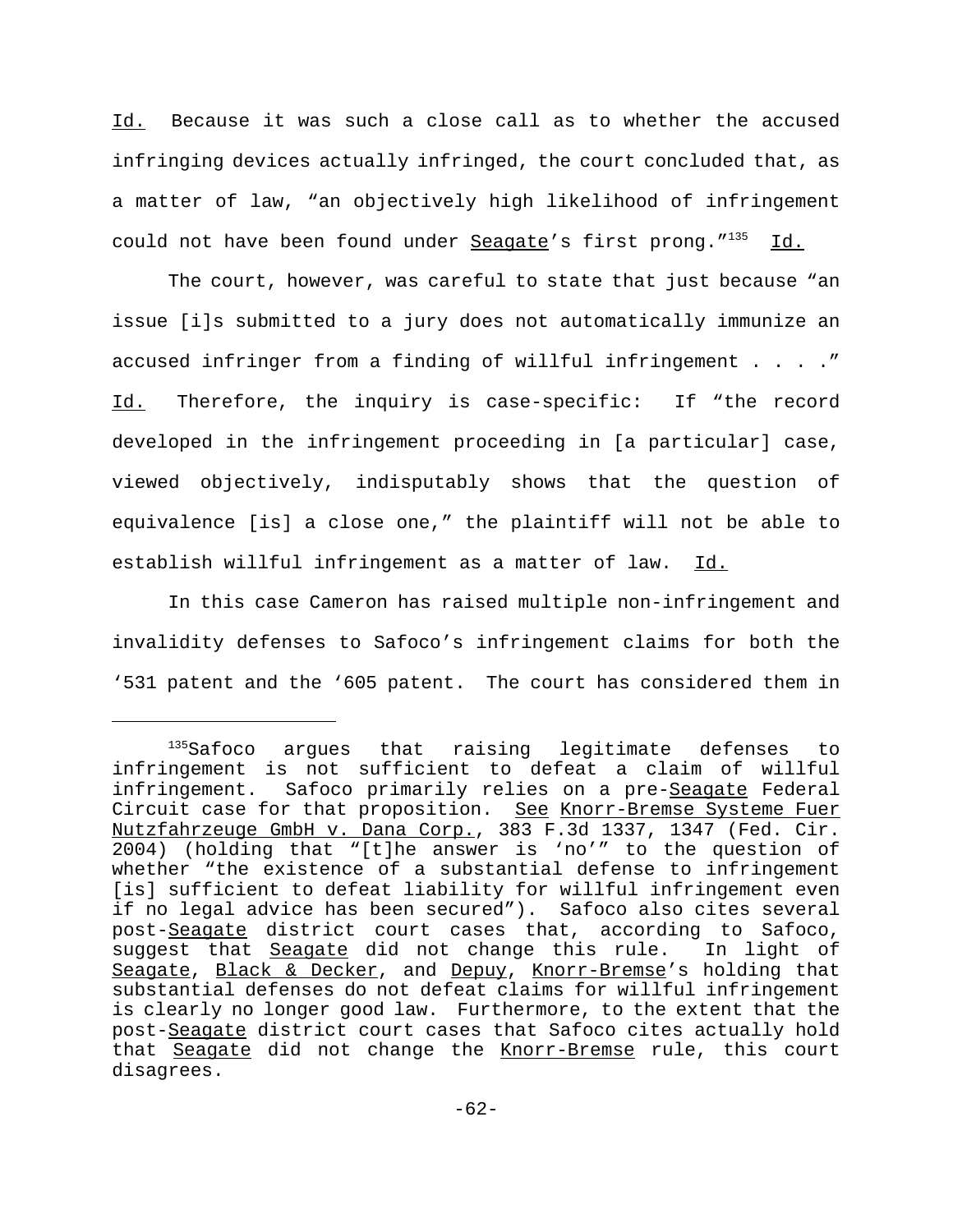the context of ruling on Safoco's motions for summary judgment of infringement and Cameron's motions for summary judgment of invalidity and non-infringement.

None of Cameron's four invalidity arguments addressed in the Magistrate Judge's February 24, 2009, Memorandum and Recommendation on Invalidity present close questions with regard to the validity of the '531 or '605 patents, nor do they hinge on outstanding issues of material fact. $136$  Similarly, Cameron's non-infringement and invalidity arguments regarding the '531 and '605 patents discussed in this Memorandum Opinion and Order are not particularly strong and do not involve unresolved issues of material fact. Accordingly, the court cannot conclude that Cameron has presented any defenses to Safoco's infringement claims for the '605 patent that preclude a finding of willful infringement. The court will therefore deny Cameron's motion for partial summary judgment as it relates to willful infringement of the '605 patent.

With regard to the '531 patent, however, at least one of Cameron's non-infringement arguments presents a close factual question for some of the accused infringing devices. As the court will explain, it precludes a finding of willful infringement as a matter of law.

The Magistrate Judge's February 27, 2009, Memorandum and Recommendation on Infringement analyzed Safoco's motions for

 $136$ See Memorandum and Recommendation on Invalidity, Docket Entry No. 169.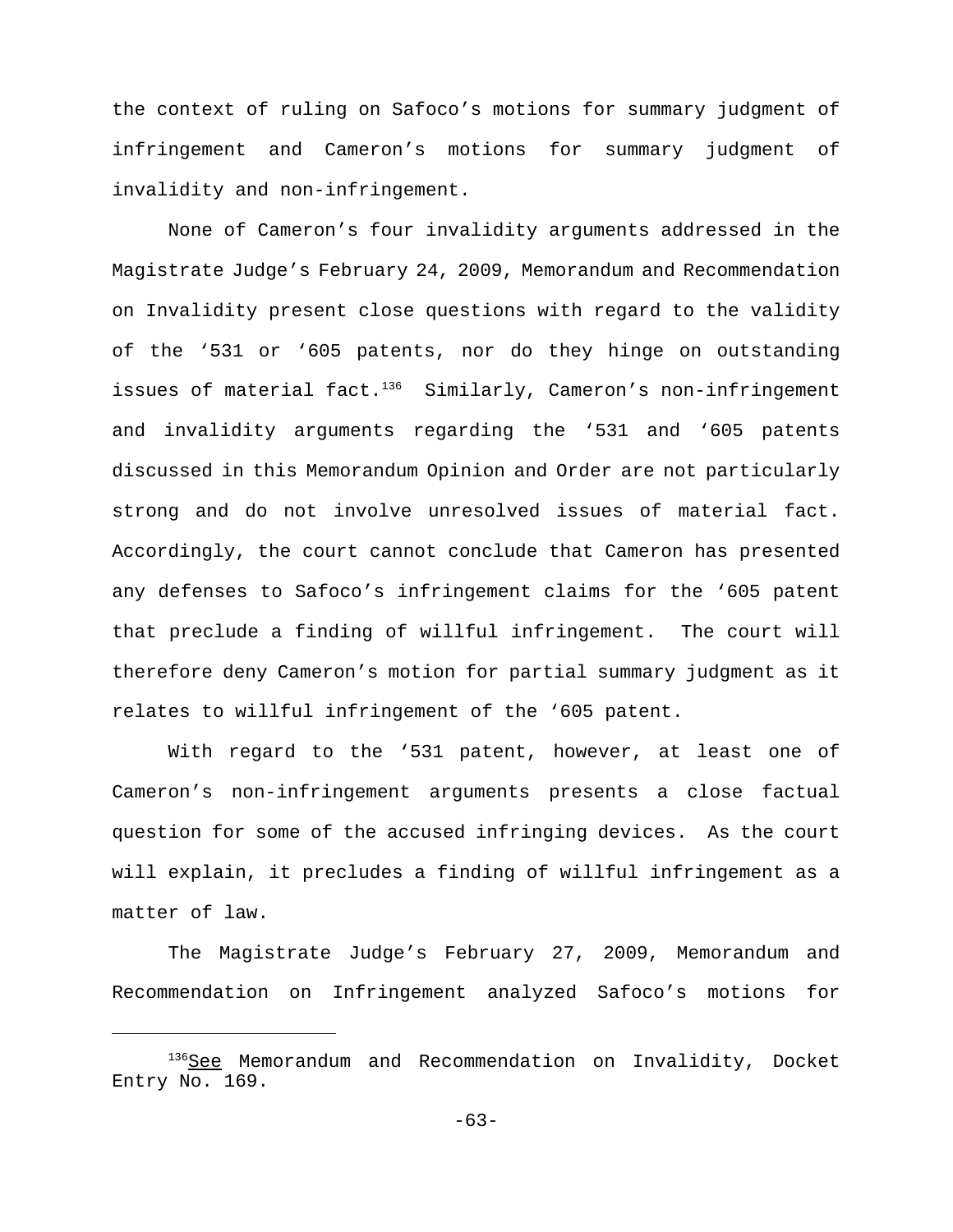partial summary judgment of infringement of claims 2 and/or 21 of the '531 patent as to certain accused infringing devices. $137$ Cameron responded by raising two non-infringement defenses: (1) the accused devices lack a rotatable lower spring retainer, and (2) the accused devices lack a bonnet stem that is unconnected to the operator member. $138$ 

The Magistrate Judge found the second defense regarding the unconnected bonnet stem and operator member to be meritless, concluding that Cameron's devices "read on this particular element of the '531 patent."<sup>139</sup> With regard to whether the accused devices include rotatable lower spring retainers, however, the Magistrate Judge found Cameron's defense to present a genuine question of fact.

Cameron argued that the lower spring retainers in its accused devices are incapable of rotation once fully assembled. $140$  Safoco argued that whether the spring retainers are capable of rotation should be evaluated during the assembly process and not when the device is fully assembled. According to Safoco, the lower spring

<sup>&</sup>lt;sup>137</sup>Memorandum and Recommendation on Infringement, Docket Entry No. 170, at 6. The particular accused infringing devices are listed in Safoco's two motions for partial summary judgment of infringement regarding the '531 patent. See Docket Entry No. 123, at 4-5; Docket Entry No. 124, at 1-2.

 $^{138}$ Id. at 9.

 $^{139}$ Id. at 16.

 $140$ Id. at  $10-12$ .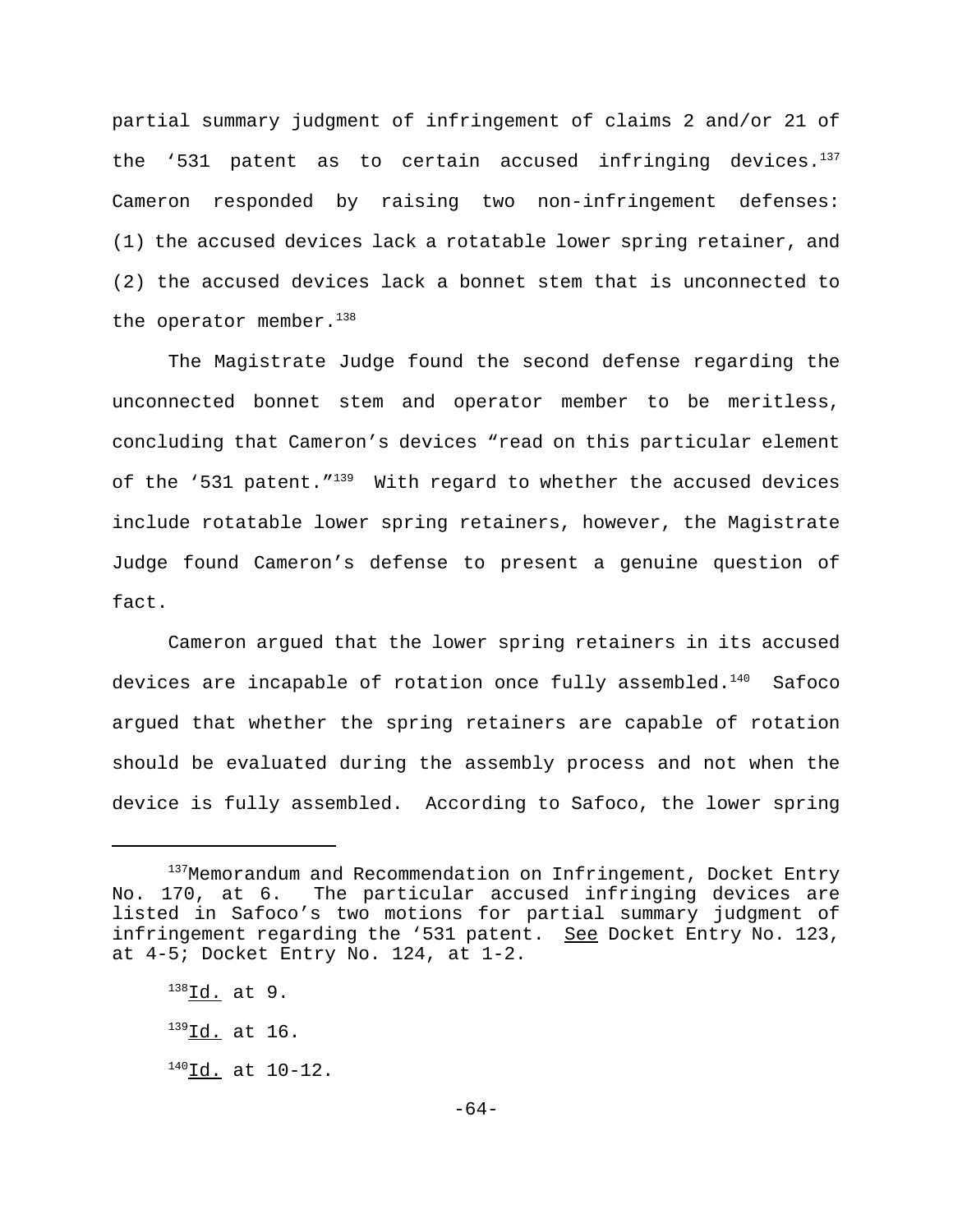retainers in Cameron's devices are rotatable during assembly.<sup>141</sup> In light of the parties' conflicting arguments and evidence, the Magistrate Judge concluded that a genuine issue of fact exists: "[a]ssuming that a jury is convinced by the evidence of both parties (which, the court finds, a reasonable jury might be), the jury must still determine whether a lower spring retainer that is rotatable during installation and firmly secured after assembly reads on the '531 patent."<sup>142</sup>

This is the type of close factual question that precluded a finding of willful infringement in Depuy. See Depuy, 567 F.3d at 1337 (holding that a finding of willful infringement was precluded because "the question of equivalence was a close one," and required "'an intensely factual inquiry'" (quoting Vehicular Tech. Corp. v. Titan Wheel Int'l, Inc., 212 F.3d 1377, 1381 (Fed. Cir. 2000))). Accordingly, the court concludes that Safoco cannot, as a matter of law, prove that Cameron willfully infringed the asserted claims of the '531 patent based on Cameron's alleged making, using, selling, or offering to sell the particular accused devices listed in Safoco's motions for partial summary judgement of infringement (Docket Entry Nos. 123, 124).<sup>143</sup>

 $^{141}$ Id. at 12.

<sup>142</sup>Id. at 13-14.

<sup>&</sup>lt;sup>143</sup>Although Safoco only sought summary judgment of infringement of claims 2 and 21 of the '531 patent, Memorandum and Recommendation on Infringement, Docket Entry No. 170, at 6, all of the claims of the '531 patent asserted in this action -– claims 2, (continued...)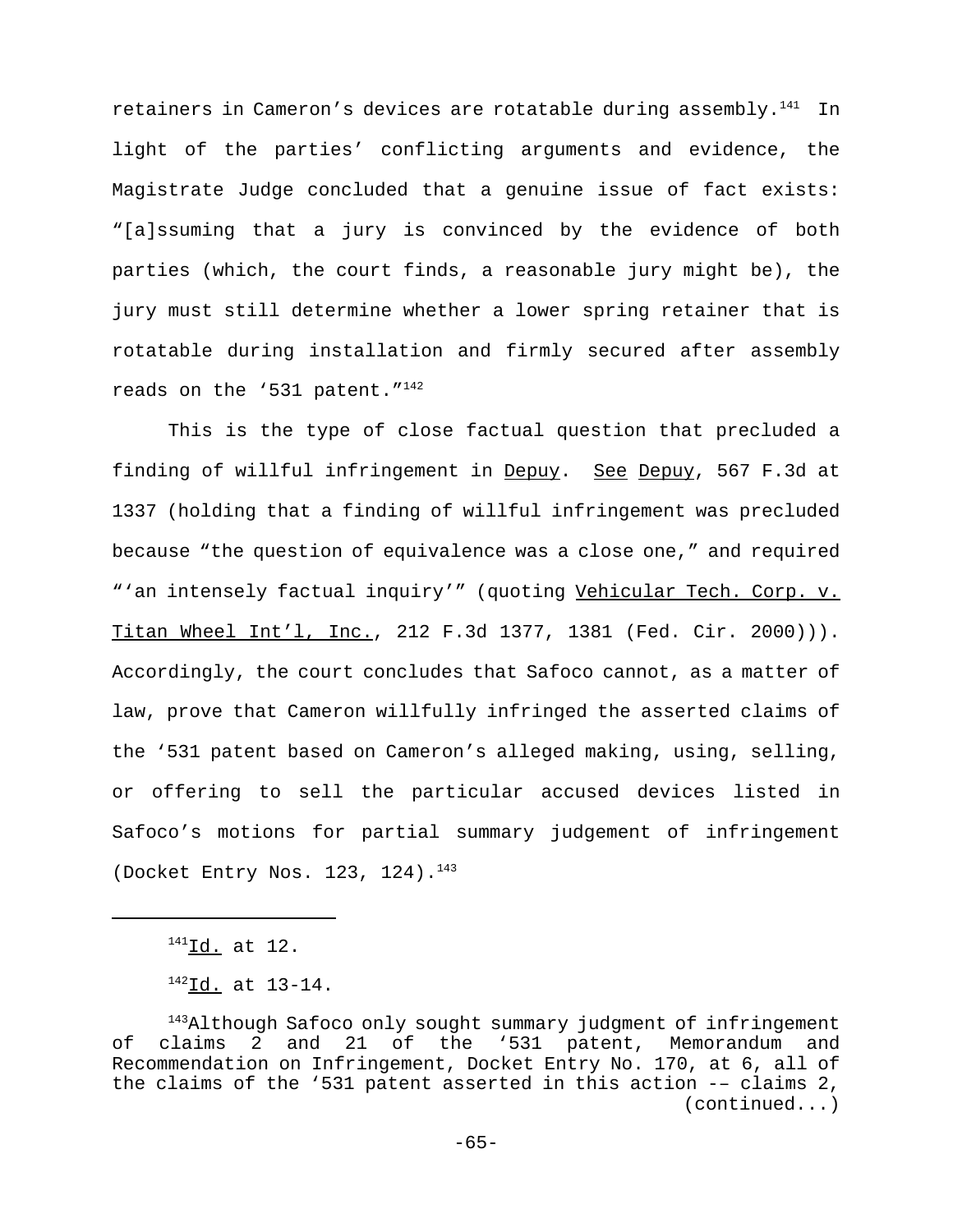#### **IV. Safoco's Motion for Partial Summary Judgment**

Safoco moves the court to enter partial summary judgment that Cameron is estopped under 35 U.S.C. § 315(c) from asserting in this action that the '605 patent is invalid based on grounds that Cameron asserted or could have asserted in the inter partes reexamination proceeding for the '605 patent. In response, Cameron contends that the inter partes reexamination of the '605 patent is not yet final -- and therefore that its preclusive effect has not yet attached -- because an appeal of the USPTO's decision is currently pending in the Court of Appeals for the Federal Circuit, and the USPTO has not yet issued a reexamination certificate.

35 U.S.C. § 315(c) provides:

A third-party requester whose request for an inter partes reexamination results in an order under section 313 is estopped from asserting at a later time, in any civil action arising in whole or in part under section 1338 of title 28, the invalidity of any claim finally determined to be valid and patentable on any ground which the third-party requester raised or could have raised during the inter partes reexamination proceedings. This subsection does not prevent the assertion of invalidity based on newly discovered prior art unavailable to the third-party requester and the Patent and Trademark Office at the time of the inter partes reexamination proceedings.

35 U.S.C. § 315(c) (emphasis added). The statute, by employing the word "finally," clearly indicates that the estoppel effect of the

 $143$ (...continued)

<sup>14, 21,</sup> and 22 -- include the "lower spring retainer . . . rotatable relative to said bonnet housing" element. '531 patent, 10:34-39; '531 patent, Reexamination Certificate, 2:62-65, 4:55-58, 7:42-45. Therefore, Cameron's legitimate defense is applicable to and precludes a finding of willful infringement of all four asserted claims of the '531 patent.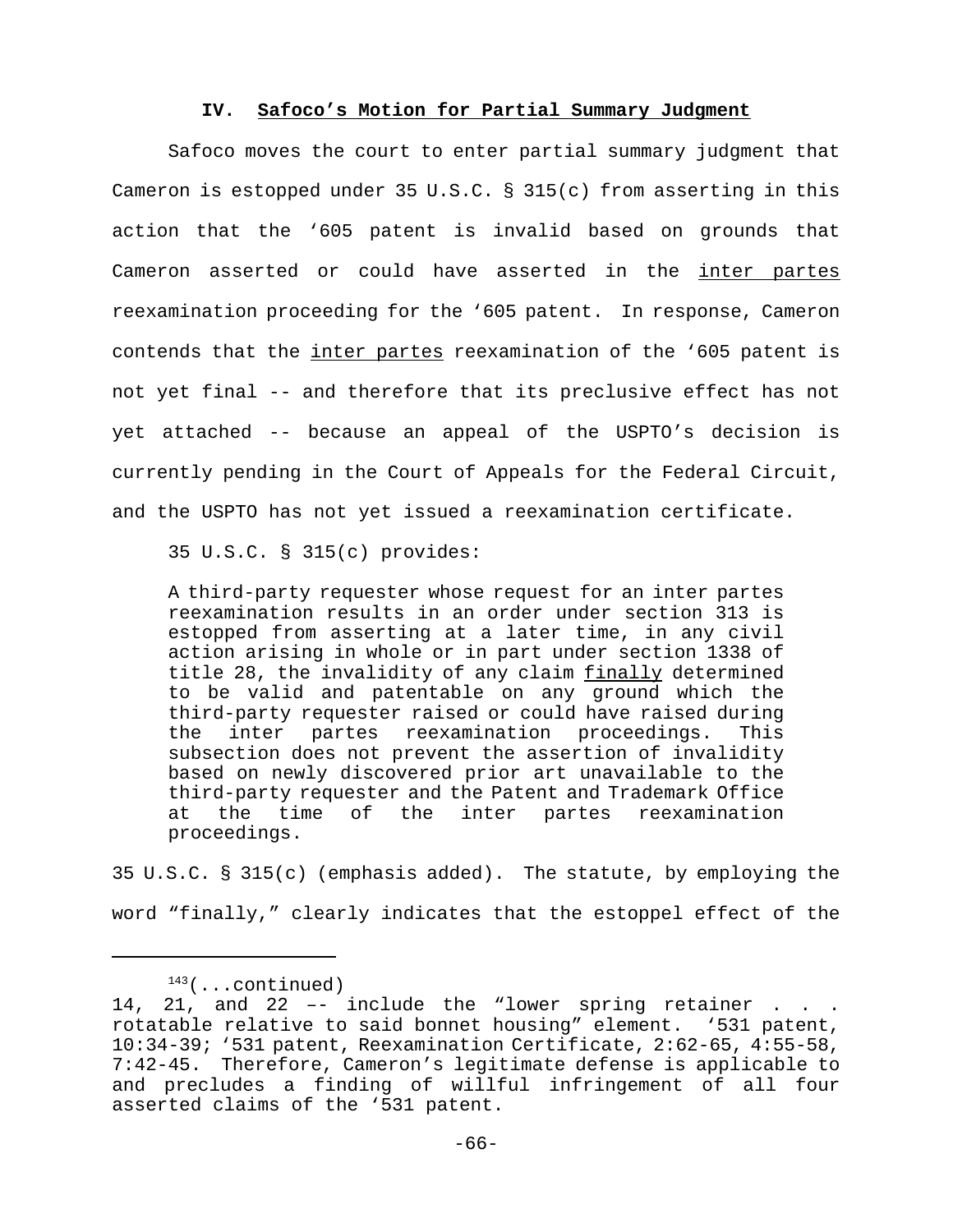inter partes reexamination does not attach until the reexamination proceeding is final. Safoco does not disagree. Safoco and Cameron only dispute when it is that the USPTO "finally determine[s],"  $\underline{id.}$ , that a claim challenged in an inter partes reexamination is valid and patentable.

Neither party cites any case, and the court could not locate one, in which a court has determined when an inter partes reexamination becomes final for the purposes of  $\S$  315(c), thereby triggering its preclusive effect. $144$  In fact, the court was only able to locate one case in which a party attempted to invoke § 315(c), but in that case the USPTO had issued a reexamination certificate, and the finality of the reexamination proceeding was

 $144$ The parties cite a 2006 district court opinion in Sony Computer Entertainment America, Inc. v. Dudas, No. 1:05CV1447, 2006 WL 1472462 (E.D. Va. May 22, 2006), but it did not directly deal with 35 U.S.C. § 315(c), nor did it decide the question at issue here. Instead, Sony Computers dealt primarily with an analogous and complementary statutory provision found in 35 U.S.C. § 317(b), which provides that a party that attempts but fails in a civil action to prove that a patent claim is invalid, and against which a "final decision" has been entered to that effect, is estopped from later requesting an inter partes reexamination of that patent claim based on any issue that was raised or that could have been raised in the civil action. See 35 U.S.C. § 317(b); Sony Computers, No. 1:05CV1447, 2006 WL 1472462, at \*1-5. Accordingly, the Sony Computers decision is only marginally helpful. One point is worth noting, however. The Sony Computers court, along with the USPTO and the other parties to that litigation, apparently assumed that the preclusive effect that a civil action has on an inter partes reexamination under 35 U.S.C. § 317(b) does not attach when a district court enters a final judgment, but, instead, attaches only after the appeals process is complete. See id. at  $*3$ ,  $*6-7$ . This suggests that the analogous estoppel provision of 35 U.S.C. § 315(c) is likewise not triggered until the applicable appellate process is complete.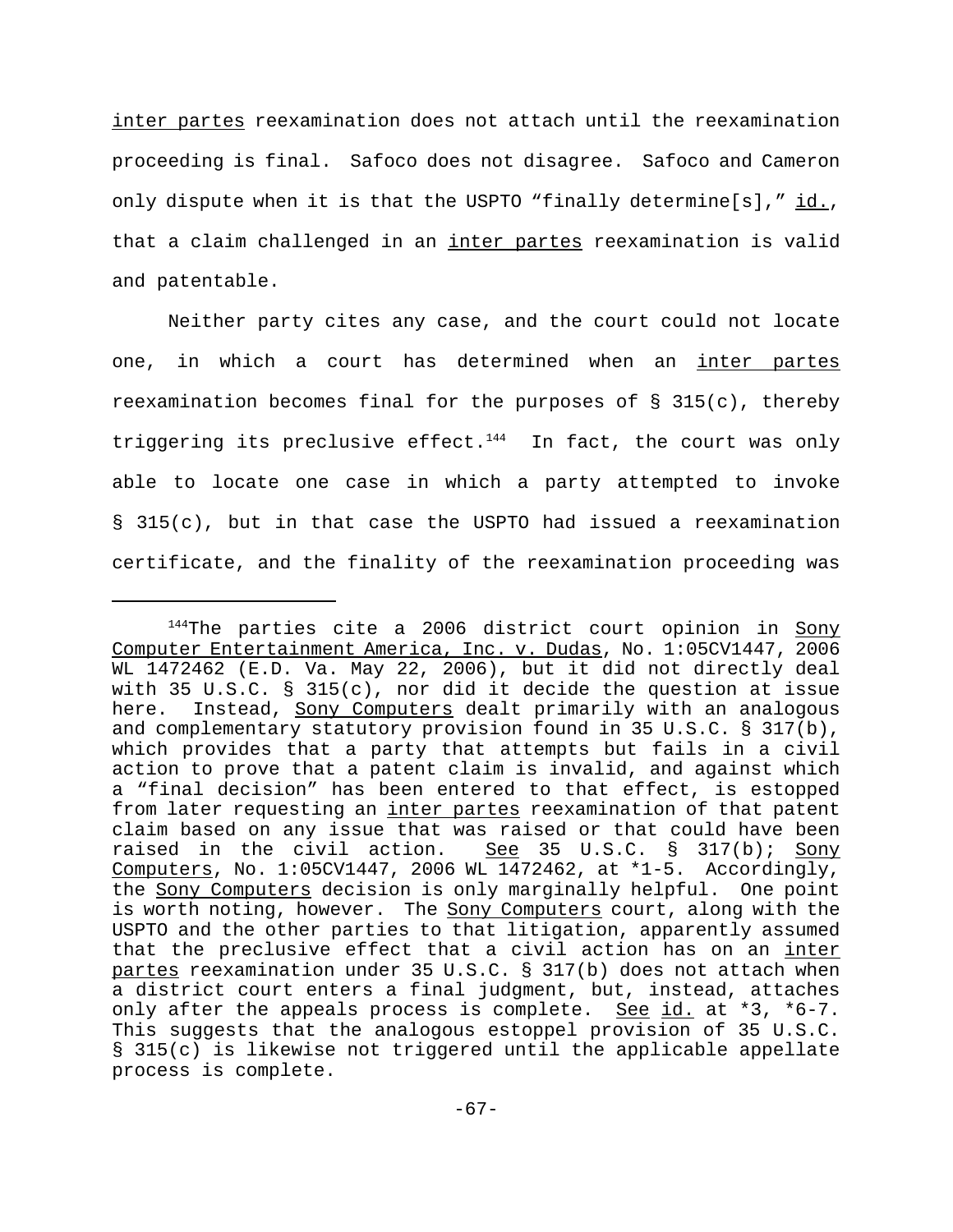not disputed. See Acco Brands, Inc. v. PC Guardian Anti-Theft Products, Inc., 592 F. Supp. 2d 1208, 1217 (N.D. Cal. 2008).

Cameron contends that an inter partes reexamination proceeding is not final until the USPTO issues a reexamination certificate.<sup>145</sup> In support of its position, Cameron cites the USPTO's Manual of Patent Examining Procedures ("MPEP") and 35 U.S.C. § 316(a).<sup>146</sup> The USPTO's MPEP states that "[a]n inter partes reexamination certificate is issued at the close of each inter partes reexamination proceeding in which reexamination has been ordered under 37 CFR 1.931 . . . . " U.S. Patent & Trademark Office, Manual of Patent Examining Procedures § 2690 (2008).<sup>147</sup> The statute cited by Cameron provides:

In an inter partes reexamination proceeding under this chapter, when the time for appeal has expired or any appeal proceeding has terminated, the Director shall issue and publish a certificate canceling any claim of the patent finally determined to be unpatentable, confirming any claim of the patent determined to be patentable, and incorporating in the patent any proposed amended or new claim determined to be patentable.

35 U.S.C. § 316(a). The court agrees that these authorities suggest that an inter partes reexamination does not become final until the USPTO issues a reexamination certificate.

Safoco, however, suggests that an inter partes reexamination proceeding is final once the BPAI issues a final decision,

 $145$ Cameron's Response, Docket Entry No. 221, at 3.

 $^{146}$ Id.

 $147A$  copy of § 2690 of the MPEP is included in Cameron's Response, Docket Entry No. 221, at Exhibit D.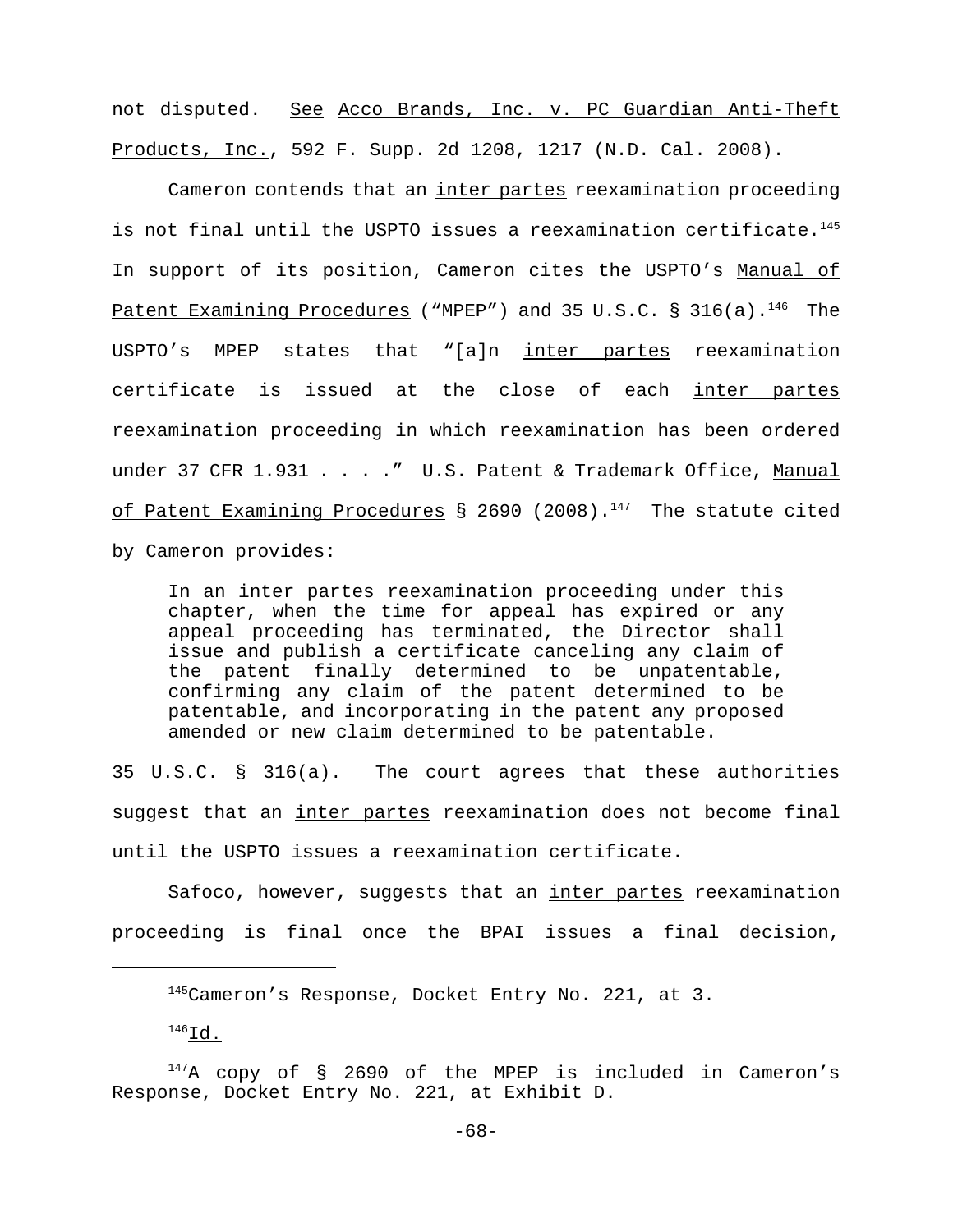regardless of whether an appeal is taken to the Court of Appeals for the Federal Circuit and regardless of whether a reexamination certificate has issued.148 But Safoco cites no authority or precedent in support of its position.

Based on the authorities cited by Cameron, the court concludes that a patent claim is not "finally determined to be valid and patentable," 35 U.S.C. § 315(c), in an inter partes reexamination proceeding until the USPTO issues a reexamination certificate. Because the USPTO has not yet issued a reexamination certificate for the '605 patent, the inter partes reexamination procedure for that patent is not yet final, and 35 U.S.C. § 315(c) has not yet been triggered. Accordingly, the court will deny Safoco's motion for partial summary judgment, and Cameron will not be precluded from raising invalidity arguments at trial that it raised or could have raised during the inter partes reexamination.

This conclusion requires the court to address one additional issue. In its response to Safoco's summary judgment motion, Cameron asserts that the Magistrate Judge improperly and prematurely relied on the reexamination estoppel provision of 35 U.S.C. § 315(c) in recommending that the court deny one of Cameron's motions for partial summary judgment of invalidity. $149$ 

-69-

 $148$ See Safoco's Reply, Docket Entry No. 224, at 1 ("The proceedings in the USPTO with respect to the '605 Reexamination are final, and the Board issued its final decision when it denied Cameron's motion for hearing.").

<sup>149</sup> Cameron's Response, Docket Entry No. 221, at 7.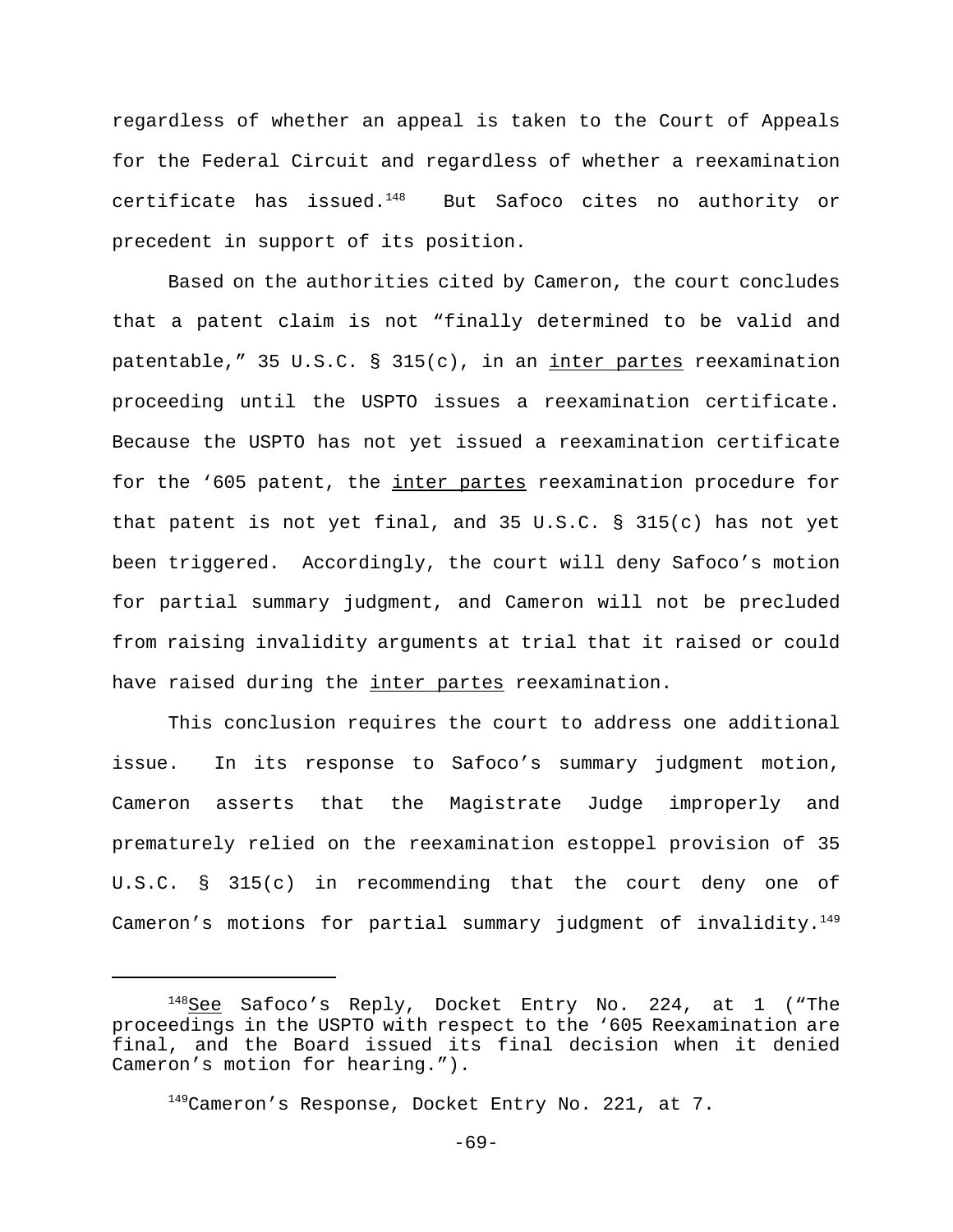Accordingly, Cameron requests that the court reconsider and vacate its order adopting the Magistrate Judge's recommendation to the extent it was based on reexamination estoppel.

In the Magistrate Judge's February 24, 2009, Memorandum and Recommendation on Invalidity, she considered Cameron's arguments that the patents at issue in this case are (1) invalid as indefinite under 35 U.S.C. § 112, ¶ 2, because the term "unconnected" is ambiguous, and (2) invalid under 35 U.S.C. § 112, ¶ 1, because they fail to teach how to build a device with a bonnet stem "unconnected" to the operator member. $150$  In addressing these arguments, the Magistrate Judge pointed out that the BPAI, in its opinion issued in the consolidated appeals of the '605 patent and '477 patent inter partes reexamination proceedings, adopted a definition of the term "unconnected" very similar to the court's definition and found that the embodiments of the invention disclosed in the specification met this definition.151 The

 $150$ See Memorandum and Recommendation on Invalidity, Docket Entry No. 169, at 10-12; Cameron International Corporation's Renewed and Revised Motion and Supporting Memorandum for Summary Judgment, Docket Entry No. 114, at 7-11. These arguments were asserted in response to the court's claim construction ruling, which Cameron opposed, that the term "unconnected" in the subject patents means "not joined or fastened either directly or through intervening parts." See Report and Recommendation on Claim Construction, Docket Entry No. 94, at 38-39. They present additional examples of Cameron's veiled but unmeritorious attempts to have the court reconsider its claim construction rulings.

<sup>&</sup>lt;sup>151</sup>Memorandum and Recommendation on Invalidity, Docket Entry No. 169, at 12-13. See also Cameron Int'l Corp. v. Safoco Inc., Appeal Nos. 2008-0750 & 2008-0988, slip op. at 37-38 (B.P.A.I. Dec. 4, 2008) (included in Cameron's MSJ, Docket Entry No. 213, at (continued...)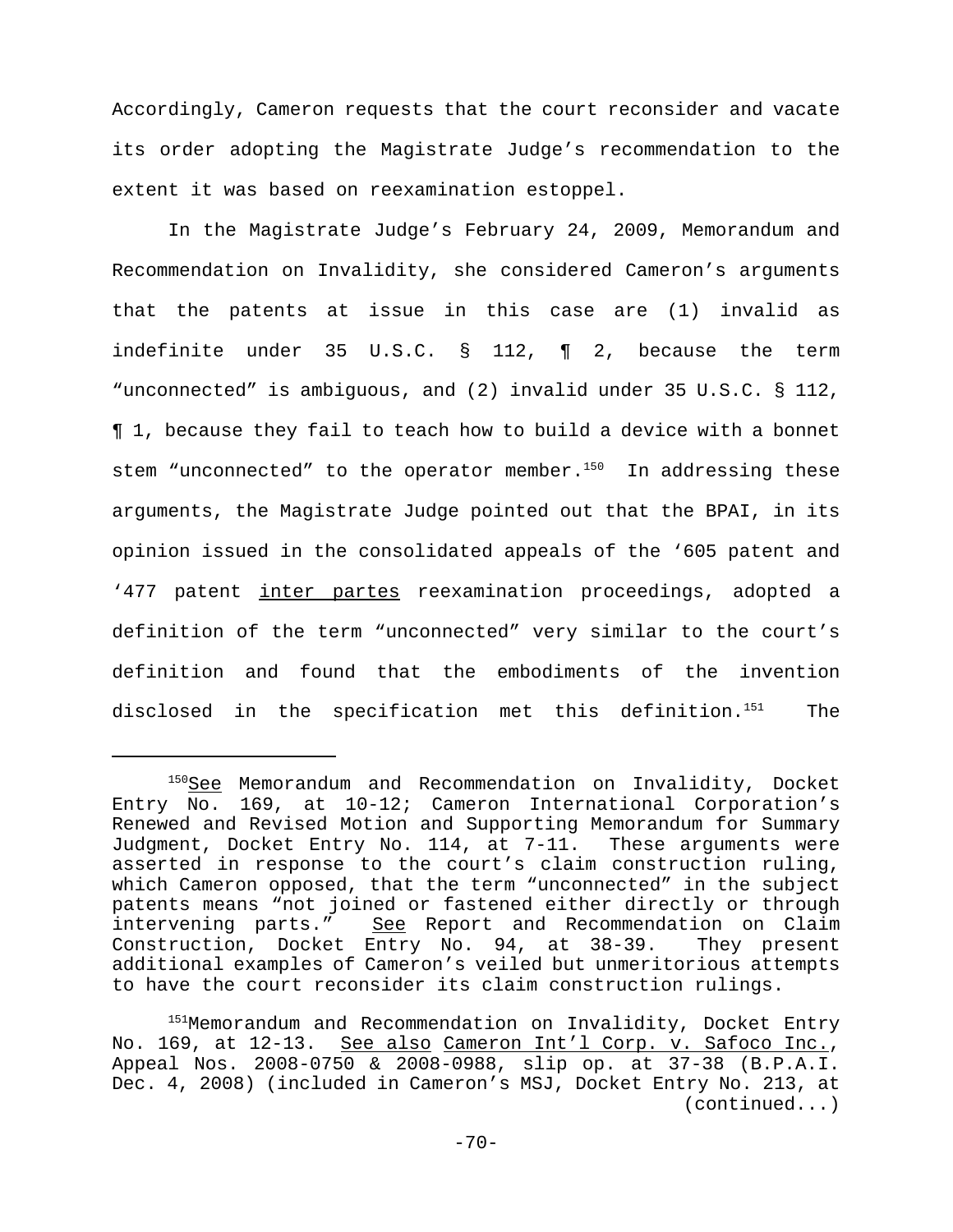Magistrate Judge, citing 35 U.S.C. § 315(c), then concluded that "[t]he Board of Patent Appeals['] determination that the '477 and '605 patents satisfy the definition of 'unconnected' estops [Cameron] from arguing that the term is indefinite because an unconnected bonnet stem is not taught by the patents.  $152$  The court adopted the Memorandum and Recommendation on Invalidity without changes on March 20, 2009.<sup>153</sup>

In light of the courts' conclusion that 35 U.S.C. § 315(c) cannot be applied in this case because the inter partes reexamination of the '605 patent is not final, the court agrees that it was improper for the Magistrate Judge to rely on 35 U.S.C. § 315(c) as a ground for denying Cameron's motion for partial summary judgment of invalidity. Therefore, the court will vacate in part its Order Adopting Magistrate Judge's Memorandum and Recommendation (Docket Entry No. 178). Specifically, the court will vacate only its adoption of the Magistrate Judge's reasoning for denying Cameron's motion for partial summary judgment to the extent it was based on reexamination estoppel under 35 U.S.C.  $$315(c).$ 

 $151$ (...continued) Exhibit 21E) (defining "unconnected" as "not joined or fastened together directly or indirectly, tightly or loosely," and stating that the bonnet stem and operator member disclosed in the specification "satisfy this definition").

<sup>152</sup>Memorandum and Recommendation on Invalidity, Docket Entry No. 169, at 13.

<sup>&</sup>lt;sup>153</sup>Order Adopting Magistrate Judge's Memorandum and Recommendation, Docket Entry No. 178.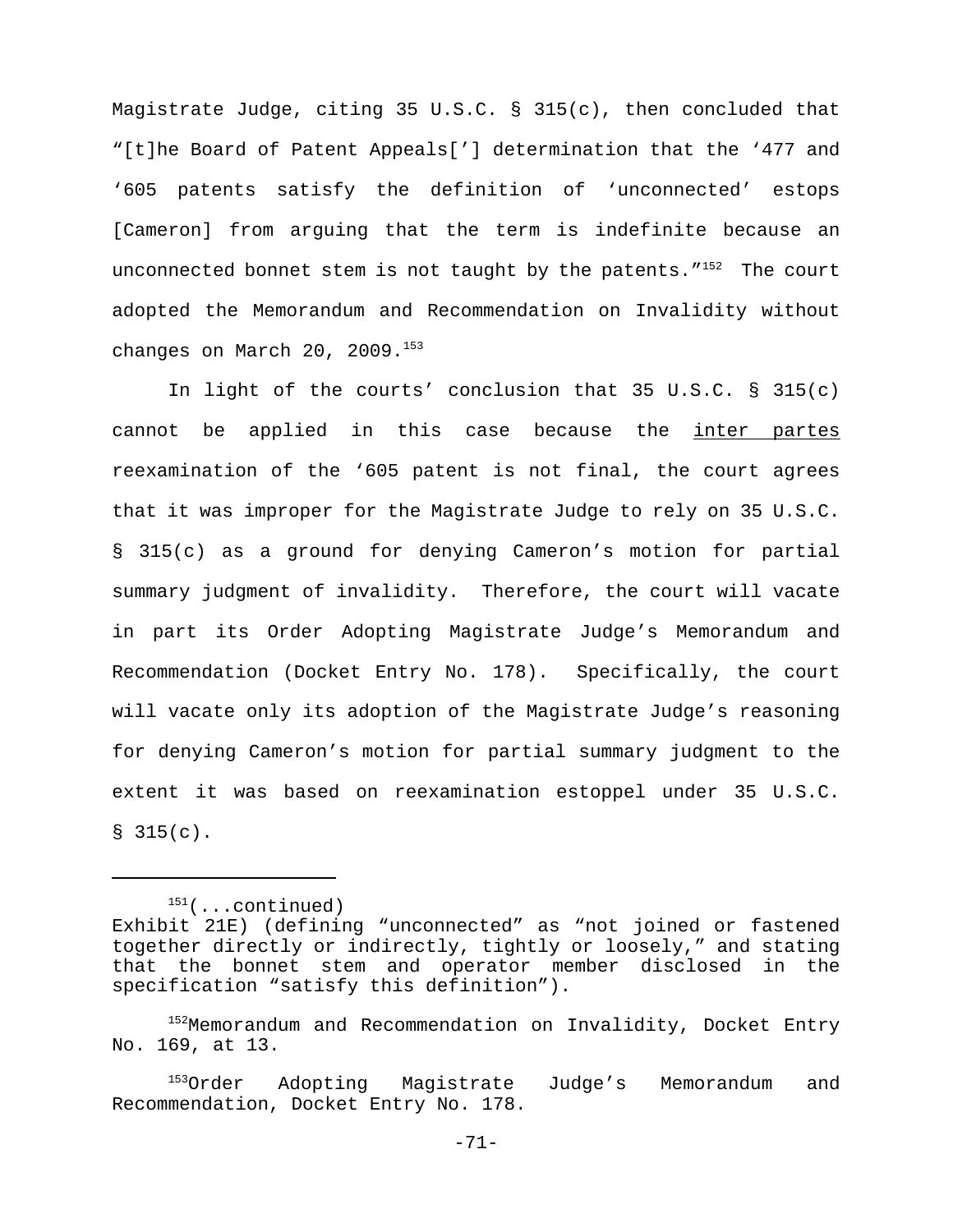However, the court will not vacate its adoption of the Magistrate Judge's ultimate ruling denying Cameron's motion for partial summary judgment of invalidity. Even if Cameron were not estopped under § 315(c) from asserting the aforementioned invalidity arguments, the court agrees with the BPAI's determinations (and the Magistrate Judge's ultimate conclusion), that the term "unconnected" has a discernable definition and that the '477 and the '605 patents -- and therefore all of the patents - disclose and enable embodiments of the invention satisfying that definition of "unconnected." Therefore, the court concludes that Cameron's invalidity arguments based on the term "unconnected" lack merit. The court is not persuaded that its interpretation of the term "unconnected" renders the patent invalid under 35 U.S.C. § 112, ¶ 1 or 2.

### **V. Order**

Based on the foregoing analysis, the court **ORDERS** the following:

- 1. Defendant Cameron's Motion for Partial Summary Judgment of No Infringement, Invalidity, and Unenforceability (Docket Entry No. 213) is **GRANTED** as to Safoco's claim for willful infringement of the asserted claims of the '531 patent based on Cameron's alleged making, using, selling, or offering to sell the particular accused infringing devices listed in Safoco's motions for partial summary judgment of infringement (Docket Entry Nos. 123, 124). In all other respects, Cameron's Motion for Partial Summary Judgment is **DENIED**.
- 2. Plaintiff Safoco, Inc.'s Motion for Partial Summary Judgment that Defendant Cameron's Invalidity Defenses are Barred by Estoppel Effect of Inter